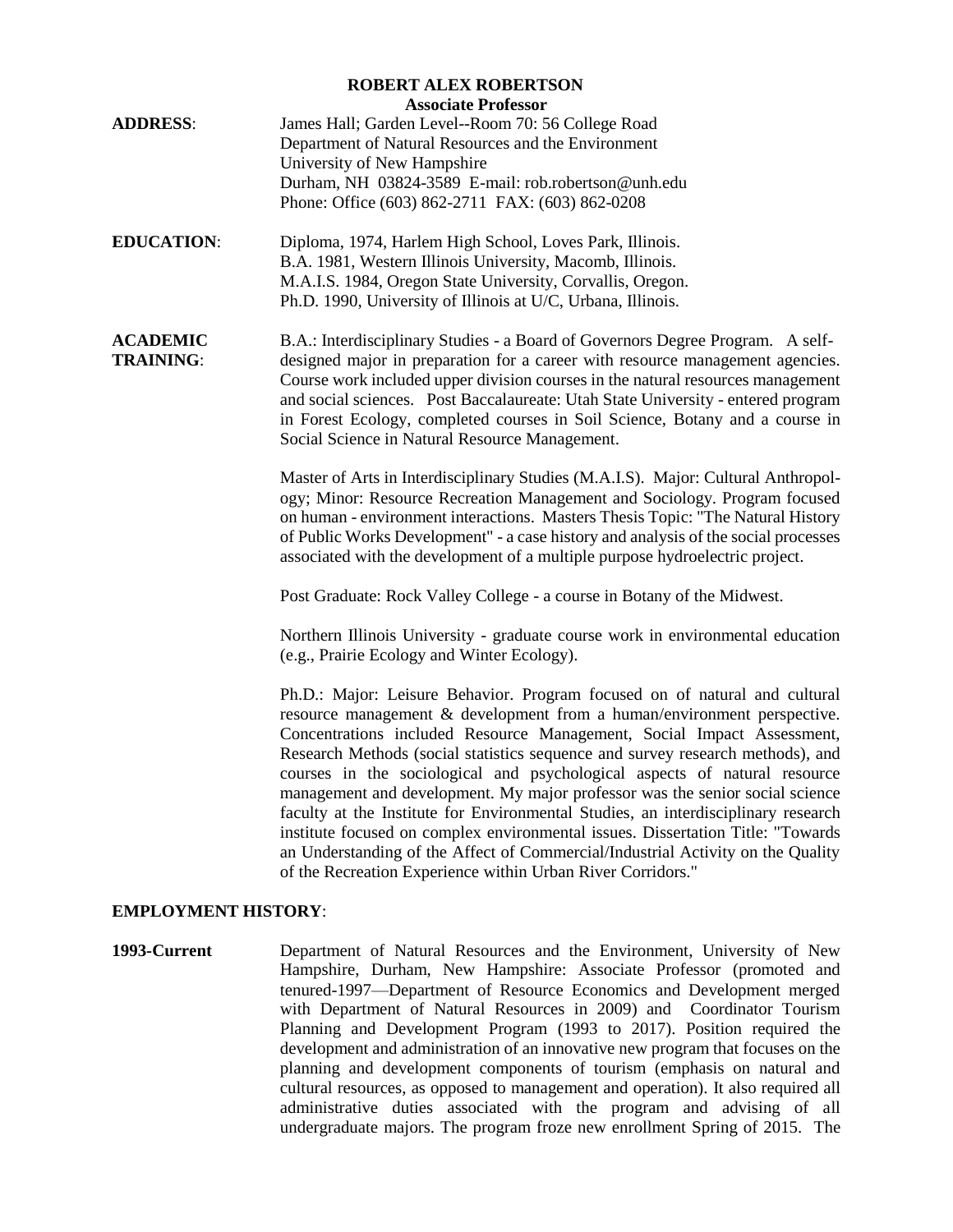program included three primary areas of study: (1) planning; (2) micro-economics and (3) marketing and communication. The program was development and is managed with extensive input from a wide range of stakeholder groups in New Hampshire and the around the region. The program was ranked the  $2<sup>nd</sup>$  Best Program in the United States (BYU-Hawaii was ranked #1) by *U.S. New and World Report* in 2006. It was also listed as one of the Top 20 Programs in US by BestSchools.org in 2014-2015.

**Teaching Responsibilities:** In the Fall of 2015 a new minor was developed in "Tourism Management". It is a cooperative minor between the Departments of Natural Resources and the Environment; Hospitality Management and Recreation management and Policy. All of the following courses are a part of the Minor with the "Introduction to Tourism" being required of all students seeking a Minor in "Tourism Management".

- **Introduction to Tourism (TOUR 400)** provides the knowledge required to be ethical members of the tourism industry, to be informed residents of tourism dependent communities, and to be a responsible tourist. It allows students to better understand the dynamic and pluralistic nature of tourism. This course helps insure that students understand that "tourism" is not good or bad, that it is what "we" let it be for better or worse. Courses with a similar focus and content are not available anywhere. This course and my other courses to serve help students directly (learning and growing as people) and helps society directly and indirectly (via the products and outcomes of their learning) and by producing society ready graduates who get it.
- **Tourism and Global Understanding (TOUR 510)** is focused on travel and learning. Not so much learning about where to travel but rather how to travel and how to learn through travel. It provides the opportunity for students to comprehend the central role of tourism in national/international cross-cultural understanding, and to provide students with an informed acquaintance with other culture's beliefs and values. The themes of the course are designed to help students understand how travel and tourism can serve as a mechanism for cultural understanding and personal transformation. Specific topics include historical foundations and motivations for travel, the ways irresponsible and unethical tourism can negatively influence native (or local) people's culture and environment. The course provides practical information to help students become responsible and ethical tourists. Assignments are designed to allow undergraduates to be more active learners and give them the tools to become truly engaged citizens in the various communities (local, national, global) they will enter after graduation. The primary objective is to create students who come to understand value and accept their responsibility to become active citizens in their community, sensitive to cultural diversity, so that they may assume active leadership roles and help others do the same. In order to achieve these objectives, this course will integrate service learning, community leadership, intercultural/international studies, travel study and student-centered pedagogy. The key to such an objective is the integrative student centered pedagogy where students assume primary responsibility for their own learning.
- **Social Impact Assessment (TOUR 767, RAM 867)**. This course was offered for the first time at UNH during the spring of 1994. It is an advance undergraduate and graduate course, provides students with a cross-disciplinary perspective of the issues, problems and methods of Social Impact Assessment by helping students become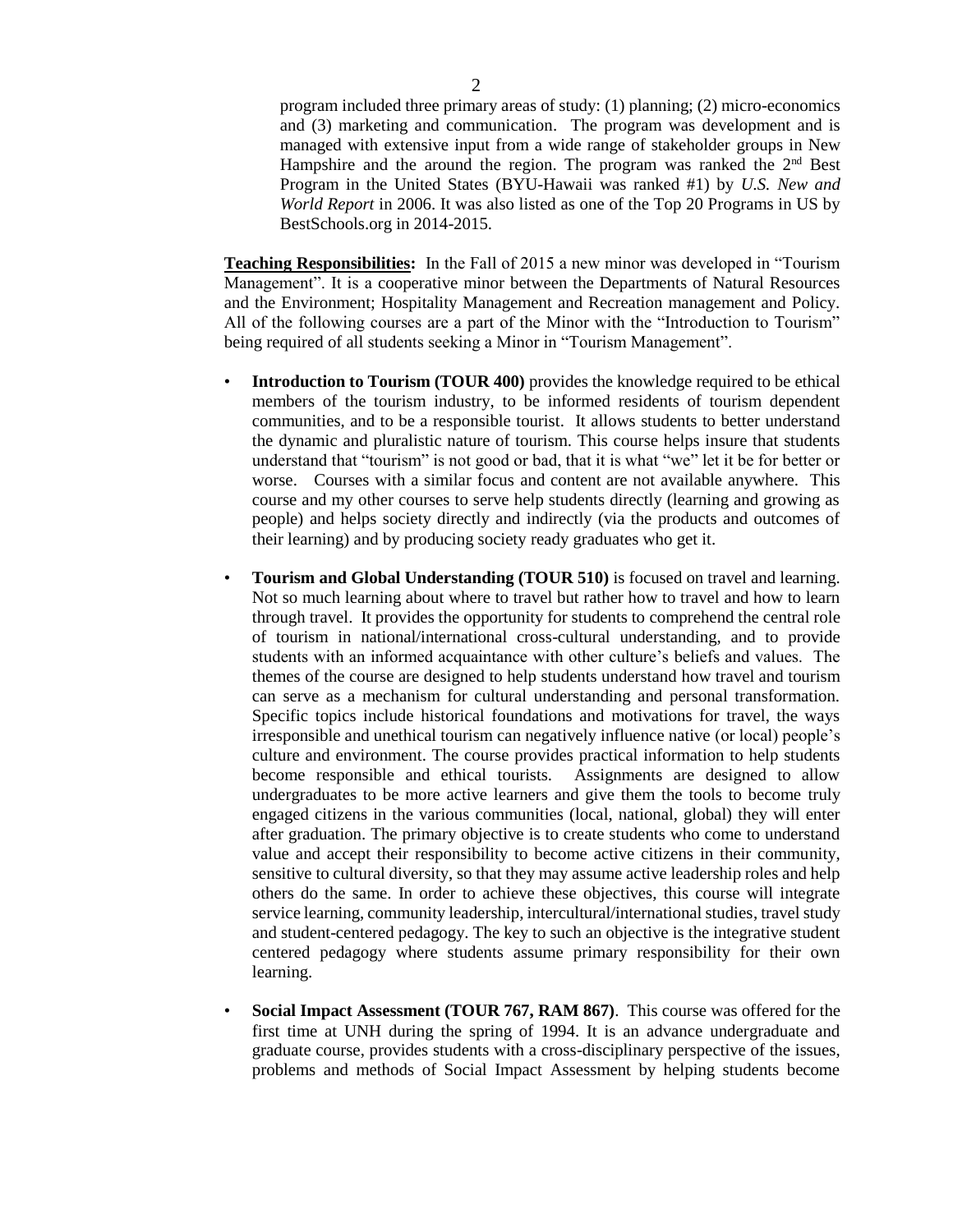familiar with analytic approaches and theoretical frameworks that can be applied to the assessment of very diverse events--changes in the natural environment or the local economy. The course encourages productive habits of the mind to include selfregulated thinking that encourages students to be aware of one's own thinking, utilize resources and to be sensitive to feedback and to evaluate own actions. A focus on critical thinking is valuable because it requires students to be accurate and seek accuracy, to be clear and seek clarity, be open- minded, restrain impulsivity, to take position and defend it when warranted and to be sensitive to others. This approach facilitates learning and the production of valuable learning outcomes and useful products. UNH graduate and undergraduate students have completed projects addressing a wide variety of topics. The student assessments considered the social consequences of different development, management and policy actions. Student projects have been used by local, state and federal agencies to better understand the social consequences of development. Student projects have resulted in three peer reviewed publications, and numerous presentations. At least five student projects resulted in their gaining employment with state and federal agencies.

• **New Pirates of the Caribbean: Not All Treasure is Silver and Gold (EREC 444).** "Our growth depends not on how many experiences we devour, but on how many we digest." If our lives are dominated by a search for happiness, then perhaps few activities reveal as much about the dynamics of this quest---in all its ardor and paradoxes—than our travels. One of the most common destinations for leisure travel for residents of the Northeast is the "Caribbean". We head to the Islands to "let loose" and to "escape" from the "day to day" pressure of school, work and life and retreat to the warmth, sunshine and life style of the Islands. We try to capture a bit of "island life". We are inundated with advice on what Caribbean islands to travel to, yet we hear little about the people who call the Islands home. We express, however inarticulately, an understanding of what life might be about, outside the constraints of work and struggle for survival, without giving as much as a thought to what it is like to actually live in a "Caribbean paradise". As tourists, visitors or travelers we often fail to consider the many present philosophical problems—that is, we neglect to think about issues requiring thought beyond the practical. Many recent graduates migrate to the Caribbean, some come with a net (support structure) other come "without a net" (no friends, job or place to live.) Many are "windblown" (come as crewmembers of yachts) and others are "escape mistakes". Add to this the social and cultural consequences of slavery, colonization, cruise ships, time-shares, all-inclusive resorts, hurricanes, casinos, bars, rum, sex, taxes, condos, housing projects, gun violence, and drugs. We will be learning what it means to say "The test of courage comes when we are in the minority. The test of tolerance comes when we are in the majority". Add to this the fact that the US Territories have a sizable military veteran population, many of whom have disabilities. To consider the who, how and whys of island life requires us to raise a number of questions, neither simple nor trivial, and whose study might in modest ways contribute to a broader understanding of what it means to "Live in a Caribbean Island Paradise." The course is Writing Intensive, fulfills World Cultures (Discovery), Inquiry (Discovery), Foreign Culture GP 5

**Other Courses**. Created a number of courses in support of the Departments Academic Mission. These include Advanced Topics in Planning (CEP 777/RAM 877); Introduction to Community and Environmental Planning (CEP 415), Sample Survey Research Methods (NR 904a), and Communication and Marketing Research Methods (TOUR 700/RAM 800). I also help organize courses offered by and others. Tourism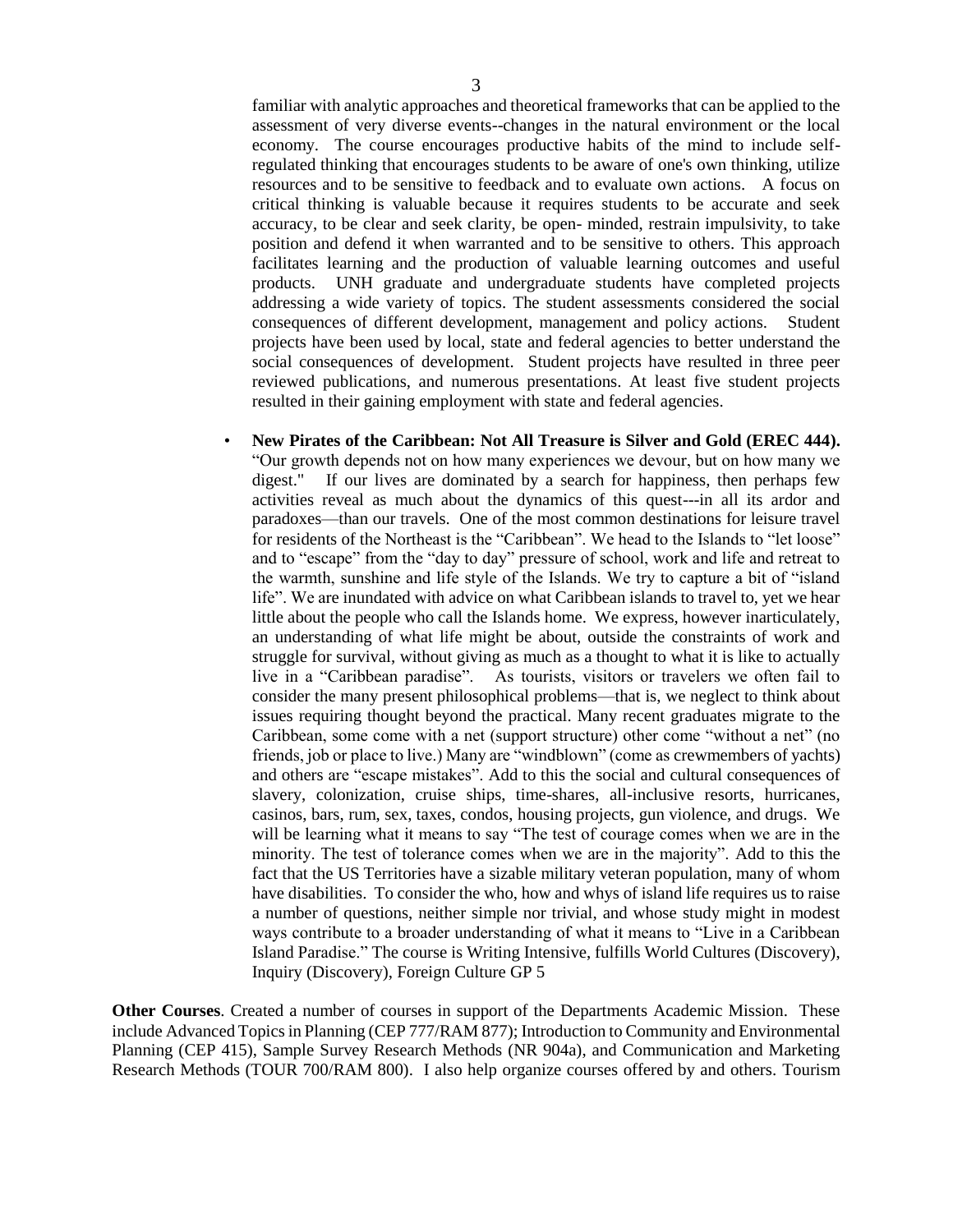Development. This course has by tourism professionals. The focus of these courses included marketing NH resort and ski areas, Chamber of Commerce Operations, Television and Radio Marketing and others. I worked in close association with this instructor. The instructors have a great depth of experience and are very well qualified, but lack classroom experience. I help instructors prepare a syllabus, lectures, and exams. The courses and the instructors were very well-received by students. In a number of cases, students were hired by the instructors' organization or business upon graduation.

**Supervision of Independent Studies, Internships and Graduate Students**. The supervision of professional undergraduate and graduate internships, undergraduate research assistants, undergraduate independent studies, graduate teaching and research assistants (Masters and doctoral) in Resource Management and Administration, Natural Resources and Sociology. Member of the Graduate Faculty and member of marine program faculty.

**Liaison Activities**: My faculty position is 100 percent teaching but requires extensive liaison and outreach activities with other UNH Departments and faculty, the New Hampshire industries, state agencies, and internal steering and external advising groups associated with the social and economic dimensions of resource management and planning. A number of innovative "learning partnerships" between the University of New Hampshire and the private, public and non-profit sectors of tourism and coastal/natural resource management communities.

- **2008-2010** Isles of Shoals Steamship Company; 315 Market Street Portsmouth, NH: Managing-Partner.
	- The Isles of Shoals Steamship Co. offers river and ocean cruises, party ships, charters, and educational tours of the Greater Piscataqua Region—from Portsmouth Harbor to the Isles of Shoals—on the M/V Thomas Laighton, a 90-foot Victorian-style steamship with three decks that combines historic charm with modern amenities to accommodate any function, including weddings, corporate meetings, and 250-person banquets.
	- The managing-partner position was responsible for all phases of the management and operation of a complex and multi-faceted business. Specific activities included coordination of all ship board and dockside operations to include maintenance, operation, regulatory compliance, safety, operation and management of three full service bars, marketing, advertising, public relations, and sales. In addition, a variety of collaborations between a family-owned business with an academic/research institution were established that served to coordinate the activities and missions of local, state and federal agencies to maximize the benefits to students, residents, non-profit organizations and NH coastal communities and the marine/natural/cultural environment were planned, initiated, implemented and evaluated.
- **1989 - 1992** Department of Leisure Studies, Iowa State University, Ames, Iowa: Assistant Professor-Coordinator Recreation Resource Management Program and adjunct assistant Professor of Environmental Studies. The position also included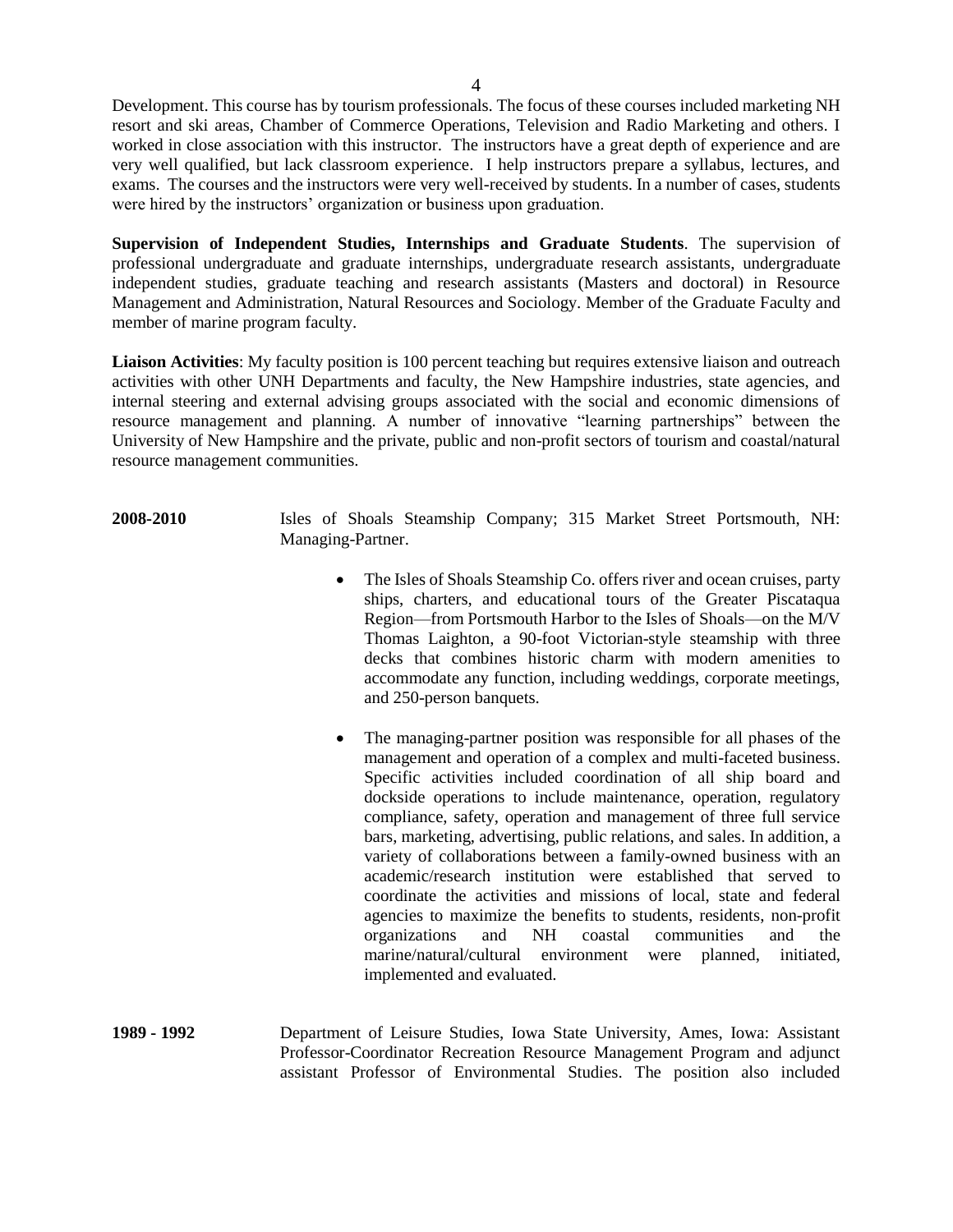|                    | an active research program in the areas of tourism, rural development, and resource<br>management. The program was displaced in 1991 after the creation of an<br>innovative 2 <sup>nd</sup> major in Natural Resource Recreation Planning and Management.<br>After extensive planning the new program was not approved by the Provost as a<br>result of campus politics between the College of Agriculture, Liberal Arts and<br>Sciences and Education.                                                                                                                                                                                                                                                                                              |
|--------------------|------------------------------------------------------------------------------------------------------------------------------------------------------------------------------------------------------------------------------------------------------------------------------------------------------------------------------------------------------------------------------------------------------------------------------------------------------------------------------------------------------------------------------------------------------------------------------------------------------------------------------------------------------------------------------------------------------------------------------------------------------|
| 1986 - 1989        | Institute for Environmental Studies, University of Illinois at Urbana-Champaign:<br>Ph.D. student, research assistant, teaching assistant and co-investigator. Actively<br>engaged in the grant writing and funding processes associated with the design and<br>implementation of comprehensive assessment of the first National Heritage<br>This required the collection, compilation, analysis of primary and<br>Corridor.<br>secondary data on a wide range of commercial/industrial and recreation activities,<br>in order to investigate the existing relationship between alternative and often<br>conflicting uses of natural and cultural resources located within the proposed<br>"Illinois and Michigan Canal National Heritage Corridor". |
| 1984 - 1986        | Byron Forest Preserve District, Byron IL: Naturalist-Resource Recreation<br>Specialist second professional employee for a newly formed forest preserve<br>district. Employment responsibilities included:                                                                                                                                                                                                                                                                                                                                                                                                                                                                                                                                            |
|                    | Developing a community support base for the Byron Forest Preserve District.<br>This required developing and implementing environmental education<br>programs; communication and public relations; the design and promotion of<br>district sponsored activities and the regions natural resources (including press<br>releases and a weekly newspaper column) and working in association with<br>state and federal resource management agencies and research universities.                                                                                                                                                                                                                                                                            |
|                    | Identified, assisted in the negotiation of purchase and eventually managed and<br>$\bullet$<br>restored a very rare 130 acres dolomite short grass prairie. Restoring and<br>managing the districts natural areas; and providing resource based recreation<br>opportunities for the residents of the forest preserve district.                                                                                                                                                                                                                                                                                                                                                                                                                       |
| 1983 - 1984        | J BAR J Boys Ranch, Bend, OR: Program Leader Diversion Project. This position<br>required the development and direction of a residential program for juvenile<br>delinquent boys on a ranch in Central Oregon. The program encouraged self-<br>dependent behavior through outdoor activities and environmental based work<br>projects with the U.S. Forest Service and Bureau of Land Management and State<br>of Oregon Natural Resource Management Agencies.                                                                                                                                                                                                                                                                                        |
| <b>Summer 1981</b> | Indiana Dunes National Lake Shore: Interpretive Naturalist; aided in the<br>development of a interpretive program for newly constructed West Beach Area,<br>interpretive hikes, programs and visitor center duties.                                                                                                                                                                                                                                                                                                                                                                                                                                                                                                                                  |
| <b>Summer 1980</b> | Western Illinois University Archeological Field School: Research & Field Work -<br>excavation of a Middle Woodland Site in the Illinois River Valley.                                                                                                                                                                                                                                                                                                                                                                                                                                                                                                                                                                                                |
| 1975 - 1979        | United States Coast Guard: Damage Control Technician (E-4) served at a Small<br>Boat Search and Rescue Station at Cape Hatteras, North Carolina and on a                                                                                                                                                                                                                                                                                                                                                                                                                                                                                                                                                                                             |

administrative responsibilities, supervision of internships and the development of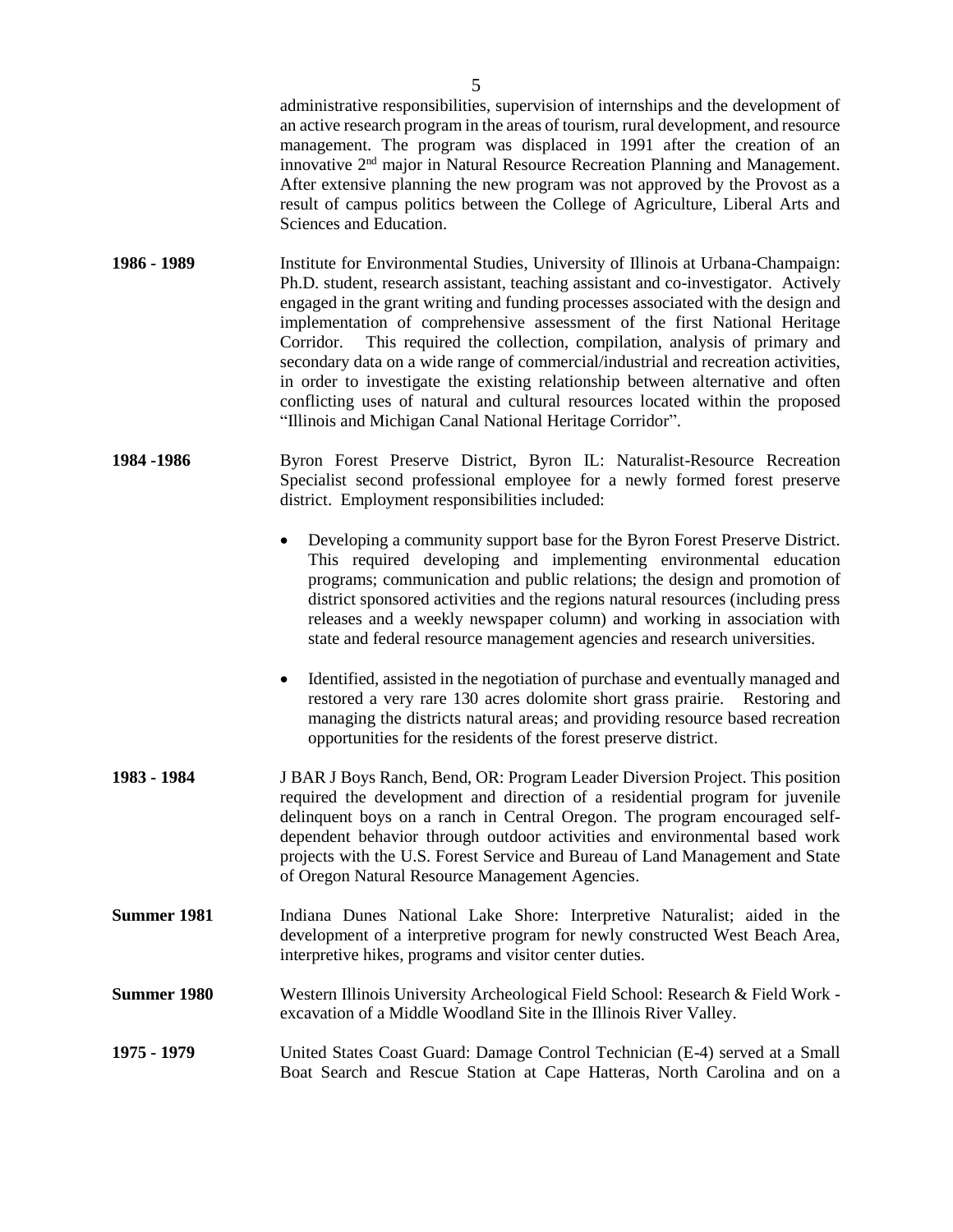Construction Tender on the Upper Mississippi River, the Illinois Waterway and the Missouri River. Officially a Vietnam Era Veteran as defined the USVA.

**1973-1984** Worked a variety of jobs including tractor driver /mechanic for Green Giant, Inc (two summers); Life Guard (three summers); Assistant Swim Coach (two summers); Bar Tender/Night Manager (part-time 7 years); Maintenance Engineer for Hotel, and a variety of other work experiences which served to broaden understanding of people and their relationship to natural systems, and the importance of effective communication.

### **PROFESSIONAL ACTIVITIES**:

### **Articles in Journals**

- 2009 Hartley, T.W. and R.A. Robertson. Stakeholder Collaboration in Fisheries Research: Integrating Knowledge among Fishing Leaders and Science Partners in Northern New England. *Society and Natural Resources: An International Journal*: Vol.22 (1):42-55.
- 2008 Hartley, T.W. and R.A. Robertson. Cooperative Research Program Goals in New England: Perceptions of Active Commercial Fishermen. *Fisheries*: Vol. 33(11): 551-559.
- 2007 Dillman, Don; Virginia Lesser; Robert Mason; John Carlson; Fern Willits; Rob Robertson; and Bryan Burke. Personalization of Mail Survey for the General Public and Populations with Group Identity: Results from Nine Studies. *Rural Sociology:* 72(4):632-646*.*
- 2007 Hartley, Troy W., Michele Gagne, and Robert A. Robertson. Coastal Communities Responding to Socioeconomic and Ecological Change: Cases of Collaboration in Gulf of Maine. *Human Ecology Review*: Vol. 15(2):pp.213-226*.*
- 2006 Hartley, Troy W. and Robert A. Robertson. "Stakeholder Engagement, Cooperative Fisheries Research, and Democratic Science: The Case of the Northeast Consortium." *Human Ecology Review*: 13(2): 161-171.
- 2006 Hartley, Troy W. and Robert A. Robertson, 2006, "Emergence of Multi-Stakeholder Driven Cooperative Research in the Northwest Atlantic: The Case of the Northeast Consortium," *Marine Policy*. 30(5):580-592.
- 2004 Silverberg, J.K., P.J. Pekins and R.A. Robertson. "Moose Responses to Wildlife Viewing and Traffic Stimuli". *Alces* Vol. 39 153-160.
- 2003 Silverberg, J.K., P.J. Pekins and R.A. Robertson. " Impacts of Wildlife Viewing on moose use of roadside salt lick. *Alces* Vol. 38 205-211.
- 2002 Robertson, R.A., Erika Carlsen, and A. Bright. Effect of Information on Attitudes Towards Open Ocean Aquaculture in Northern New England. *Journal of Aquaculture Economics and Management*. Vol.6, No. 1&2:117-126.
- 2002 Tango-Lowy, T. and R.A. Robertson. Predisposition Towards Adoption of Open Ocean Aquaculture by New England's Inshore Commercial Fishermen. *Human Organization: Journal of Society for Applied Anthropology*. Vol. 61, No. 3:240-251.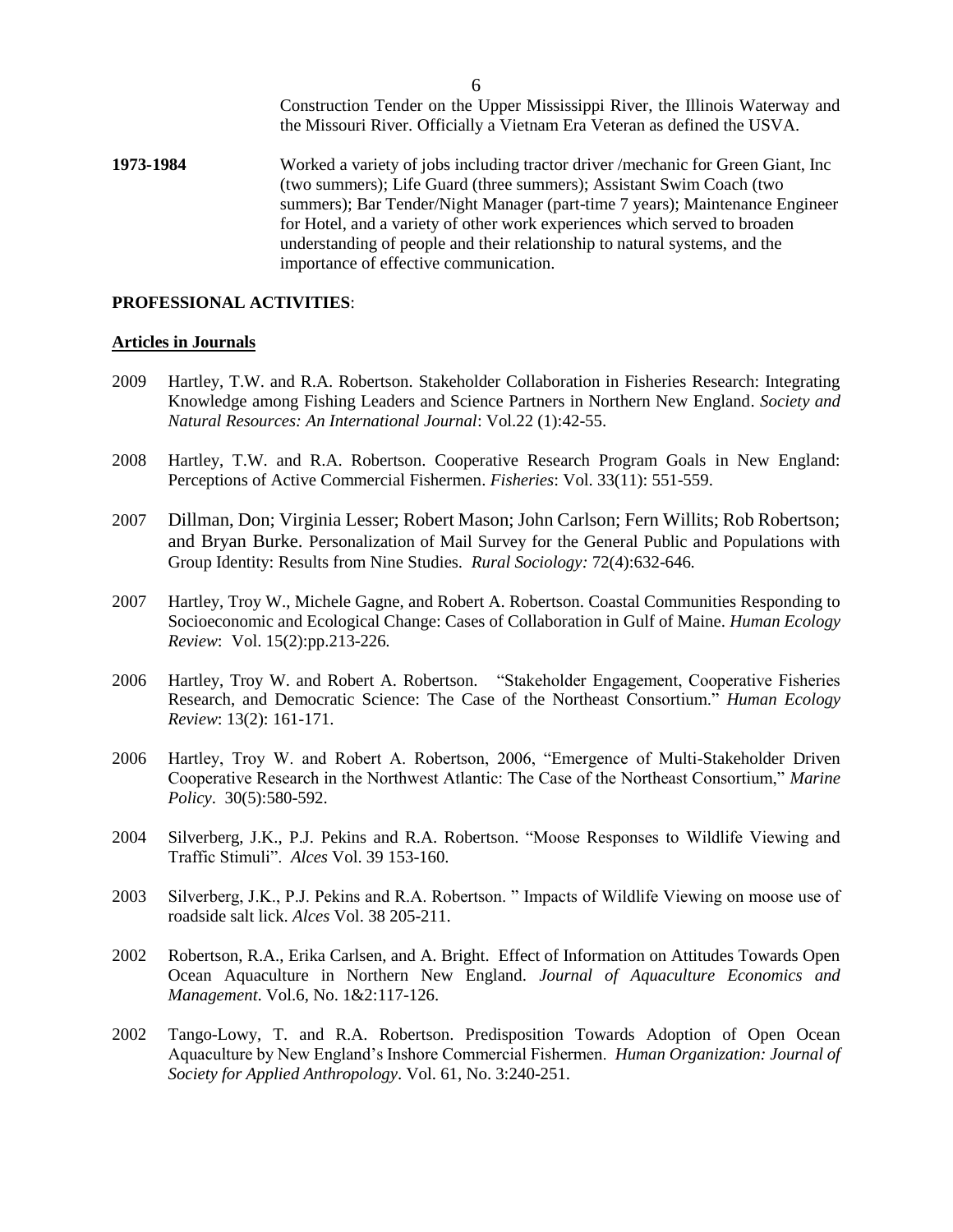- 2001 Butler, M.J., L.V. Steele and R.A. Robertson. Adaptive Resource Management in the New England Groundfish Fishery Implications for Public Participation and Impact Assessment. *Society and Natural Resources: An International Journal*. Vol. 14: No. 6**:**461-473.
- 2001 Robertson, R.A. and M. Butler. Teaching Human Dimensions of Wildlife in U.S. Universities. *Human Dimensions of Wildlife Management An International Journal Focusing on the Human Dimensions of Fish and Wildlife Management* 6(1): 67-77.
- 1998 Minnis, Donna L.; Robertson, Robert A.; Silverburg, Judy; and Pekins, Peter (1998) "Universitybased courses in human dimensions of fish & wildlife management in the United States of America: A preliminary inventory and investigation," *Natural Resources and Environmental Issues:* Vol. 7, Article 63. Available at:<http://digitalcommons.usu.edu/nrei/vol7/iss1/63>
- 1996 Robertson, R.A., C. Dawson, W. Kuentzel, and S. Selin. University-Based Education & Training Programs in Ecotourism or Nature-Based Tourism in the USA. *Journal of Natural Resources and Agriculture Education*. Vol. 25. No. 2:152-155.
- 1994 Robertson, R.A. and J.A. Regula. Recreational Displacement and Overall Satisfaction: A Study of Central Iowa's Licensed Boaters, in *Journal of Leisure Research*, Vol.26, No.2. pp. 174-181.
- 1994 Robertson, R.A. "Alcohol and Outdoor Recreation: An Empirical Investigation of Visitors to an Urban River Corridor," in *Journal of Applied Recreation Research* Vol. 18, No. 4. pp. 197-209.
- 1994 Robertson, R.A. and J. Colletti. Off-site impacts of soil erosion on recreation: The Case of Red Rock Reservoir in Central Iowa, in *Journal of Soil and Water Conservation*, Vol. 49, No. 6 pp. 576-582.
- 1993 Robertson, R.A. and R.J. Burdge. The Interface between Commercial & Industrial Development and Recreation Use in an Urban River Corridor, in *Journal of Leisure Research*, Vol.25, No.1. pp. 53-69.
- 1993 Robertson, R.A. and S.V. Simpson. Voluntary Compliance as a Scenic and Cultural Resource Protection Tool: A Critical Review of Wisconsin's Rustic Road Program. *Journal of Environmental Planning and Management*, Vol. 36, No. 3 pp. 365-376.
- 1990 Burdge, R.J. and R.A. Robertson. Social Impact Assessment and the Public Involvement Process, *Environmental Impact Assessment Review*, Vol. 10, No.2. pp.81-90.
- 1989 Samdahl, D.M. and R.A. Robertson. Social Determinants of Environmental Concern: Specification and Test of the Model, in *Environment and Behavior*, Vol. 21:1. pp. 57-81.
- 1989 Robertson, R.A. Recreational Use of Urban River Corridors, in *Western Wildlands: A Natural Resource Journal*, Vol.15, No.3. pp. 14-17.

#### **Book Chapters and Other Peer Reviewed Papers**

2019 Robertson, R.A. "New Hampshire Route 1A/1B Scenic Corridor Tourism Inventory & Visitor Needs Assessment Component of the New Hampshire Coastal Byway Corridor Management Plan"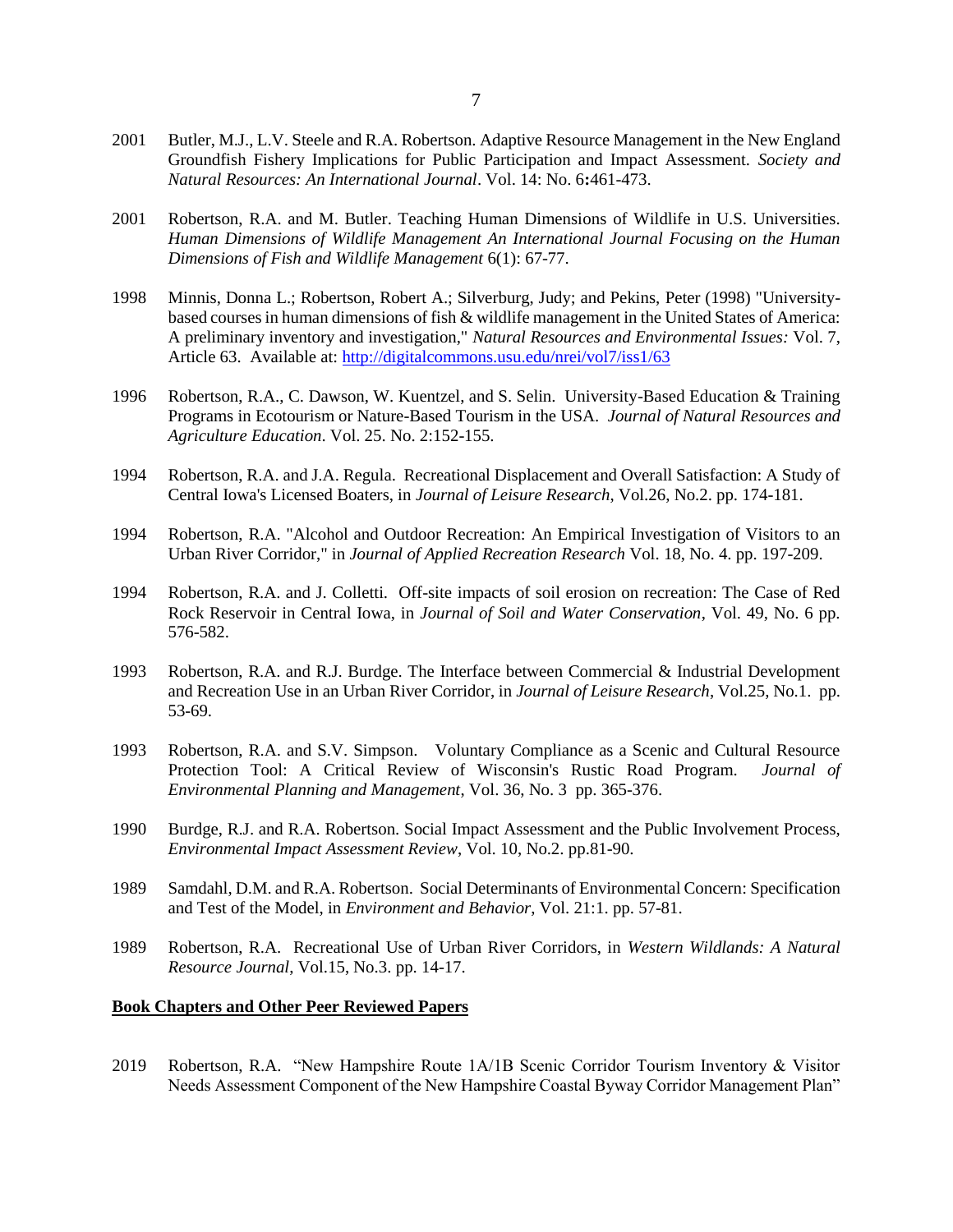in *Innovative and Promising Practices in Sustainable Tourism.* Editors: Nicole Vaugeois, Miles Phillips, Doug Arbogast and Patrick Brouder. National Extension Tourism (NET) Design Team and the World Leisure Centre of Excellence in Sustainability and Innovation. Vol. 1: 152-166.

- 2008 Robertson, Robert and Rodney B. Warnick. "Recreation Activities in Rural America: An Update" in Encyclopedia of Rural America: The Land and People. 2<sup>nd</sup> Edition Volume 2, M-Z. "Chapter 6", Santa Barbara, CA: ABC-CLIO, Inc.
- 2006 Burdge, R.J. and R.A. Robertson. Social Impact Assessment and the Public Involvement Process, in R.J. Burdge ed., *A Conceptual Approach to Social Impact Assessment*. Middletown, WI: Social Ecology Press. pp. 177-187.
- 2004 Robertson, R.A. and G. Caporossi. New England Recreation Fisher' attitudes towards marine protected areas: A preliminary investigation. In Global Challenges of Parks and Protected Area Management. Carlo Delfino (editor). Sassari Italy. 149-159
- 2003 Robertson, R.A. and E. Carlsen. Knowledge, Relevance and Attitudes Towards Open Ocean Aquaculture in Northern New Englands: Summary of Data from Five Sample Surveys. Pages 73- 80 in C.J. Bridger and B.A. Costa Pierce, editors. Open Ocean Aquaculture: From Research to Commercial Reality. The World Aquaculture Society, Baton Rouge, Louisiana, United States.
- 2003 Nichols, R.B., R.A. Robertson, and B.L. Lindsay. Northern New England Commercial Fishermen and Open Ocean Aquaculture: An Analysis of How Commercial Fishermen Perceive the Government, Fishing, and Their Way of Life. Pages 81-94 in C.J. Bridger and B.A. Costa Pierce, editors. Open Ocean Aquaculture: From Research to Commercial Reality. The World Aquaculture Society, Baton Rouge, Louisiana, United States.
- 2002 Robertson, R.A. and M. Hall-Arber. Fishing and Lobstering in the Piscataqua River Region, in Cross-Grained and Wiley Waters: A Guide to the Piscataqua Maritime Region. Environmental History. (W. Jeffrey Bolster, Editor). Peter Randal Publisher: Portsmouth, NH. pp. 88-92.
- 1997 Robertson, R.A. and R. Warnick. Recreation Activities in Rural America, in Gary Gorham ed., *Encyclopedia of Rural America*. Santa Barbra, CA: ABC-CLIO Press. pp. 593-596.

### **Other Publications**

- 2005 Robertson, R.A. 2005. "Introduction to Tourism Planning and Development: Assessment of an Isles of Shoals Steamship Company "Cruise Experience". Chapter 23 Writing Assignments. Published in Transitions: University of New Hampshire Composition Program. Knedall Hunt Publishing. pp. 164-167.
- 2001 Robertson, R.A. and others. "Atlantic Fishermen Contemplate Open Ocean Aquaculture." *Fish Farmer*. 24 (2):16-18.
- 1999 Robertson, R.A. Applied Social Science Research and Coastal Management in Croatia. (Chapter 7). In Coastal Ecology, Environmental Issues and Policies in Croatia. S.D. VanDeveer (Editor). Office of Central Europe and Eurasia; Office of International Affairs; National Research Council. National Academy Press, Washington, D.C. pp. 40-55.
- 1996 Pfister, L. and R.A. Robertson. Agritourism in New Hampshire. *The Plantsman*. The New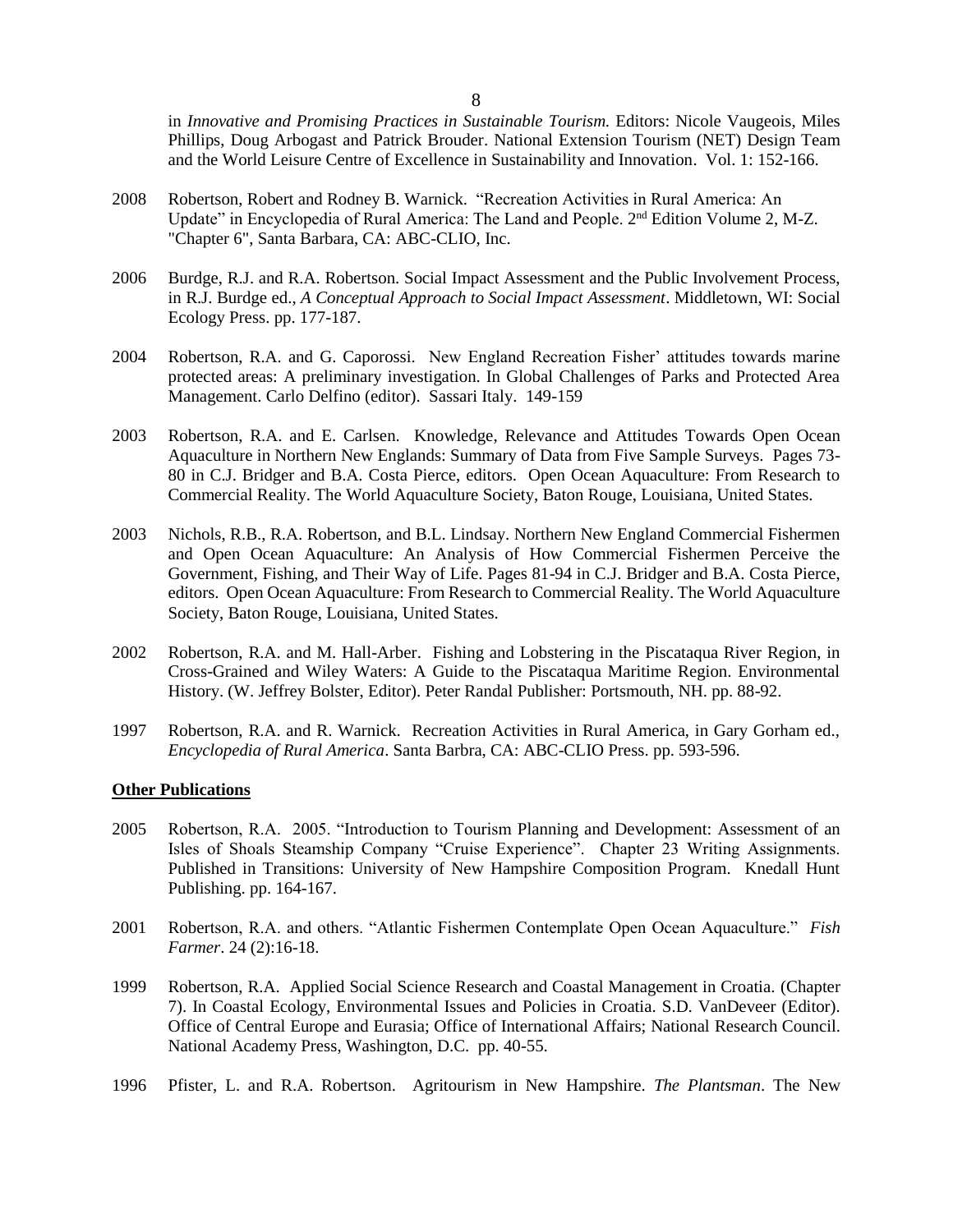Hampshire Plant Growers Association (February & March). pp. 11-12.

- 1995 Robertson, R.A. Ecotourism Studies in U.S. *Transitions Abroad: The Guide to Learning, Living, and Working Overseas* (Nov/Dec 1995). p. 47.
- 1992 Robertson, R.A. "Recycling and Solid Waste Management Programs within Iowa's Camping Areas," *GRIST*, Vol. 36, No. 4, pp. 37-40.
- 1992 Robertson, R.A. "Multicommunity Collaboration Efforts Organized Around Natural Resource Issues," *Rural Development News, Special Issue--Multicommunity Collaboration: An Evolving Rural Revitalization Strategy*, Vol. 16, No. 1, pp.27-28.
- 1991 Robertson, R.A. "Rural Development and Water Resource Values", *Rural Development News*, Vol. 15, No. 4, pp.4-5.

#### **Papers in Proceedings**

- 2006 Robertson, R.A. and S. Claesson. Commercial fishing, the fishery crisis and Coastal Tourism: What are the Links and Potential? Micallef A., Vassallo, A, and Cassar M. (Editors) Proceedings of the *Second International Conference on the Management of Coastal Recreation Resources Beaches, Yachting and Coastal Ecotourism*, October 2006—Gozo, Malta; Euro-Mediterranean Center on Insular Coastal Dynamic: Foundation for International Studies: Malta. pp. 417-425.
- 2006 Claesson, S. R.A. Robertson ,M. Hall-Arber. Fishing Heritage Festivals, Tourism and Community Development in the Gulf of Maine. *Proceedings of the Northeastern Recreation Research Symposium*, Compiled and Edited by 2006 Rudy Schuster Gen. Tech. Rep. NE-302. Newtown Square, PA: U.S. Department of Agriculture, Forest Service, Northeastern Research Station. p. 15- 21.
- 2004 Robertson, R.A. and G. Caporossi, "Marine Protected Areas and Recreational Fishing: A Study of NH Coastal Conservation Alliance." Carlo Delfino (Editor). Proceedings of Global Challenges of Parks and Protected Area Management: International Symposium on Society and Resource Management, La Maddalena, Sardinia, Italy, October 10-13, 2002. Fondazione Banco di Sardnegna Press. pp. 149-157.
- 2004 Hartley, T. and R.A. Robertson. "Cooperative Research and Fishery Science and Management in New England". In Managing Our Nations Fisheries: Past, Present and Future. D. Witherell (ed.) Proceedings of conference on fishery management in the United States held in Washington, D.C. November, 2003. pp. 248-249.
- 2004 Hefner, J.L. and R.A. Robertson. Evaluation of Cooperative Research Goal: A Study of New England Fishermen. *Proceedings of the Northeastern Recreation Research Symposium*, Compiled and Edited by Rudy Schuster Gen. Tech. Rep. NE-302. Newtown Square, PA: U.S. Department of Agriculture, Forest Service, Northeastern Research Station..
- 2004 Wiersma, J. and R.A. Robertson. Traffic Congestion and Tourist Displacement: The Case of the NH Route 1A/1B Corridor. *Proceedings of the Northeastern Recreation Research Symposium*, Compiled and Edited by Rudy Schuster Gen. Tech. Rep. NE-302. Newtown Square, PA: U.S. Department of Agriculture, Forest Service, Northeastern Research Station. pp.55-63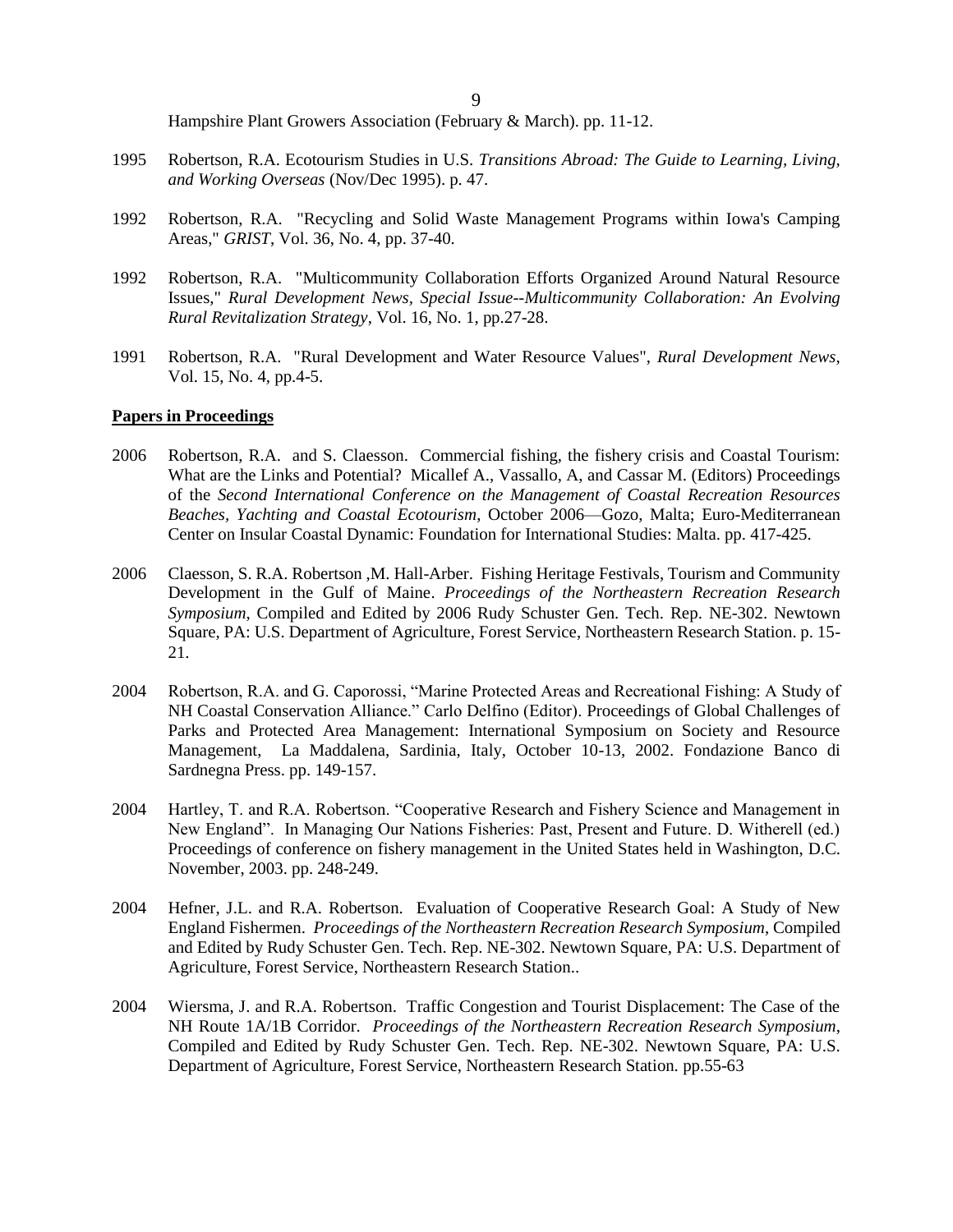- 2004 Robertson, R.A. and R. Whittaker. Private Sector and University Collaboration: The Case of Isles of Shoals Steamship Company and UNH's Tourism Planning and Development Program. *Proceedings of the Northeastern Recreation Research Symposium*, Compiled and Edited by Rudy Schuster Gen. Tech. Rep. NE-302. Newtown Square, PA: U.S. Department of Agriculture, Forest Service, Northeastern Research Station. pp. 172-181.
- 2004 Pawlawski, K. and R.A. Robertson. Public Involvement and New Hampshire's Statewide Comprehensive Planning Process: A Case Study. *Proceedings of the Northeastern Recreation Research Symposium*, Compiled and Edited by Rudy Schuster Gen. Tech. Rep. NE-302. Newtown Square, PA: U.S. Department of Agriculture, Forest Service, Northeastern Research Station. pp. 120-128
- 2003 Caporossi, G. and R.A. Robertson. Marine Protected Areas and Recreational Fishing: A Preliminary Investigation. *Proceedings of the Northeastern Recreation Research Symposium*, Compiled and Edited by Rudy Schuster Gen. Tech. Rep. NE-302. Newtown Square, PA: U.S. Department of Agriculture, Forest Service, Northeastern Research Station. pp. 141-148.
- 2003 Hefner, J., R.A. Robertson. Attitudes towards NE Fishers: A Study of Tourists to the NH Sea Coast. *Proceedings of the Northeastern Recreation Research Symposium*, Compiled and Edited by Rudy Schuster Gen. Tech. Rep. NE-302. Newtown Square, PA: U.S. Department of Agriculture, Forest Service, Northeastern Research Station. p. 147-150.
- 2002 Robertson, R.A. Are New Hampshire "Natives" Different? A Study of New Hampshire Natives and Three Cohorts of In-Migrants to New Hampshire. *Proceedings of the Northeastern Recreation Research Symposium*, Compiled and Edited by Rudy Schuster Gen. Tech. Rep. NE-302. Newtown Square, PA: U.S. Department of Agriculture, Forest Service, Northeastern Research Station. pp. 15-21.
- 2002 Pawlawski, K. and R.A. Robertson. Public Access to New Hampshire State Waters: A Comparison of Three Cohorts of Residents Across Three Distinct Geographic Regions. *Proceedings of the Northeastern Recreation Research Symposium*, Compiled and Edited by Rudy Schuster Gen. Tech. Rep. NE-302. Newtown Square, PA: U.S. Department of Agriculture, Forest Service, Northeastern Research Station. pp. 21-27.
- 2001 Silverberg, J.K., P.J. Pekins, and R.A. Robertson. Impacts of Wildlife Viewing at Dixville Notch Wildlife Viewing Area. *Proceedings of the Northeastern Recreation Research Symposium*, Compiled and edited by Sharon Todd. Gen. Tech. Rep. NE-289. Newtown Square, PA: U.S. Department of Agriculture, Forest Service, Northeastern Research Station. p. 260-266.
- 2000 Michaud, J. and R.A. Robertson. "Community Attachment and Support for Recreation Trail Development: Does it matter how these concepts are measured?" *Proceedings of the Northeastern Recreation Research Symposium*, Compiled and edited by Gerald Kyle. USDA Forest Service: Northeast Forest Experiment Station, General Technical Report-NE-276: pp. 28-34.
- 2000 Carlsen, E. and R.A. Robertson. "Effect of Balance Information on Attitudes Towards Open Ocean Aquaculture in New England." *Proceedings of the Northeastern Recreation Research Symposium*, Compiled and edited by Gerald Kyle. USDA Forest Service: Northeast Forest Experiment Station, General Technical Report-NE-276: pp. 107-111.
- 1999 Burns, A.L. and R.A. Robertson. Content Analysis of State Tourism Web Sites. *Proceedings of the*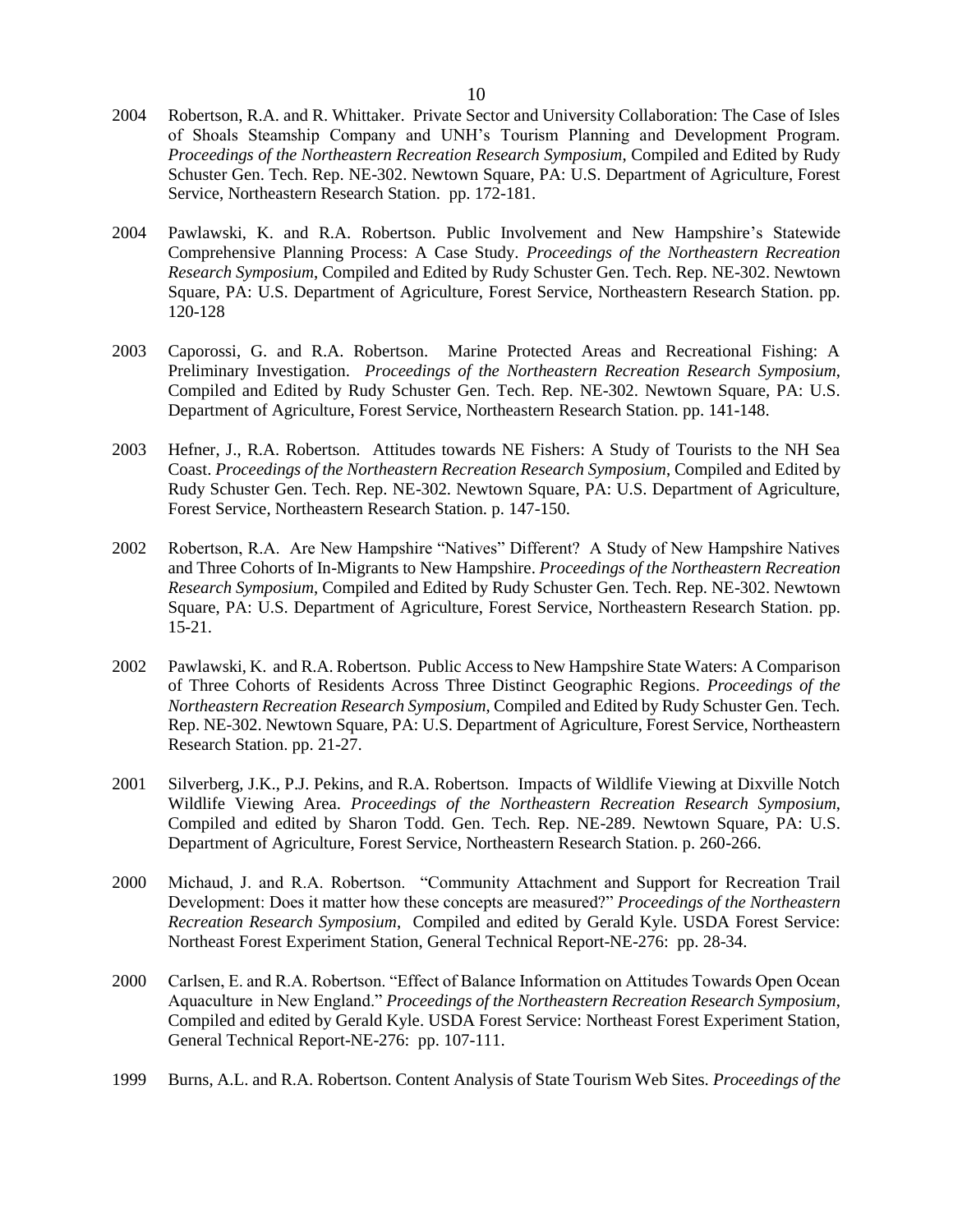*Northeastern Recreation Research Symposium*, Compiled and edited by Gerald Kyle. USDA Forest Service: Northeast Forest Experiment Station, General Technical Report-NE-269: pp. 17- 22.

- 1999 Mueller, A. and R.A. Robertson. "A Study of New Hampshire Teacher's Interest in Environmental Education". *Proceedings of the Northeastern Recreation Research Symposium*. USDA Forest Service: Northeast Forest Experiment Station, General Technical Report-NE-269: pp. 17-22.
- 1999 Wright, A. and R.A. Robertson. "Use of A Qualitative Analysis Tool to Understand the relationship between recreational fishing and Open Ocean Aquaculture Development." *Proceedings of the Northeastern Recreation Research Symposium*. Compiled and edited by Gerald Kyle. USDA Forest Service: Northeast Forest Experiment Station, General Technical Report-NE-269: pp. 361- 365.
- 1999 Tango-Lowy, T. and R.A. Robertson "Assessment of Tourist Attitudes toward Marine Aquaculture." *Proceedings of the Northeastern Recreation Research Symposium*. Compiled and edited by Gerald Kyle. USDA Forest Service: Northeast Forest Experiment Station, General Technical Report-NE-269: pp.242-247.
- 1999 Crimes, J., N. Stracuzi, R.A. Robertson, and C.M. Duncan. "Competition and Conflict Over Common Property Space: A Qualitative Study of NH Recreational Fishermen and Open Ocean Aquaculture Development." *Proceedings of the Northeastern Recreation Research Symposium*. Compiled and edited by Gerald Kyle. USDA Forest Service: Northeast Forest Experiment Station, General Technical Report-NE-269: pp. 400-406.
- 1998 Robertson, R.A. and R.J. Burdge. "Size of Place of Residence and Encounters with the Adverse Consquences of and Support for Commercia/Industrial Development". *Proceedings of the 1998 Northeastern Recreation Research Symposium*; Hans g. Vogelsong (editor). Gen. Tech. Rep. NE-255. Radnor, PA: U.S. Department of Agriculture, Forest Service, Northeastern Forest Experiment Station. pp.81-85.
- 1998 Garpow, W, M. Habicht and R.A. Robertson. "Student Willingness to Pay More for A Tourism Experience Which Supports Environmental Conservation". In *Proceedings of the 1998 Northeastern Recreation Research Symposium*. Gen. Tech. Rep. NE-255. Radnor, PA: U.S. Department of Agriculture, Forest Service, Northeastern Forest Experiment Station. pp. 28-33.
- 1998 Manalo, A.B., T. Farrigan, and R.A. Robertson. "Beliefs about New Hampshire, Maine, and Vermot with regards to Selected Tourism Opportunities and Amenities A Tourism Experience Which Supports Environmental Conservation". *Proceedings of the 1998 Northeastern Recreation Research Symposium*. Hans g. Vogelsong (editor). Gen. Tech. Rep. NE-255. Radnor, PA: U.S. Department of Agriculture, Forest Service, Northeastern Forest Experiment Station. pp. 184-187.
- 1996 Robertson, R.A. Lessons Learned from the Application of the Social Science Research Planning Process to NH Coastal Zone. *Proceedings of the 1996 Northeastern Recreation Research Symposium*, March 31-April 2, 1996, Bulton Landing, NY. (Ed.) W.F. Kuentzel. Gen. Tech. Rep. NE-232. Radnor, PA: U.S. Department of Agriculture, Forest Service, Northeaster Forest Experiment Station. pp. 238-243.
- 1996 Hanratty, E. and R.A. Robertson. Examination of the relationship between recreation use and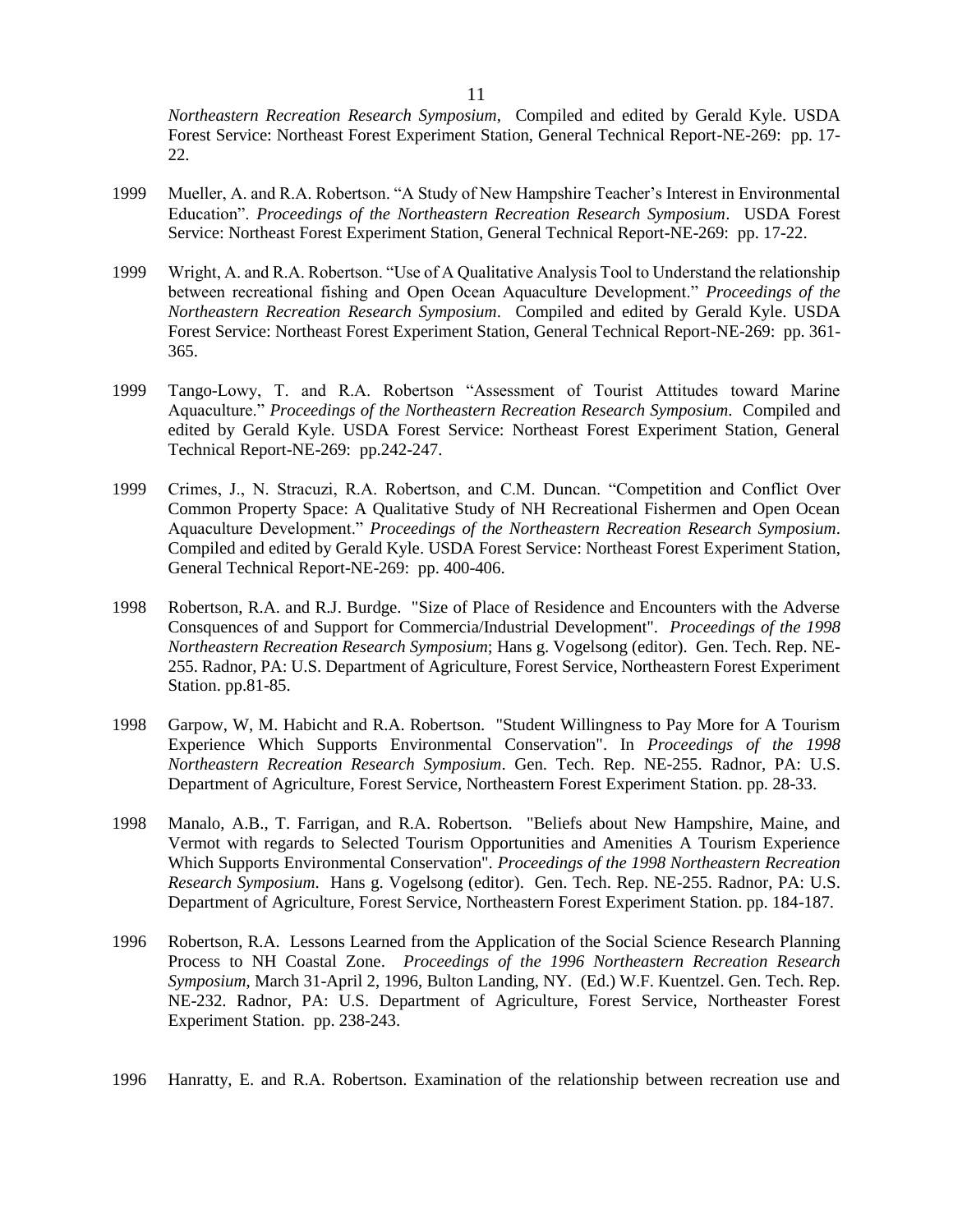perceptions of the impacts of non-point pollution: The case of the Oyster River Watershed. *Proceedings of the 1996 Northeastern Recreation Research Symposium*, March 31-April 2, 1996, Bulton Landing, NY. (Ed.) W.F. Kuentzel. Gen. Tech. Rep. NE-232. Radnor, PA: U.S. Department of Agriculture, Forest Service, Northeaster Forest Experiment Station. pp. 93-97.

- 1996 Sciabarrasi, M. and R.A. Robertson. Issues and concerns facing managers and owners of public and private campgrounds in NH and VT. *Proceedings of the 1996 Northeastern Recreation Research Symposium*, W.F. Kuentzel, ed.. Gen. Tech. Rep. NE-232. Radnor, PA: U.S. Department of Agriculture, Forest Service, Northeaster Forest Experiment Station. pp. 167-170.
- 1996 Pfister, L. and R.A. Robertson. Investigations into the activities and perceived effectiveness of non-profit organizations in New Hampshire.*Proceedings of the 1996 Northeastern Recreation Research Symposium*, (Ed.) W.F. Kuentzel. Gen. Tech. Rep. NE-232. Radnor, PA: U.S. Department of Agriculture, Forest Service, Northeaster Forest Experiment Station. pp. 233-237.
- 1996 Robertson, R.A., B. Lindsay, and D. Gardoqui. Scoping the Potential Social Impacts of Marine Finfish Aquaculture. *Proceedings of the Open Ocean Aquaculture Conference*, May 8-10, 1996, Portland, Maine. Marie Polk, ed. New Hampshire/Maine Sea Grant College Program Rpt.# UNHMP-CP-SG-96-9. pp.337-350.
- 1995 Annett, S., C. Dabrowski, R.A. Robertson. "Motivations and Constraints to Spring Break Travel: A Cross Gender Comparison", in Chad Dawson, ed. *Proceedings of the 1995 Northeastern Recreation Research Symposium*. Gen. Tech. Rep. Radnor, PA: U.S. Department of Agriculture, Forest Service, Northeastern Forest Experiment Station. pp. 217-221
- 1995 Kingsley, E. and R.A. Robertson. "Legislative Mandates for Tourism in the United States", in Chad Dawson, ed. *Proceedings of the 1995 Northeastern Recreation Research Symposium*; 1995 April 9-11; Saratoga Springs, NY. Gen. Tech. Report, Radnor, PA: U.S. Department of Agriculture, Forest Service, Northeastern Forest Experiment Station. pp. 115-118.
- 1994 Cobb, M. and R.A. Robertson. "Education Training and Attitudes towards Recycling Among Campground Managers in Iowa", in Gail Vander Stoep (editor). *Proceedings of the 1993 Northeastern Recreation Research Symposium*; 1994 April 10-12; Saratoga Springs, NY. Gen. Tech. Rep. NE-198. Radnor, PA: U.S. Department of Agriculture, Forest Service, Northeastern Forest Experiment Station. pp. 79-81.
- 1993 Robertson, R.A., "Economic Impacts of Recreation Trail Development: The Case of the Raccoon River Valley Trail", in Gail Vander Stoep (editor). *Proceedings of the 1993 Northeastern Recreation Research Symposium*; 1993 April 19-21; Saratoga Springs, NY. Gen. Tech. Rep. NE-177. Radnor, PA: U.S. Department of Agriculture, Forest Service, Northeastern Forest Experiment Station. pp. 179-182
- 1992 Robertson, R.A. and D.R. Field. "Multicommunity Collaboration: Linear Resource Systems," In P.F. Korsching, T.O. Borich, J. Stewart (eds.) *Multicommunity Collaboration: An Evolving Rural Revitalization Strategy-Conference Proceedings*. North Central Regional Center for Rural Development: RRD 161 (pp. 225-239).
- 1992 Robertson, R.A. and J.P. Colletti, "Desired Lake Attributes and Recreation Choice: A Comparison of Two Central Iowa Reservoirs," In Roger Bachmann (editor) *Proceedings of the Regional Lake Management Conference*. NALMS (pp. 36-43).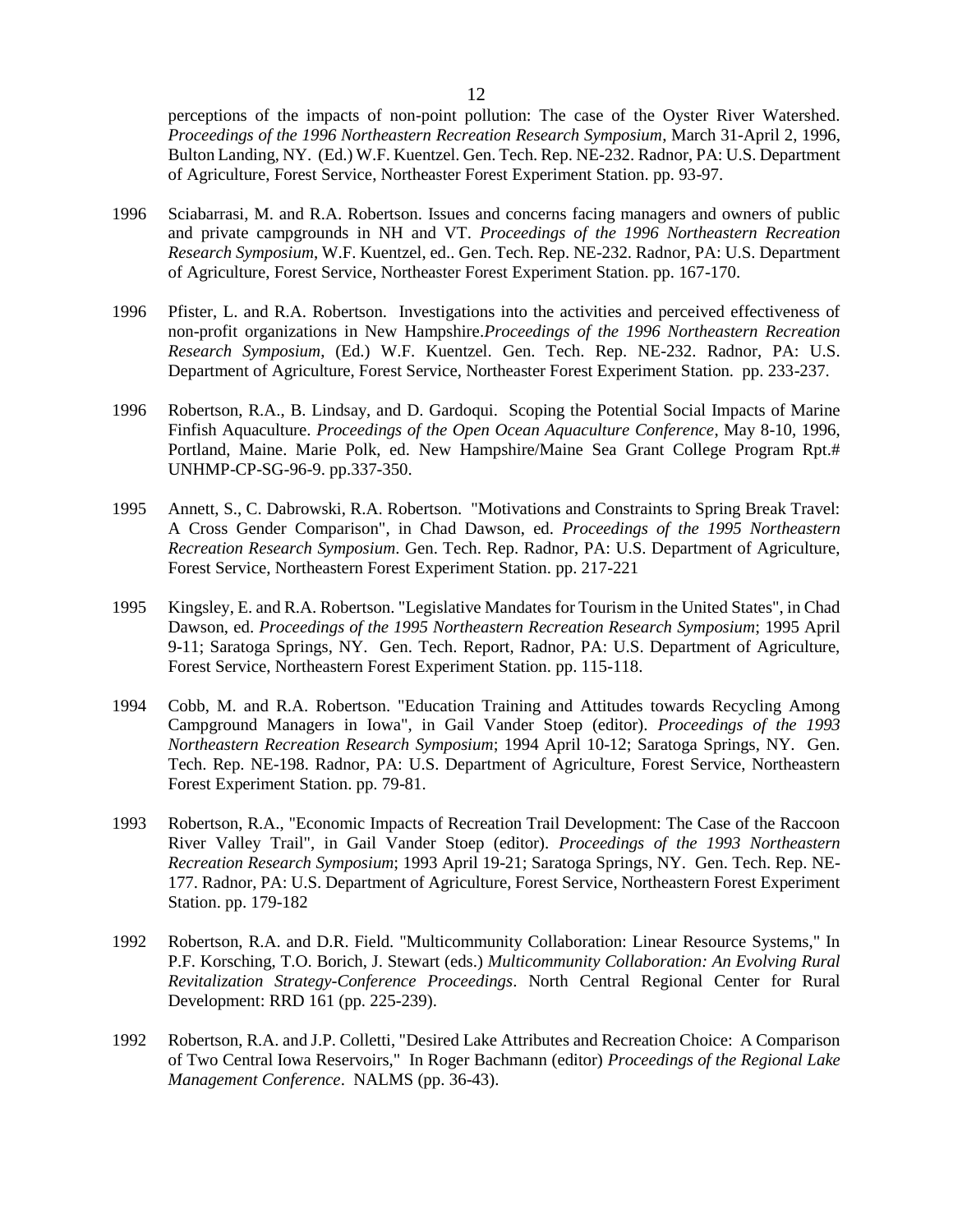- 1992 Skadberg, A., J.P. Colletti, R.A. Robertson, C. Mize, J. Regula, J. Gan, W. Premachandra, C. Lulfumpa and C. Twarok, "Lake Red Rock Recreation Assessment." In Roger Bachmann (editor) *Proceedings of the Regional Lake Management Conference*. North American Lake Management Society (pp. 30-35).
- 1991 Robertson, R.A. and R.J. Burdge, "Classifying the Impacts of Commercial Development of Recreation Use of an Urban River Corridor." In F. Larry Leistritz (editor) *Technology and Environmental Responsibility: A New Age for Impact Assessment--Abstracts and Major Papers*. (International Association for Impact Assessment).
- 1990 Robertson, R.A., "Lessons to Be Learned to from the Study of Social Movements: A Case Study of the Proposed Minto Hydroelectric Project." In James H. Gramann (compiler) *Proceedings of the Third Symposium on Social Science in Resource Management*, (Department of Recreation, Park and Tourism Sciences and Department of Rural Sociology) Texas A&M University, College Station, Texas.
- 1991 Robertson, R.A., J.M. Grady, and R.J. Burdge. Urban-Rural Differences in Support of Fish and Wildlife Restoration and Habitat Protection Programs within Urban River Corridors. In *Wildlife Conservation in Metropolitan Environments*, Lowell Adams, ed. National Institute for Urban Wildlife, Columbia, Maryland.
- 1989 Burdge, R.J. and R.A. Robertson. "Comparison of Commercial-Commodity and Recreational Use of the Illinois River System: The Case of the Illinois and Michigan Canal National Heritage Corridor," In Special Report No. 18. *Management of the Illinois River System: The 1990's and Beyond*, (Water Resource Center), University of Illinois at U/C, Hydrosystems Lab.
- 1988 Robertson, R.A. and R.J. Burdge, "An Investigation of Recreational Displacement on the Illinois River System." In Joanne Vining (editor) *Proceedings of the Second Symposium on Social Science in Resource Management*, (UILU-IES 88 0011 IES Research Report #11). Institute for Environmental Studies, Urbana IL.
- 1988 Robertson, R.A. and J. Vining, "Incorporating the Response to Environmental Risk and Hazards Into Public Involvement and Information Programs." In Joanne Vining (editor) *Proceedings of the Second Symposium on Social Science in Resource Management*, (UILU-IES 88 0011 IES Research Report #11). Institute for Environmental Studies, Urbana IL.

### **Published Abstracts**

- 2012 Published abstract paper and presentation entitled "Resilience Thinking" and Intermodal Transportation Systems: The Case of New Hampshire's Coastal Corridor" for the Tourism Naturally Conference Tourism Naturally Conference – Alghero, Italy, October 2 – 5, 2016. Session **<http://programme.exordo.com/tnc2016/delegates/presentation/164/>**
- 2012 Robertson, R.A. Assessment of Learning Outcomes of a Business/Education Partnership: The Case of the Isles of Shoals Steamship Company and UNH's Tourism Planning and Development. Paper presented at the Annual meeting of the Resort and Commercial Recreation Association at the Tradewinds Resort, St. Pete Beach. November 3 - 6, 2012. Abstract Published.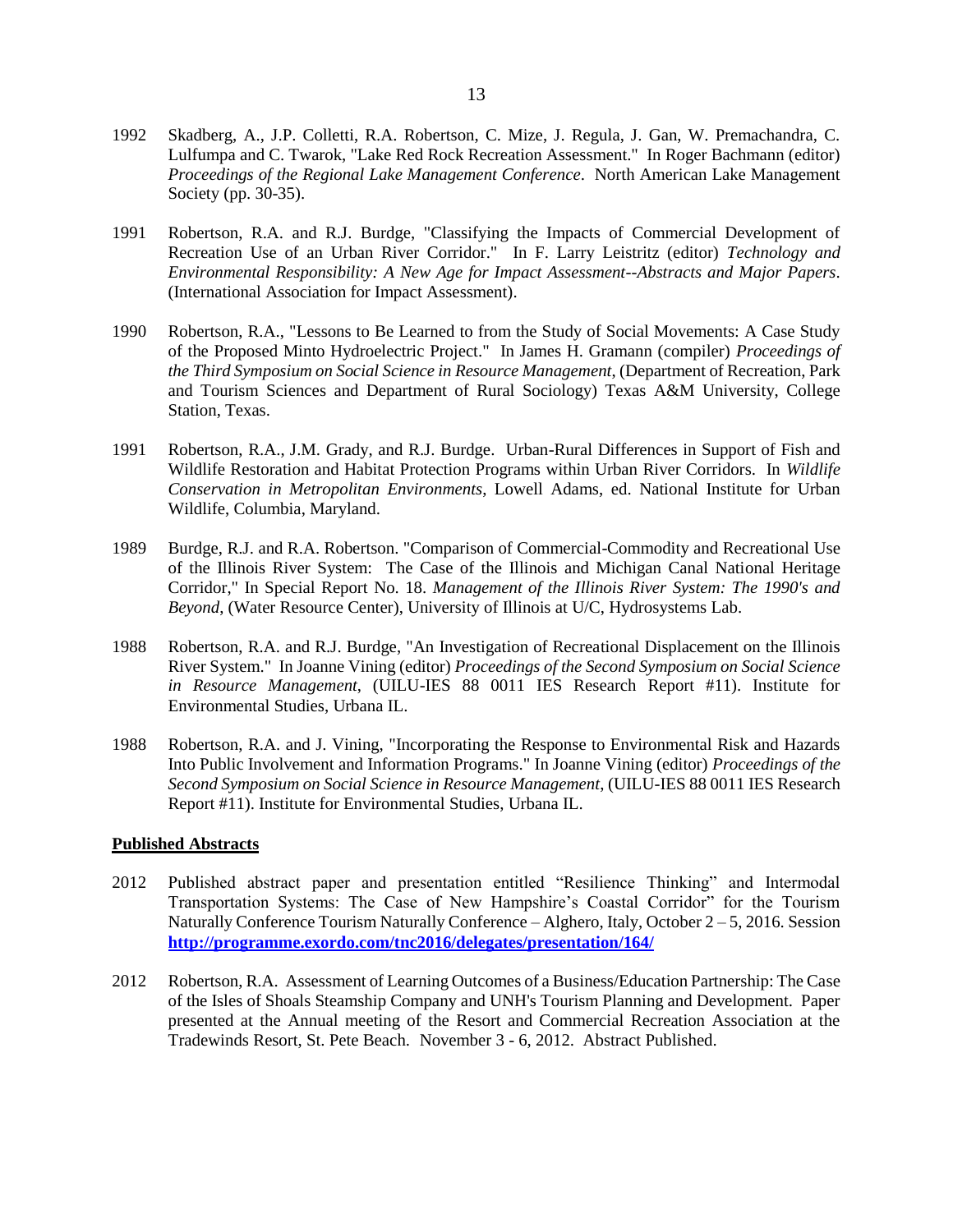- 2012 Keating, A., P. Pekins, R. Robertson, J. Silverberg, M. Ellingwood. Paper presented at the Pathways to Success Conference & Training: Integrating Human Dimensions into Fisheries and Wildlife Management. Breckenridge, Colorado, Beaver Run Resort. September 24-27, 2012. Abstract Published.
- 2012 Robertson, R.A. and T. Hartley. Trust, Cooperative Research and the management of fishery resources in New England. Paper presented at the 75<sup>th</sup> Annual meeting of the Rural Sociological Society; Chicago, IL. July 27-30th. Abstract Published.
- 2006 Robertson, R.A. and T. Hartley. Cooperative Research and the Management of Marine Fishery Resources in New England: What about Trust? In *Partnerships for a Common Purpose: Cooperative Fisheries Research and Management*. Edited by A.N. Read and T.W. Hartley. 244. Symposium 52 Behesda, MD American Fisheries Society.
- 2006 Hartley, T. and R. Robertson. Fishing Communities responding to change: Communication Network Analysis of Innovation Strategic Partnerships in New England. coastal community. *Book of Abstracts*. 12th International Symposium on Society and Resource Management. Global Challenges and Local Responses. June 3-8<sup>th</sup>. Vancouver, British Columbia. [www.issrm2006.rem.sfu.ca](http://www.issrm2006.rem.sfu.ca/) p. 133.
- 2006 Lord-Fonseca, F., R. Robertson, and T. Hartley. Cooperative research in the Management of Marine Fishery Resources: What about Trust. *Book of Abstracts*. 12<sup>th</sup> International Symposium on Society and Resource Management. Global Challenges and Local Responses. June 3-8<sup>th</sup>. Vancouver, British Columbia. [www.issrm2006.rem.sfu.ca](http://www.issrm2006.rem.sfu.ca/) P. 197
- 2006 Percival, A., R. Robertson, G. Perkins, and A. Hairston-Strang. Stakeholders and Washington Suburban Sanitary Commission Management Goals of their Water Supply Reservoirs. *Book of Abstracts*. 12th International Symposium on Society and Resource Management. Global Challenges and Local Responses. June 3-8<sup>th</sup>. Vancouver, British Columbia[. www.issrm2006.rem.sfu.ca](http://www.issrm2006.rem.sfu.ca/) P.255
- 2006 Robertson, R., T. Hartely, and A. Rosenberg. Cooperative Research, Interdisciplinary Science and Management of Marine Protected Areas: A Comprehensive Assessment. *Book of Abstracts*. 12th International Symposium on Society and Resource Management. Global Challenges and Local Responses. June 3-8<sup>th</sup>. Vancouver, British Columbia. [www.issrm2006.rem.sfu.ca](http://www.issrm2006.rem.sfu.ca/) P. 277
- 2005 Robertson, R.A."A Multiple Stakeholder Perspective of the Importance of a Comprehensive Social and Economic Impact Assessment of Harmful Algae Blooms: The Role of Ethics and Quality?"International Association for Impact Assessment. May 31<sup>st</sup> to June 3<sup>rd</sup>, 2005 Cambridge, MA. Abstract Published in Proceedings.
- 2005 Robertson, R.A. and T.W. Hartley "Cooperative Research and Management of Marine Fishery Resources in New England: A Comprehensive Assessment." In Managing Our Nation's Fisheries II: Focus on the Future. Proceedings of a Conference on Fisheries Management in the United States, Washington, D.C., March 24-26, 2005. edited by D. Witherell. 262. Washington, D.C.: NOAA Fisheries.
- 2005 Robertson, R. "Cooperative Research and the Management of Marine Fishery Resources in New England: How important is "Trust"?" Paper presented at the Annual meeting of the Rural Sociological Society; Tampa, FL August  $7-11^{th}$ , 2005. Abstract Published.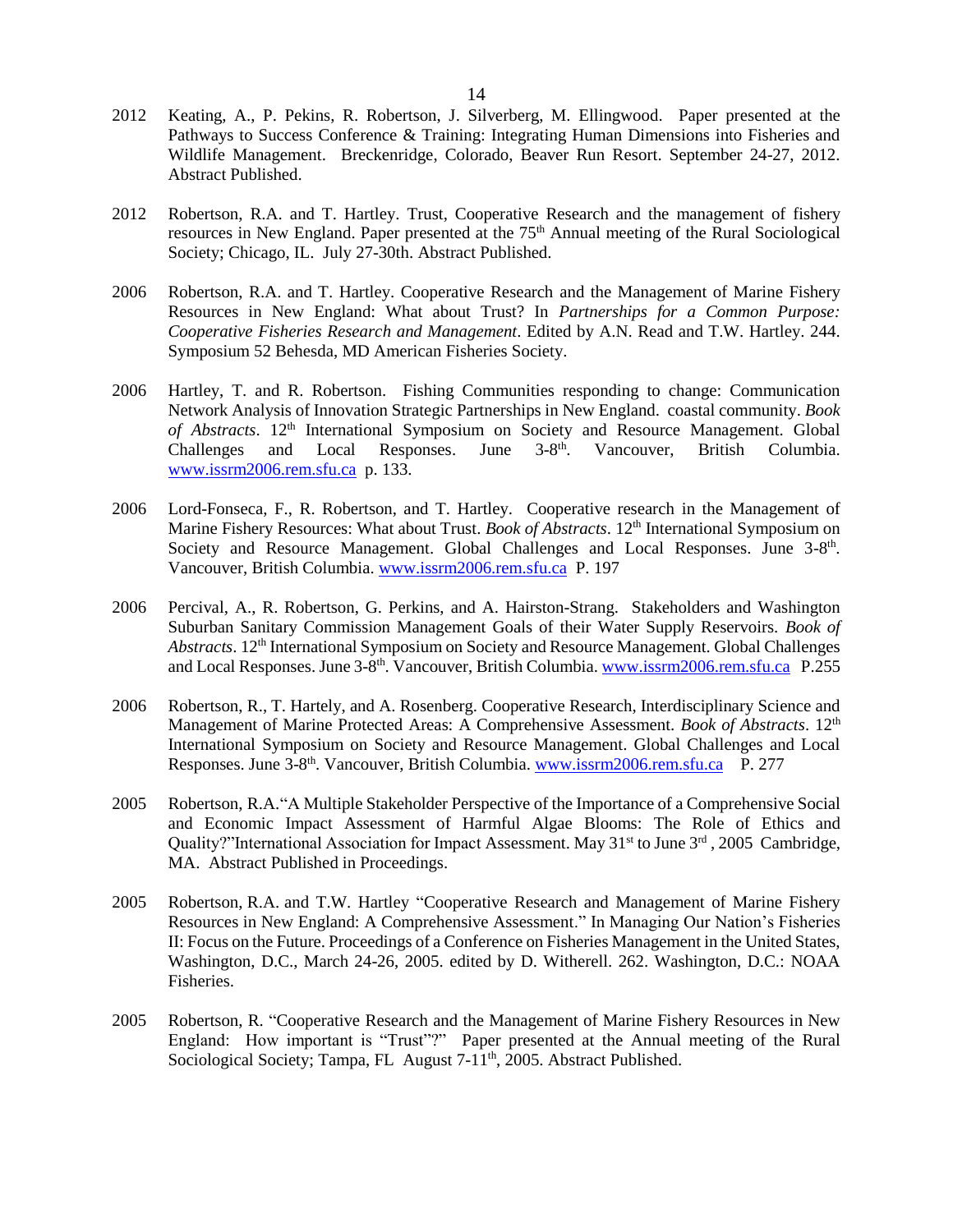- 2004 Wiersma, R. Robertson, D. Morris, and T. Hartley. Social Beneftis and Economic Impacts of Cooperative Research on Commercial Fishermen and New England Fishing Communities." Paper presented at the 10th International Symposium on Society and Natural Resources Keystone CO June  $2<sup>nd</sup>$  to June  $5<sup>th</sup>$ . Keystone CO June  $2<sup>nd</sup>$  to June  $5<sup>th</sup>$ . Abstract Published
- 2004 Robertson, R. and T. Hartley. Cooperative Research and the Management of Marine Fishery Resources in New England: A Comprehensive Assessment." Paper presented at the 10th International Symposium on Society and Natural Resources Keystone CO June 2<sup>nd</sup> to June 5<sup>th</sup> .Keystone CO June  $2<sup>nd</sup>$  to June  $5<sup>th</sup>$ . Abstract Published
- 2004 Robertson, R.A. and T.W. Hartley. "Can we get there from Here? Cooperative Research and Commercial Fishing in New England. In Proceedings of Forth World Congress. Poster. 4th World Congress, May 3-6, 2004. Vancouver, B.C. Canada. Bethesda, MD: American Fisheries Society.
- 2004 Hall-Arber, M., S. Claesson, and R. Robertson. "Commercial Fishing, Tourism and Community Development in the Gulf of Maine." In Proceedings of Forth World Congress. Poster. 4<sup>th</sup> World Congress, May 3-6, 2004. Vancouver, B.C. Canada. Bethesda, MD: American Fisheries Society.
- 2004 T. Hartley and R.A. Robertson. "Cooperative Research and Marine Fishery Sciences & Management in New England: Attitudes and Opinions from the Commercial Fishing Industry. In Managing Our Nation's Fisheries: Past Present and Future. Proceedings of a Conference on Fisheries Management in the United States, Washington, D.C. November 13-15, 2003. Edited by David Witherell. 248-249. Washington, D.C.: NOAA Fisheries.
- 2003 Robertson, R.A. and T. Hartley "Cooperative Research and Marine Fishery Resource Management: Attitudes and Interests among New England's Commercial Fishing Community." Paper presented at the 66th Annual Meeting of the Rural Sociological Society in Montreal, Canada, July 26-30, 2003. Meeting Abstracts.
- 2003 T. Hartley and R.A. Robertson. "Cooperative Research and Marine Fishery Resource Management in New England." Poster Presented at the Conference on Fishery Management in the United States, Washington, D.C., November 13-15, 2003. Published in Meeting Proceedings.
- 2001 Dillman, D.A., R. Mason, and R.A. Robertson. "Personalization of Mail Surveys on General Public and Other Populations." Paper presented at the 64<sup>th</sup> Annual Meeting of the Rural Sociological Society in Albuquerque, New Mexico, August 15-19, 2001.
- 2001 Robertson, R.A. "Are New Hampshire "Natives" Different? A Study of NH Natives and Three Cohorts of In Migrants to New Hampshire." Paper presented at the 64<sup>th</sup> Annual Meeting of the Rural Sociological Society in Albuquerque, New Mexico, August 15-19, 2001.
- 2000 Nichols, R. and R.A. Robertson. "Open Ocean Aquaculture and Commercial Fishing in the Northwest Atlantic: Training Fishermen to Enter the Aquaculture Industry." A poster presented at the 8th International Symposium on Society and Resource Management: Transcending Boundaries: Natural Resource Management from Summit to Sea. June 17-22, 2000 at Western Washington University, Bellingham, Washington, USA. Abstract Published in Book of Abstracts (p.232).
- 2000 Robertson, R.A. and T. Tango-Lowy. "Adoption of Open Ocean Aquaculture in the Northwest Atlantic: A Study of Northern New England Commercial Aquaculture." A paper presented at the 8<sup>th</sup> International Symposium on Society and Resource Management: Transcending Boundaries: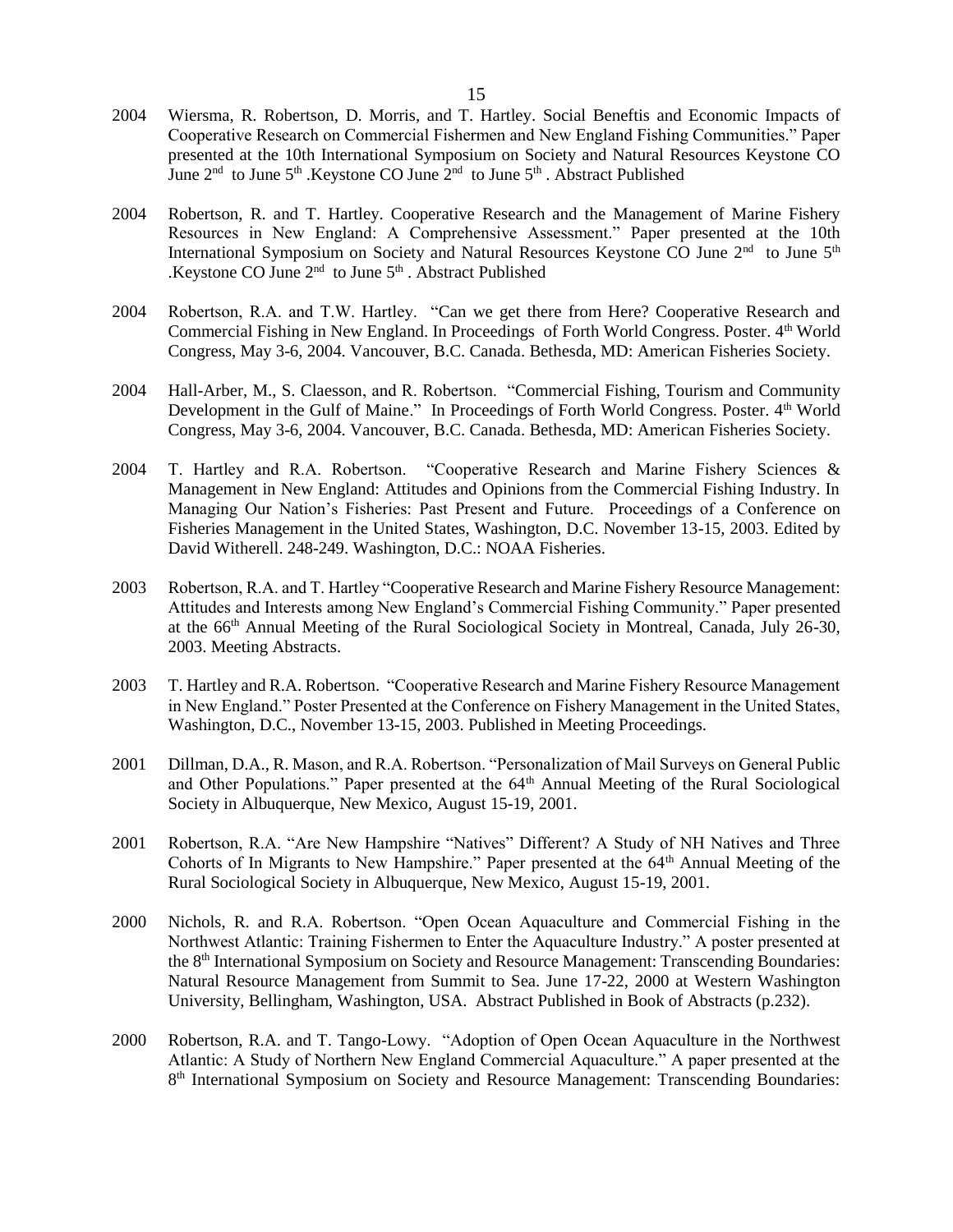Natural Resource Management from Summit to Sea. June 17-22, 2000 at Western Washington University, Bellingham, Washington, USA. Abstract Published in Book of Abstracts (p.267).

- 1998 Pfister, L. and R.A. Robertson. "Learning to Expect the Unexpected in Replicating Research: The Case of Public Access to Lakes and Ponds in New Hampshire." *The Seventh Symposium on Society and Resource Management: Culture, Environment, and Society--Book of Abstracts*. University of Missouri-Columbia, Columbia Missouri. May 27-31, 1998. pp. 32-33.
- 1998 Waitkins, M., R.A. Robertson, and B. Lindsay. "Support for Open Ocean Aquaculture in Northern New England: A Study of Commercial Fishermen." *The Seventh Symposium on Society and Resource Management: Culture, Environment, and Society--Book of Abstracts*. University of Missouri-Columbia, Columbia Missouri. p. 134.
- 1998 Robertson, R.A. "Outdoor Recreation Participation and Views on Resource Development and Preservation: A Further Examination." *The Seventh Symposium on Society and Resource Management: Culture, Environment, and Society--Book of Abstracts*. University of Missouri-Columbia, Columbia Missouri. May 27-31, 1998. pp. 222-223.
- 1997. Pfister, L. and R.A. Robertson. "Characterizing Attitudes Towards the Impacts of Public Water Access in New Hampshire." *International Association for Impact Assessment: Methods, Tools,*  and Techniques of Assessing the Effects of Development--Abstracts Volume. 17<sup>th</sup> Annual Meeting, May 28-31. Fairmont Hotel, New Orleans, LA.
- 1996 Robertson, R.A. and B.E. Lindsay, "Scoping the Potential Social Impacts of Marine Finfish Aquaculture in Northern New England". *The Sixth Symposium on Society and Resource Management: Social Behavior, Natural Resources and the Environment--Book of Abstracts*. The Pennsylvania State University, University Park, 1996. pp. 31-32.
- 1996 Pfister, L. and R.A. Robertson, "Investigations into the Activities and Perceived Effectiveness of Voluntary Organizations in New Hampshire". *The Sixth Symposium on Society and Resource Management: Social Behavior, Natural Resources and the Environment--Book of Abstracts*. The Pennsylvania State University, University Park, PA. May 18-23, 1996. pp. 67-68.
- 1996 Hanratty, E. and R.A. Robertson, "Nonpoint Pollution: A Study of Perceptions, Knowledge, Behaviors and Preferences for Specific Management Practices".*The Sixth Symposium on Society and Resource Management: Social Behavior, Natural Resources and the Environment--Book of Abstracts*. The Pennsylvania State University, University Park, PA. May 18-23, 1996. p. 91.
- 1996 Gardoqui, D. and R.A. Robertson, "Economic Impacts of Snowmobiling in New Hampshire".*The Sixth Symposium on Society and Resource Management: Social Behavior, Natural Resources and the Environment--Book of Abstracts*. The Pennsylvania State University, University Park, PA. May 18-23, 1996. p. 254.
- 1994 Robertson, R.A., D.R. Field and C. Parker, "A Step towards the Integration of Human and Biological Systems: The Identification and Conceptualization of Linkages". *The Fifth Symposium on Society and Resource Management: Creating Research, Education, and Management Partnerships Among Natural Resource Professionals--Book of Abstracts* Human Dimensions in Natural Resources Unit, Colorado State University, June 7-10, 1994. pp.29-30. (principal author)
- 1994 Robertson, R.A. and J. Logsden, "Trail Management and University Research: The Process and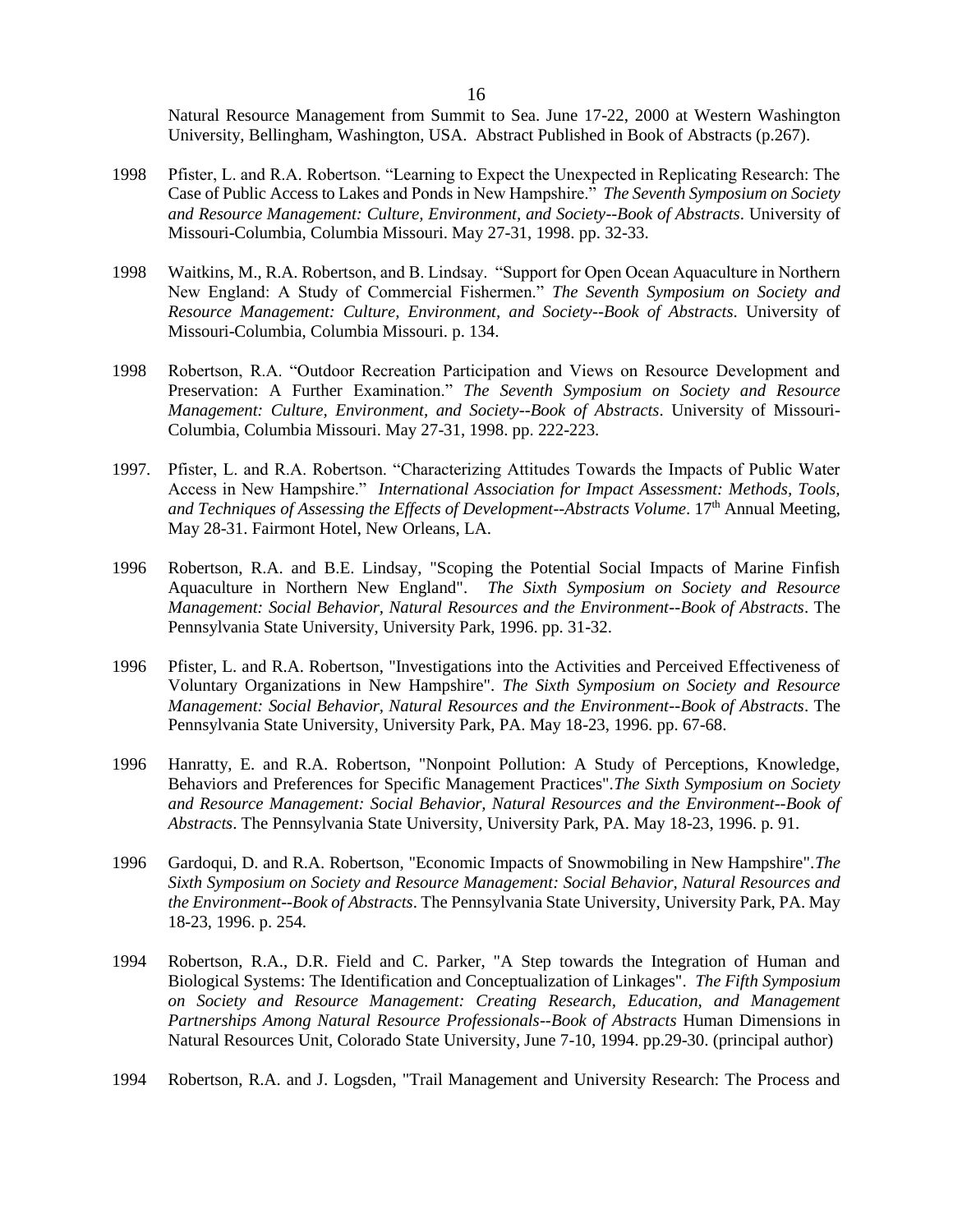Benefits of Collaboration".*The Fifth Symposium on Society and Resource Management: Creating Research, Education, and Management Partnerships Among Natural Resource Professionals-- Book of Abstracts* Human Dimensions in Natural Resources Unit, Colorado State University, June 7-10, 1994. p.228.

- 1992 Robertson, R.A., D.R. Field and R.J. Burdge, "Rural River Communities: What are the Trends?" *Sociological Abstracts*, 92 S 24327/RSS/1992/1011
- 1992 Robertson, R.A., M.A. Robertson and S.V. Simpson, "Voluntary Compliance as a Scenic and Cultural Resource Protection Tool," in *Abstracts of the 4th North American Symposium on Society and Natural Resource Management* held in Madison, Wisconsin May 17-20, 1992.
- 1992 Robertson, R.A., D.R. Field, R.J. Burdge and W. Fleischman, "Rural River Communities, Natural Resource Values and Rural Economic Development: A Research Agenda," in *Abstracts of the 4th North American Symposium on Society and Natural Resource Management* held in Madison, Wisconsin, May 17-20, 1992.
- 1991 Robertson, R.A. and R.J. Burdge, "Residential Location and Support for Commercial & Industrial Development: A Study of Recreation Visitors to Multiple Objective River Corridors," *Sociological Abstracts*, 91 S 24067/RSS/1991/1911.
- 1991 Robertson, R.A. and J.P. Colletti, "Siltation and recreation displacement: A study of licensed boaters in central Iowa", in *Abstracts of the Proceedings of the 1991 NRPA Leisure Research Symposium*. Published by the National Recreation and Park Assoc..
- 1991 Simpson, S.V., R.A. Robertson and M.A. Robertson, "Driving for Pleasure: A Case Study of Wisconsin's Rustic Road Program," in *Abstracts of the Proceedings of the Association of Physical Education, Health, Recreation and Dance*.
- 1990 Robertson, R.A., J. Heuberger and R.J. Burdge, " Consumption of Alcoholic Beverages and Recreational Use of An Urban River Corridor: An Exploratory Study," in *Abstracts of the Proceedings of the 1990 NRPA Leisure Research Symposium*. Published by NRPA.
- 1989 Robertson, R.A., "Rural-Urban Differences in Evaluations of the Impact of Commercial-Industrial Activities and Support for Environmental Protection," *Sociological Abstracts*, 89 S 21087/RSS/1989/2152
- 1989 Robertson, R.A. and R.J. Burdge, "Influence of Past Experience on Evaluations of Resource Quality within an Urban River Corridor," in *Abstracts of the Proceedings of the 1990 NRPA Leisure Research Symposium*. Published by the NRPA.
- 1989 1989 Robertson, R.A. and R.J. Burdge, "Exploring the Determinants of Resource Based Conflict: The Case of Recreational Activities within an Urban River Corridor," in *Abstracts of papers of the Annual Conference of the Western Social Science Association*.
- 1988 Robertson, R.A. and R.J. Burdge, "Who Leaves, Who Stays and Why? An Empirical Examination of Behavioral Intentions to Go Elsewhere for Water-Based Recreation," in *Abstracts of the Proceedings of the 1990 NRPA Leisure Research Symposium*.
- 1987 Burdge,R.J. and R.A. Robertson, "Social Impact Assessment and the Public Involvement Process," *Sociological Abstracts*, 87 S 19884/RSS/1987/1877.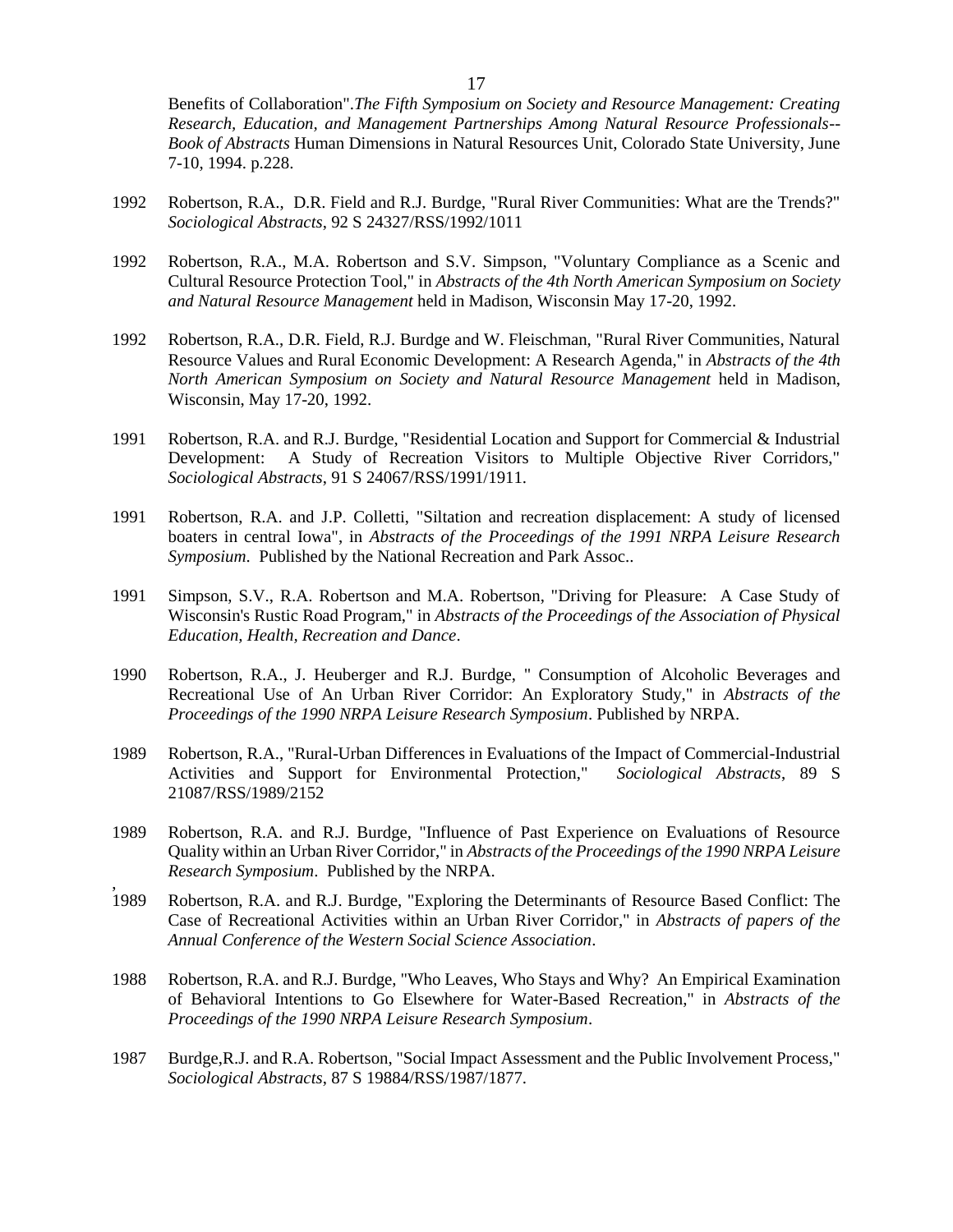### **Book Reviews**

- 1999 Curtin, Deane. Chinnagounder's Challenge: The Question of Ecological Citizenship. Bloomington, Indiana University Press (1999).*Journal of Political Ecology: Case Studies in History and Society*, Vol. 6. (3 pages). With David Howland.
- 1996 Hyndman, David. Ancestral Rain Forests & the Mountain of Gold: Indigenous Peoples and Mining in New Guinea. Boulder, Colorado: Westview Press, 1994. 208 pp. *Rural Sociology*, Vol. 61:2 pp. 392-393.
- 1991 Cocklin, C., B. Smit, and T Johnston (eds.). Demands on Rural Lands: Planning for Resource Use. Westview Press: 1987. *Rural Sociology* Vol 56, No. 1, pp. 124-125.

#### **Government/Technical Reports (partial list)**

- 2015 Robertson, R.A. New Hampshire Route 1A/1B Coastal Tourism Inventory & Visitor Needs Assessment. Rockingham Planning Commission. pp.123
- 2006 Hartley, T., R. Robertson and M. Gagne. October 19, 2006. Coastal Communities Managing Change: Final Report. Government Report. EA 133F-03-SE-0816. National Marine Fisheries Service, Northeast Science Center. Woods Hole, MA. pp. 170.
- 2006 Robertson, R. Fishermen's Reflections on Northeast Consortium Funded Projects. Submitted to Northeast Consortium. Submitted to and distributed by the Northeast Consortium. pp. 2.
- 2006 Robertson, R. "Scientist's Reflections of the Benefits of Participation in Northeast Consortium Funded Cooperative Research Projects". Submitted to the Northeast Consortium. pp. 2.
- 2004 Robertson, R., J. Kennedy and B. Lindsey. Assessment of the Commercial Fishing Community's Attitudes Towards Cooperative Research and the Northeast Consortium: a Survey of New England Commercial Fishermen. Submitted to and distributed by the Northeast Consortium. pp. 19.
- 2003 Robertson, R. Northeast Consortium Fact Sheet Series 1-22. Submitted to the Northeast Consortium.
- 2002 Robertson, R.A., K. Pawlawski, L. Pfister, C. French. NH Outdoor Recreation Stakeholder Survey: A Summary Report. NH Office of State Planning. 22 pages
- 2001 Robertson, R.A. Peterborough Community Recreation Needs Assessment. Final Report Submitted to Peterborough Board of Selectmen. 48 pages.
- 2001 Robertson, R.A. and J.L. Michaud. City of Baltimore Reservoirs Outdoor Recreation User Study– Final Report. Submitted to the Maryland Department of Natural Resources: Forest Service. 60 pages.
- 2001 Robertson, R.A. and J.L. Michaud. Outdoor Recreation and City of Baltimore Reservoirs: Summary of Critical Issues, Conclusions, Recommendations, and Implementation Strategies. *Final Action Plan*. Submitted to City of Baltimore. 4 pages
- 2000 Robertson, R.A., E. Carlsen, and M. Robertson. "Open Ocean Aquaculture Telephone Survey: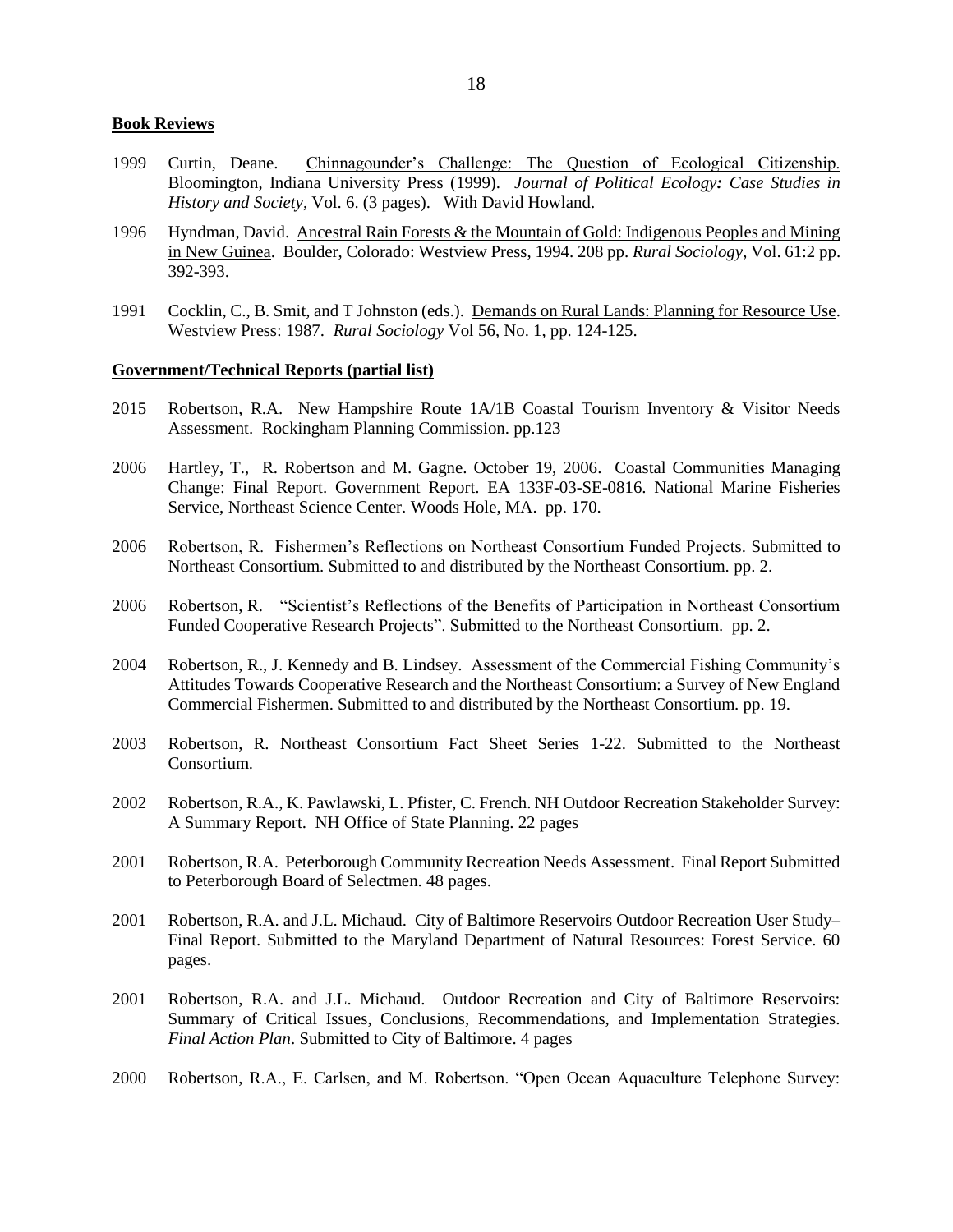Summary Report." NH Sea Grant. 8 pages.

- 2000 Robertson, R.A. and M. Izard. Meeting National Aquaculture Objectives: A Web Based Content Analysis of Coastal Zone Management Planning Tools and Application.
- 2000 Robertson, R.A. and T. Tango-Lowy. UNH Open Ocean Aquaculture Demonstration Project and the Inshore Commercial Fishing Fleet: A Summary Report. (This 14 page summary report will have a NH Sea Grant Publication Number.)
- 2000 Others and R.A. Robertson. Recreation Issues in the White Mountain Forest Plan Revision Process. Published by the USDA White Mountain National Forest. 70 pages.
- 2000 Robertson, R.A., Richard B. Nichols, Rolland T. Barnaby, and Bruce E. Lindsay. "Open Ocean Aquaculture and Commercial Fishing in the Northwest Atlantic: A Study of Northern New England's Commercial Fishermen." NH Sea Grant Publication Number.
- 2000 Robertson, R.A., E. Carlsen, and B.E. Lindsay. "Tourism Taste Test of Aquacultured Products Summary Report. NH Sea Grant Report.
- 2000 Robertson, R.A. "The Greater Soucook River Watershed Region Needs Assessment." Final report submitted to NH Department of Environmental Services and New Hampshire Foundation for Sustainable Communities." p.40
- 2000 Butler, M.J. and R.A. Robertson. "Environmental Education Issues and the White Mountain National Forest: A Summary Assessment of Critical Issues and Recommendations."Published by the USDA White Mountain National Forest. 15 pages.
- 1998 Robertson, R.A. The 1998 Assessment of Outdoor Recreation in New Hampshire: Summary Report. Submitted to New Hampshire Office of State Planning and U.S. Department of Interior National Park Service. p. 14.
- 1998 Robertson, R.A. Teaching Human Dimensions of Wildlife in U.S. Universities: A Summary Report. Submitted to Human Dimensions of Wildlife Study Group. p. 4.
- 1998 Robertson, R.A., M. Waitkins, and B. Lindsay. Perceptions of the Impact of Open Ocean Aquaculture on Commercial Fishermen: A Study of Northern New England Commercial Fishermen. Submitted to Maine/New Hampshire Sea Grant. p. 35.
- 1998 Robertson, R.A. Environmental Education Needs Assessment & Market Analysis: Research Summary. Submitted to Sustainable Living Endowment. p. 8.
- 1997 Robertson, R.A. and K. Wirtanen. Sustainable Living Education Survey: Summary Report. Submitted to Hubbard Sustainable Living Endowment Steering Committee. p.4.
- 1997 Robertson, R.A. and L. Pfister. New Hampshire's Statewide Public Access Needs Assessment to Lakes, Ponds and Rivers: Final Report. Submitted to New Hampshire Department of Fish and Game. p. 108.
- 1997 Robertson, R.A. "NH Route 1A/1B Scenic Corridor: Tourism Inventory and Needs Assessment. Final Report Submitted to NH Office of State Planning's Scenic and Cultural Byways Program and Rockingham Planning Commission. P.36.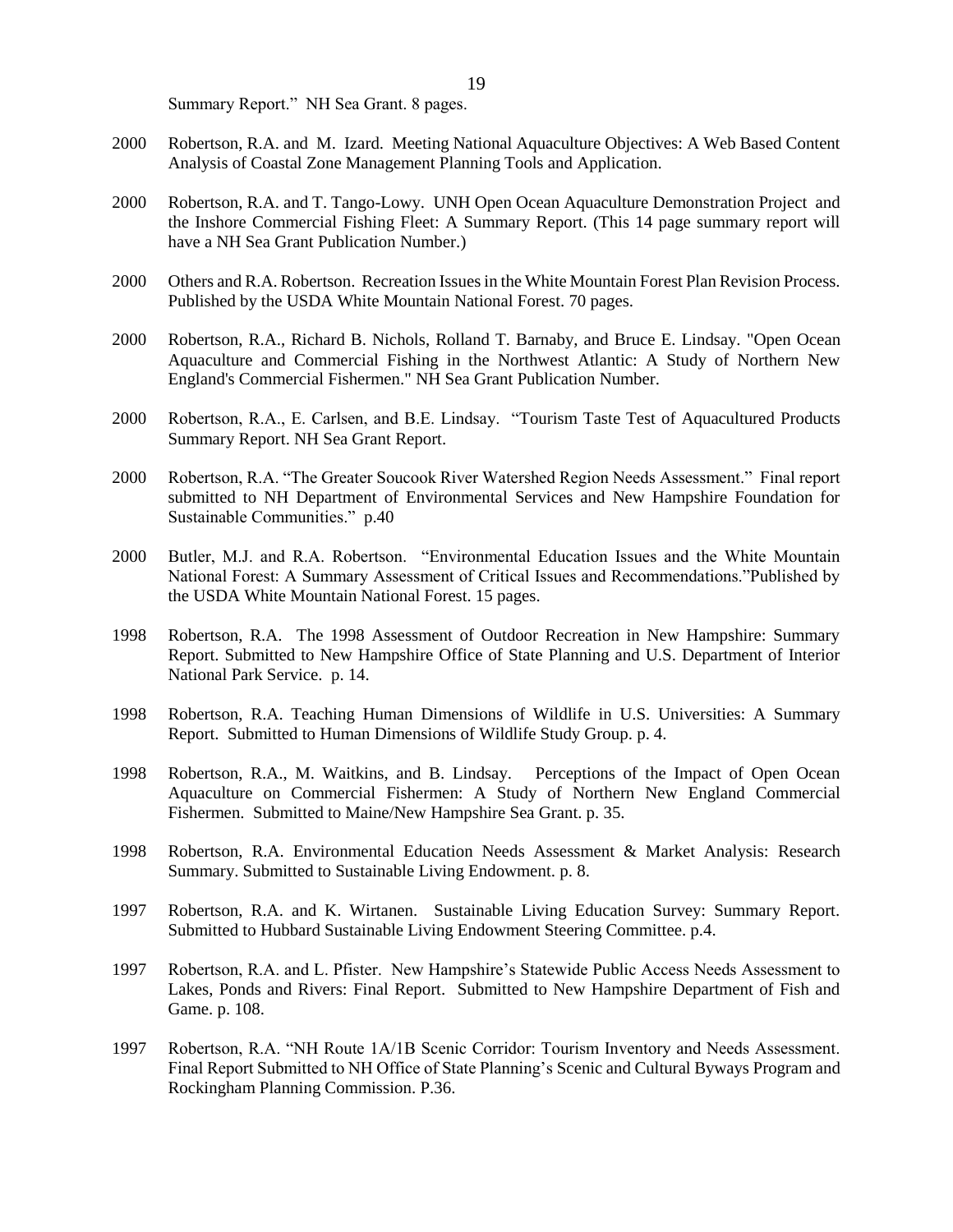- 1996 Hanratty, Elizabeth, Robert A. Robertson and Edmund Jansen. "Oyster River Watershed Study: Final Report". Submitted to Office of State Planning: NH Coastal Program and U.S. Department of Commerce: National Oceanic and Atmospheric Administration.
- 1996 Robertson, Robert A. "Assessment of Snowmobiling in New Hampshire 1996". Submitted to the NH Snowmobile Association.
- 1996 Hanratty, Elizabeth, Robert A. Robertson, Edmund Jansen. "Oyster River Watershed Study: Summary Report". *A Summary of Resource, Community & Tourism Development Research*. (June, 1996). 4 p.
- 1995 Robertson, Robert A. "University Based Education & Training Programs in Ecotourism or Nature-Based Tourism in the USA: A Summary Report". *A Summary of Resource, Community & Tourism Development Research*. (June, 1995). 4 p.
- 1995 Robertson, R.A. A Social Science Research Plan for New Hampshire's Coastal Zone: A Working Paper. *A Summary of Resource, Community & Tourism Development Research*, Report 2, (December, 1995). 12 p.
- 1995 Cobb, M., E. Kingsley, R. Robertson, and G. Zaso. "New Hampshire Lodging and Restaurant Association Report." University of New Hampshire. 32 p.
- 1994 Gilbert, L.A., E.F. Jansen, J.M. Halstead and R.A. Robertson. "Economic and Social Impacts of the Parker River National Wildlife refuge and its Piping Plover Management Program. Research Report 131 (October). New Hampshire Agricultural Experiment Station, University of New Hampshire.
- 1992 Robertson, R.A. "Recycling and Solid Waste Management Programs with Iowa's Camping Areas: A Study of Park Managers." Final report. Iowa Science Foundation.
- 1992 Robertson, R.A. "Raccoon River Valley Trail User Study: Summary and Recommendations", Iowa State University and Dallas County Conservation.
- 1990 Robertson, R.A., S. V. Simpson and Mary A. Robertson. "Final Case Study for the National Scenic Byways Case Study: Wisconsin's Rustic Road Program." Final Report published by US Department of Transportation, Federal Highway Administration. Publication No. FHWA-ED-90- 024 HEP-23/11-90(1M)QE.
- 1990 Robertson, R.A. "Clive Greenbelt Trail Use Study". Final Report submitted to the Clive Recreation and Parks Committee.
- 1990 Robertson, R.A. and J.P. Colletti. "Lake Red Rock Recreation Assessment". Final Report and Recommendations, Iowa State University, Ames Iowa, in cooperation with the U.S. Department of Agriculture, Soil Conservation Service.
- 1989 Robertson, R.A. and D. Dahlquist. "A Study of Iowa's Artificial and Natural Lakes," Final Report submitted to the Park and Recreation Enhancement Committee of the Iowa State Legislature.
- 1989 Robertson, R.A. and R.J. Burdge. "A Profile of Commercial/Industrial Activity and Associated Impacts on Enjoyable Recreational Use of the Upper Illinois Waterway," Final Report, Institute for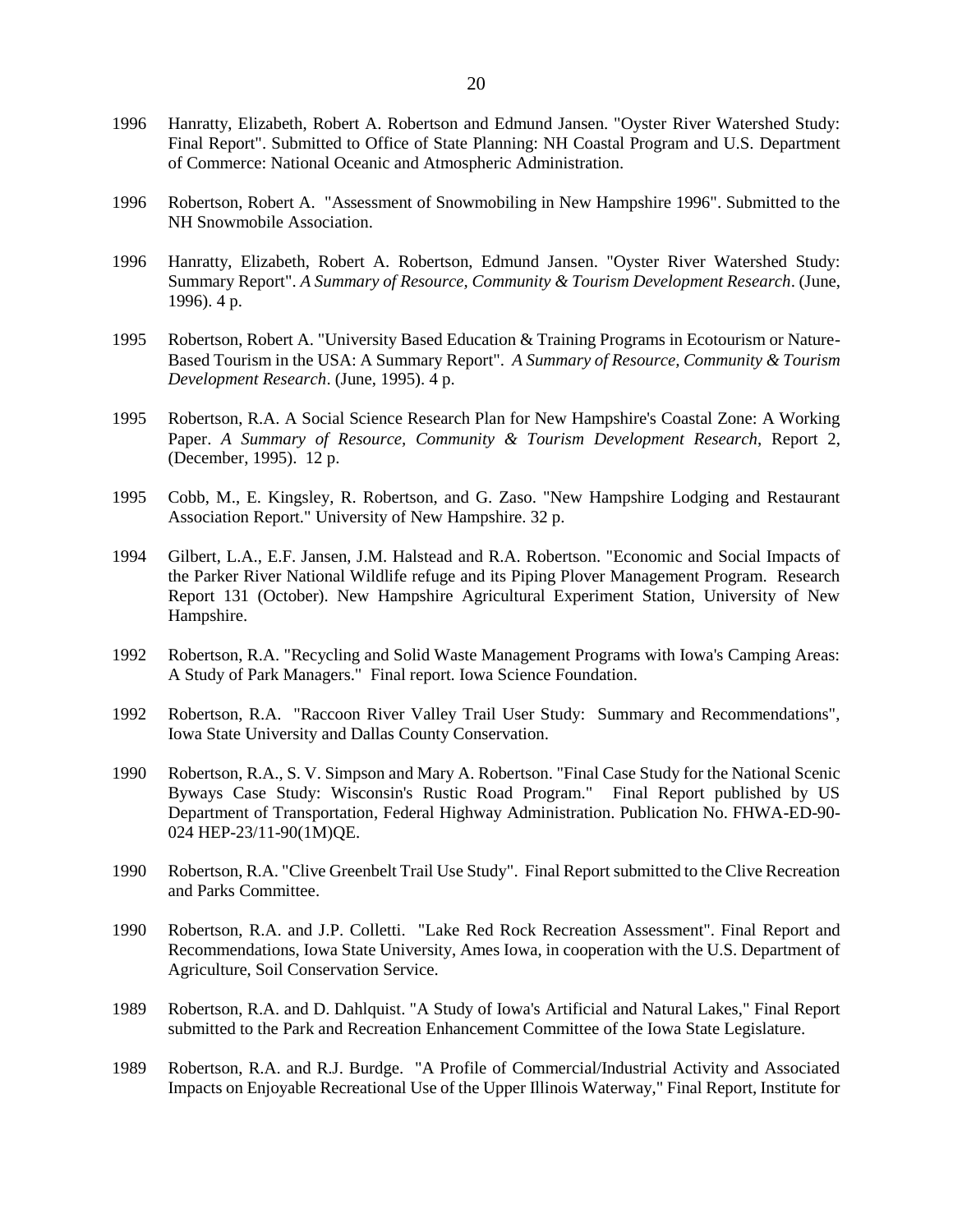Environmental Studies, University of Illinois at Urbana-Champaign, and the Illinois and Michigan Canal National Heritage Corridor.

1984 Robertson, R.A. "A Natural History of Public Works Development," Final Report submitted to the Oregon State Museum.

### **Article Reviews**

Former Associate Editor of *Society & Natural Resources: An International Journal*, and routinely review research articles for *Wildlife Society Bulletin*, *Journal of Environmental Management, Forest Science;* and *Human Dimensions of Wildlife: An International Journal, Tourism Insights, R*

#### **Papers at Professional Meetings** (partial list)

- 2017 Invited Speaker at New Hampshire Mensa's Granite Gathering. Presented a paper entitled "The Art of Zen Travel" (80 minute presentation). Wynwood Hotel and Suites, Portsmouth, NH 17th-19th
- 2016 Robertson R.A. "Resilience Thinking, Intermodal Transportation and a Coastal Corridor". Paper. Presented at the International Conference "Tourism Naturally" at Alghero, Italy, Oct.2nd - 5th 2016
- 2014 Robertson, R.A. Results from NHAES Research Report at the Annual Meeting of WERA 1010: Error Reduction in Rural and Agricultural Experiments in February of 2014 in Tucson, AZ.
- 2013 Robertson, R.A. Results from NHAES Research Report at the Annual Meeting of WERA 1010: Error Reduction in Rural and Agricultural Experiments in February of 2013 in Tucson, AZ.
- 2012 Robertson, R.A. Results from NHAES Research Report at the Annual Meeting of WERA 1010: Error Reduction in Rural and Agricultural Experiments in March of 2012 in Tucson, AZ.
- 2004 Wiersma, J., R.A. Robertson, and D. Morris. "Variations in economic multipliers of the tourism sector in New Hampshire: An Implan Study. Paper Presented at the Northeast Regional Recreation Symposium at the Sagamore Hotel, Lake George, Bolton Landing, New York. March 28-30, 2004.
- 2004 Robertson, R.A. and R. Whittaker. "Student Assessment of a Tourism Business: Who learned what?". Paper Presented at the Northeast Regional Recreation Symposium at the Sagamore Hotel, Lake George, Bolton Landing, New York, March 28-30, 2004.
- 2004 Hartely, T. and R.A. Robertson. "Can we get there from here? Sustainable Fisheries and Cooperative Research. Poster presented at the World Fisheries Congress, Vancouver British Columbia, Canada. May 1-5, 2004.
- 2003 Invited speaker at the Annual Participant Meeting of the Northeast Consortium. December 9, Portsmouth, NH Sheraton Hotel.
- 2002 Invited speaker at the annual meeting of the Northeast Shellfish Sanitation Association. My sixty minute presentation summarized the results of my research program in the socio-cultural dimensions of the development of open ocean aquaculture development.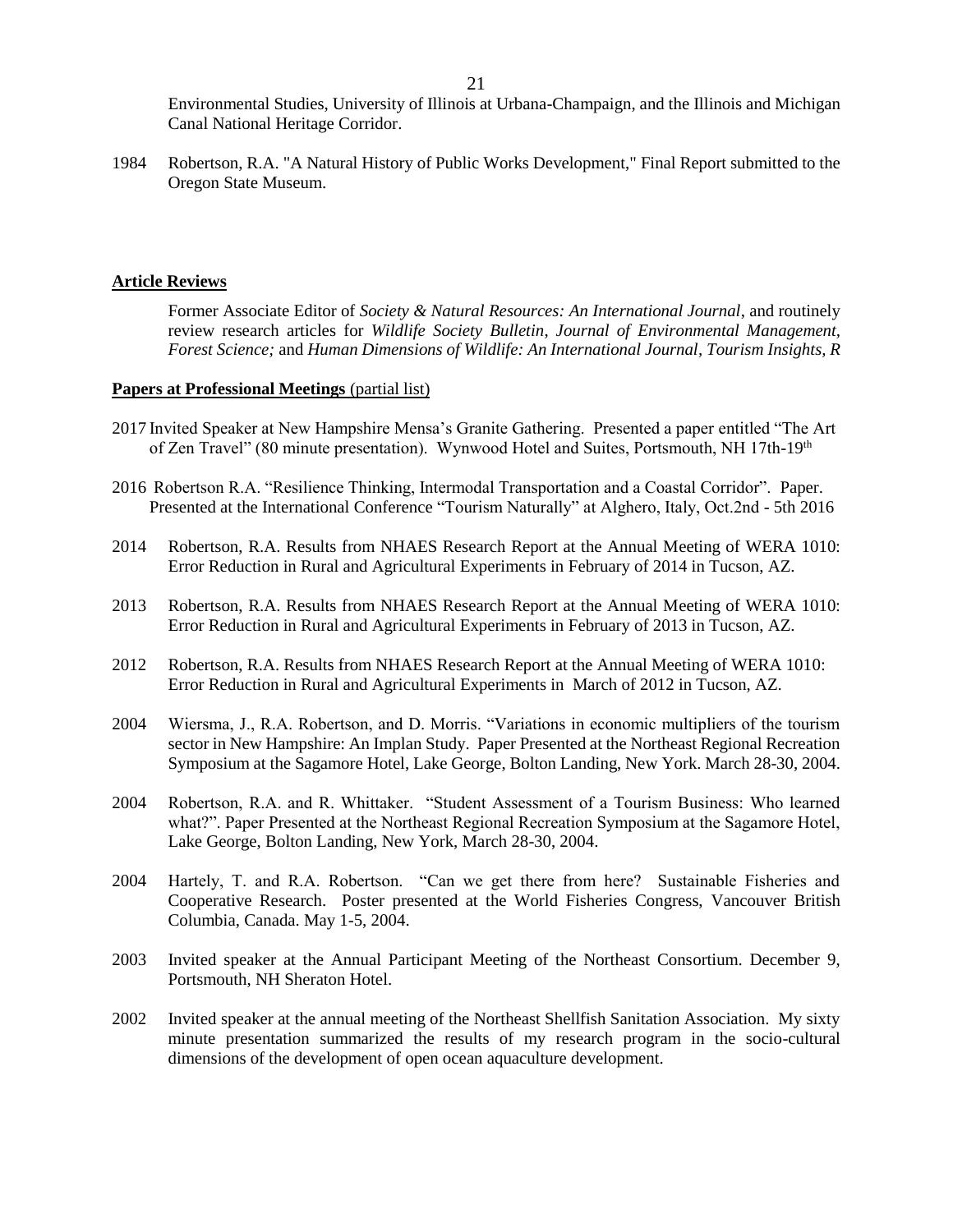- 2002 Robertson, R.A. Natives and In migrants: Does it matter when they arrived? Paper Presented at the Northeast Regional Recreation Symposium at the Sagamore Hotel, Lake George, Bolton Landing, New York April 14-16, 2002.
- 2002 Hefner, J. and R.A. Robertson. Visitor Attitudes toward New England fishermen: A study of tourists to the New Hampshire Sea Coast. Paper Presented at the Northeast Regional Recreation Symposium at the Sagamore Hotel, Lake George, Bolton Landing, New York April 14-16, 2002.
- 2002 Whittaker, R.L. and R.A. Robertson. Student Internships–Who wants what from whom? Some insights from students, educators and hosts. Paper Presented at the Northeast Regional Recreation Symposium at the Sagamore Hotel, Lake George, Bolton Landing, New York April 14-16, 2002.
- 2002 Pawlawski, K. and R.A. Robertson. Public Access to NH State Waters: A comparison of three cohorts of resident across three distinct regions. Paper Presented at the Northeast Regional Recreation Symposium at the Sagamore Hotel, Lake George, Bolton Landing, New York April 14- 16, 2002.
- 2001 Robertson, R.A. "Knowledge, Relevance and Attitudes Towards Open Ocean Aquaculture in Northern New England: Summary of Data from Five Sample Surveys." A paper presented at the Open Ocean Aquaculture IV Symposium on June 17-20, 2001 in St. Andrews, New Brunswick. (To appear in proceedings).
- 2001 Nichols, R. and R.A. Robertson. "Scoping the Potential Social Impacts of Open Ocean Aquaculture on Commercial Fishermen." A paper presented at the Open Ocean Aquaculture IV Symposium on June 17-20, 2001 in St. Andrews, New Brunswick
- 2001 Dillman, D.A., R. Mason, and R.A. Robertson. "Personalization of Mail Surveys on General Public and Other Populations." Paper presented at the 64<sup>th</sup> Annual Meeting of the Rural Sociological Society in Albuquerque, New Mexico, August 15-19, 2001. (Also appears in Meeting Abstracts).
- 2001 Robertson, R.A. "Are New Hampshire "Natives" Different? A Study of NH Natives and Three Cohorts of In Migrants to New Hampshire." Paper presented at the 64<sup>th</sup> Annual Meeting of the Rural Sociological Society in Albuquerque, New Mexico, August 15-19, 2001. (Also appears in Meeting Abstracts).
- 2001 Robertson, R.A. "What Makes a Specific Resource Development Issues "Relevant"? An Exploratory Study of Two Sample Populations." A paper presented at the Northeastern Recreation Research Symposium April 2-4, 2001, Bulton Landing, NY.
- 2001 Whittaker, R.L. and R.A. Robertson. "Is Tourism Business, Community Business? Some Thoughts from the Inside."A paper presented at the Northeastern Recreation Research Symposium April 2- 4, 2001, Bulton Landing, NY
- 2001 Michaud, J.L. and R.A. Robertson. "Personalization in Sample Survey Research: Does it make a difference?"A paper presented at the Northeastern Recreation Research Symposium April 2-4, 2001, Bulton Landing, NY.
- 2001 Carlsen, E.L. and R.A. Robertson. "Support for Alternative Ocean Development Initiatives: Does Gender Matter?"A paper presented at the Northeastern Recreation Research Symposium April 2- 4, 2001, Bulton Landing, NY.
- 2000 Robertson, R.A. "Marketing for Small Scale Producers: What Do Seafood Consumers Know and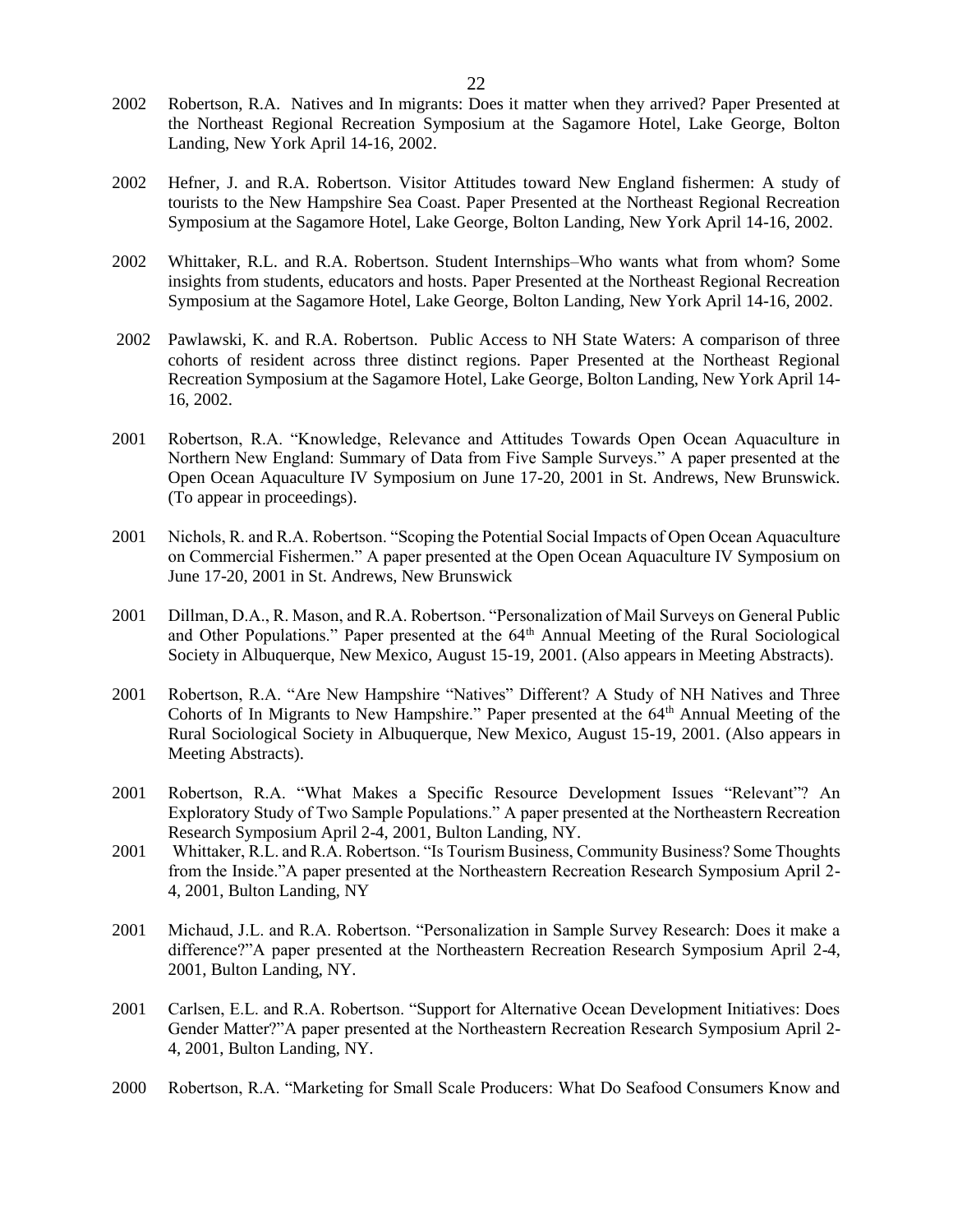Think about Aquaculture Products?" Invited Paper Presented at the Northeast Aquaculture Conference and Expo. December 7-9, 2000. Portland, Maine.

- 2000 Robertson, R.A. Overall and Multiple Specific Measures of Satisfaction in Recreation Surveys: An Examination of Question Order Effects."A paper presented at the Northeastern Recreation Research Symposium April 2-4, 2000, Bulton Landing, NY.
- 2000 Lundy, M. and R.A. Robertson. "Examination of the Relationship between Recreation Use and Attitudes Towards Specific Coastal and Marine Resource Development Initiatives." A poster presented at the Northeastern Recreation Research Symposium April 2-4, 2000, Bulton Landing, NY.
- 2000 Michaud, J. and R.A. Robertson. "Community Attachment and Support for Recreation Trail Development: Does it matter how these concepts are measured?"A paper presented at the Northeastern Recreation Research Symposium April 2-4, 2000, Bulton Landing, NY.
- 2000 Timers, V., F. Willis, and R.A. Robertson. "The Nature and Effect of Non-response Bias: Two Cases Compared." A paper presented at 63rd Annual Meeting of the Rural Sociological Society at the Renaissance Mayflower Hotel, Washington, D.C. August 13-17, 2000.
- 1999 Mueller, A. and R.A. Robertson. "A Study of New Hampshire Teacher's Interest in Environmental Education". A paper presented at the Northeastern Recreation Research Symposium April 11-13, 1999, Bulton Landing, NY.
- 1999 Josiah, A.O. and R.A. Robertson. "Gender and Support for Specific Resource Management and Tourism Development Strategies: The Case of the NH Route 1a/1b Corridor." A poster presented at the Northeastern Recreation Research Symposium April 11-13, 1999, Bulton Landing, NY.
- 1999 Bell, Forest and R.A. Robertson. "Land Use Preferences and Environmental Activism: A Study of Soucook Watershed Residents". A poster presented at the Northeastern Recreation Research Symposium April 11-13, 1999, Bulton Landing, NY.
- 1998 Robertson, R.A. New Hampshire "Natives" are they different? An Exploratory Study. A paper presented at the Northeastern Recreation Research Symposium April 5-7, 1998, Bulton Landing, NY.
- 1998 Gangemi, J. and R.A. Robertson. Gender and Support for Specific Resource Management and Development Strategies: The Case of the Route 1A/1B Corridor. Poster presented at the Northeastern Recreation Research Symposium April 5-7, 1998, Bulton Landing, NY.
- 1998 Partelow, C., M. St. Cyr, and R.A. Robertson. Motivation and Satisfaction: The case of the a New York Harbor Excursion Experience. Poster presented at the Northeastern Recreation Research Symposium April 5-7, 1998, Bulton Landing, NY.
- 1998 Leet, K., J. Kaloust, and R.A. Robertson. Content Analysis of State Promotional Materials. Poster presented at the Northeastern Recreation Research Symposium April 5-7, 1998, Bulton Landing, NY.
- 1998 Garrepy, M., M. Provost, and R.A. Robertson. Visitor Profiles at Heritage Tourism Sites on the New Hampshire Seacoast. Paper presented at the Northeastern Recreation Research Symposium April 5-7, 1998, Bulton Landing, NY.
- 1998 Manalo, A. and R.A. Robertson. What does a random sample of U.S. Citizens think about the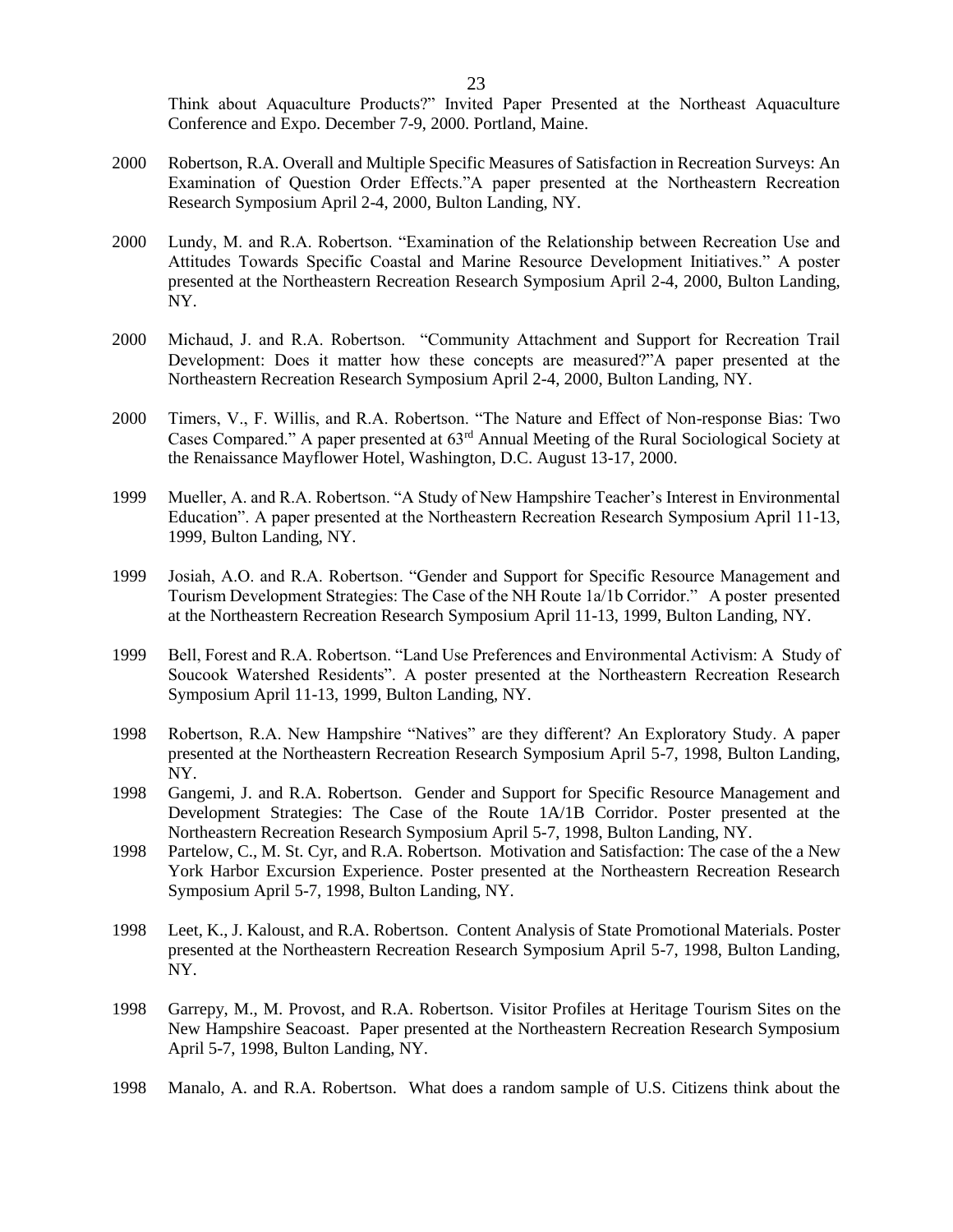tourism opportunities in three New England States? Paper presented at the Northeastern Recreation Research Symposium April 5-7, 1998, Bulton Landing, NY.

- 1998 Robertson, R.A. Recreation Users Views of Forest Management. An invited paper presented at the 1998 Annual Meeting of the New England Society of American Foresters. March 24<sup>th</sup>, 1998. Manchester, NH.
- 1997 Robertson, R.A. Responsible Tourism Development: What is it? and Will we know it if we see it? An invited paper presented at the Annual Meeting of the Northern New England Chapter of the American Planning Association. September 18, 1997. Stowe Vermont.
- 1997 Robertson, R.A. Sustainable Living Education at the University of New Hampshire: Activities, Interests and Program Priorities from the Perspective of Faculty, Staff and Administrators. A paper presented at the 60<sup>th</sup> Annual Meeting of the Rural Sociological Society: Global Competition and Community--August 13-17, 1997, Toronto, Canada.
- 1997 Pfister, L. and R.A. Robertson. Public Water Access in New Hampshire: Social and Environmental Concerns. A paper presented at the 60<sup>th</sup> Annual Meeting of the Rural Sociological Society--August 13-17, 1997, Toronto, Canada.
- 1997 Waitkins, M. and R.A. Robertson. Open Ocean Aquaculture: What is it? and What do commercial fishermen think about it? A poster presented at the  $60<sup>th</sup>$  Annual Meeting of the Rural Sociological Society: Global Competition and Community--August 13-17, 1997, Toronto, Canada.
- 1997 Robertson, R.A., M. Robertson and K. Clark. Who needs what information? and How do they like to get it?: A preliminary study of New Hampshire Community Leaders. A paper presented at the 60th Annual Meeting of the Rural Sociological Society: Global Competition and Community-- August 13-17, 1997, Toronto, Canada.
- 1996 Gardoqui, D. and R.A. Robertson. Economic Impacts of Snowmobiling in NHC and private campgrounds in NH and VT. A paper presented at the Northeastern Recreation Research Symposium March 31-April 2, 1996, Bulton Landing, NY.
- 1996 Provost, M. and R.A. Robertson. Involvement with New Hampshire Snowmobile Association's Trainmaster Program: A Profile of Volunteer Activities and Motivations. A poster presented at the North Eastern Recreation Research Symposium.
- 1995 Robertson, R.A. "What do Campers look for in a Campground: A Review of Current Research," A paper presented at the Annual Meeting of the New Hampshire Campground Owners Association. October 20, 1995.
- 1995 Robertson, R.A. "Regional Tourism Planning," A paper presented at the Northeast Regional Meeting of the American Planning Association in Foxwoods, CT, Oct. 16-17.
- 1994 Robertson, R.A. "Scenic Byways: An opportunity for Regional Tourism Development," A paper presented at the Vermont Travel Industry Conference. November 2, 1995.
- 1991 Robertson, R.A. and D. Dahlquist, "Determinants of Support for the Development of Comprehensive Trail Networks: The Case of the Clive Green Belt Trail," A paper presented at the *Annual Meeting of the Iowa Park and Recreation Association*.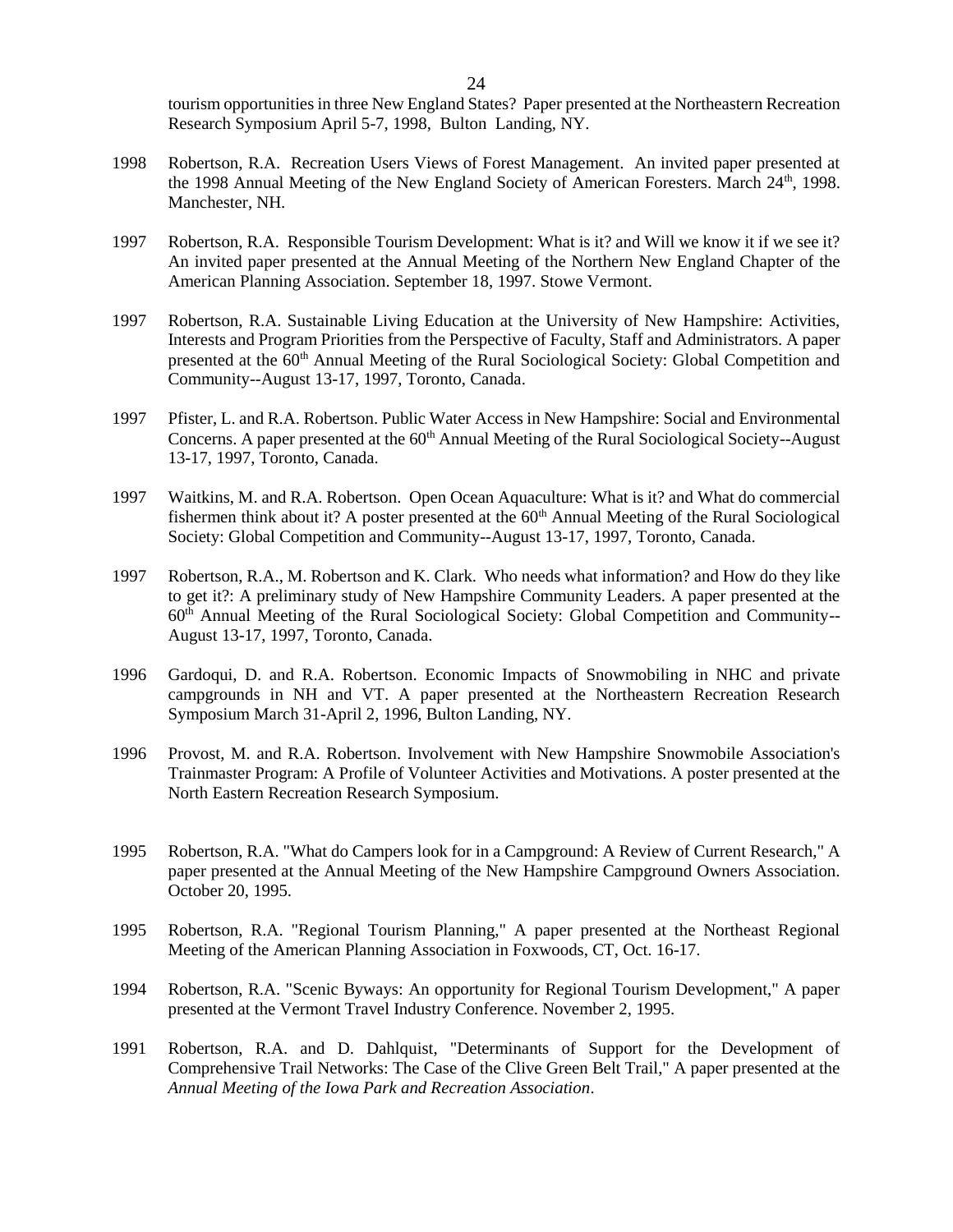1990 Robert A. Robertson, "Future Trends in Recreational Use of Central Iowa Lakes," paper presented at the *Annual meeting of the Iowa Park and Recreation Association*.

#### **Funded Research**

New Hampshire Route 1A/1B Coastal Tourism Inventory & Visitor Needs Assessment. Principal Investigator. Rockingham Planning Commission, NH Department of Transportation and US Department of Transportation: Federal Highway Administration. \$12,000. 8/1/2013—Current.

Evaluation of Web-Based Tools for Engaging with Stakeholders of Natural and Agricultural Resource Management Policies and Programs. Principal Investigator. NH Agricultural Experiment Station. \$8,000. per year. 10/1/2011-9/30/2014.

Socio-Economic Assessment of Northeast Consortium. U.S. Department of Commerce via Northeast Consortium.. \$107, 199. Principal Investigator. 7/1/2006-6/30/2010

Public Access to Private Lands for Recreation and Tourism in the Northern Forest. Funded by the Northeastern States Research Cooperative, May 4, 2005 -2008 in cooperation with UVM, Cornell University, U of M-Orno. \$114,112 Co-PI

Managing Change in Coastal Communities in the Northeast. Supported by NMFS Northeast Science Center \$69,000. 2004-2006 Troy Hartley PI, R. Robertson Co-PI

Assessing Homeowner Risk and Knowledge in Mitigating Non-Point Source Pollution in Coastal Watersheds. Principal Investigator. 2004-2006. Funded by the NH Water Resources Research Center \$40,000.

Socio-Economic Assessment of Harmful Algae Blooms. NOAA National Coastal and Ocean Services Principal Investigator. 2003-2005. \$45,233

Building Capacity in the Portsmouth Fishing Cooperative. Principal Investigator. 7/30/03–8/30/06. Funded by the NOAA, US Department of Commerce Northeast Consortium. \$30,000.

Improvement of Techniques for Identifying, Characterizing and communicating with stakeholders for natural and agricultural resource programs and policies Principal Investigator. NH Agricultural Experiment Station. \$5,500. per year. 2005-2008.

Reducing Response Bias and Measurement Error in Mail, Telephone and Web Based Surveys. Western Region Coordinating Committee. USDA For travel to meeting. \$1,000.

Intensive Study of the Western Gulf of Maine Study Area: Social Science Component (Year 2 and 3 of project). NOAA CINEMAR \$29,730. & \$27,750.

Linking Students in the Classroom with Extension Professional in Field Via Picture Tel. Funded by UNH Instructional Technology Faculty Development Grants Program Charley French PI . \$16,543

Social Science Research Plan for the Western Gulf of Maine Closed Areas. Principal Investigator. \$26,000. Funded as a component of Montoring Marine Protected Areas: An Intensive Study of the Western Gulf of Maine Closure Area by NOAA/UNH Cooperative Institute for New England Mariculture and Fisheries.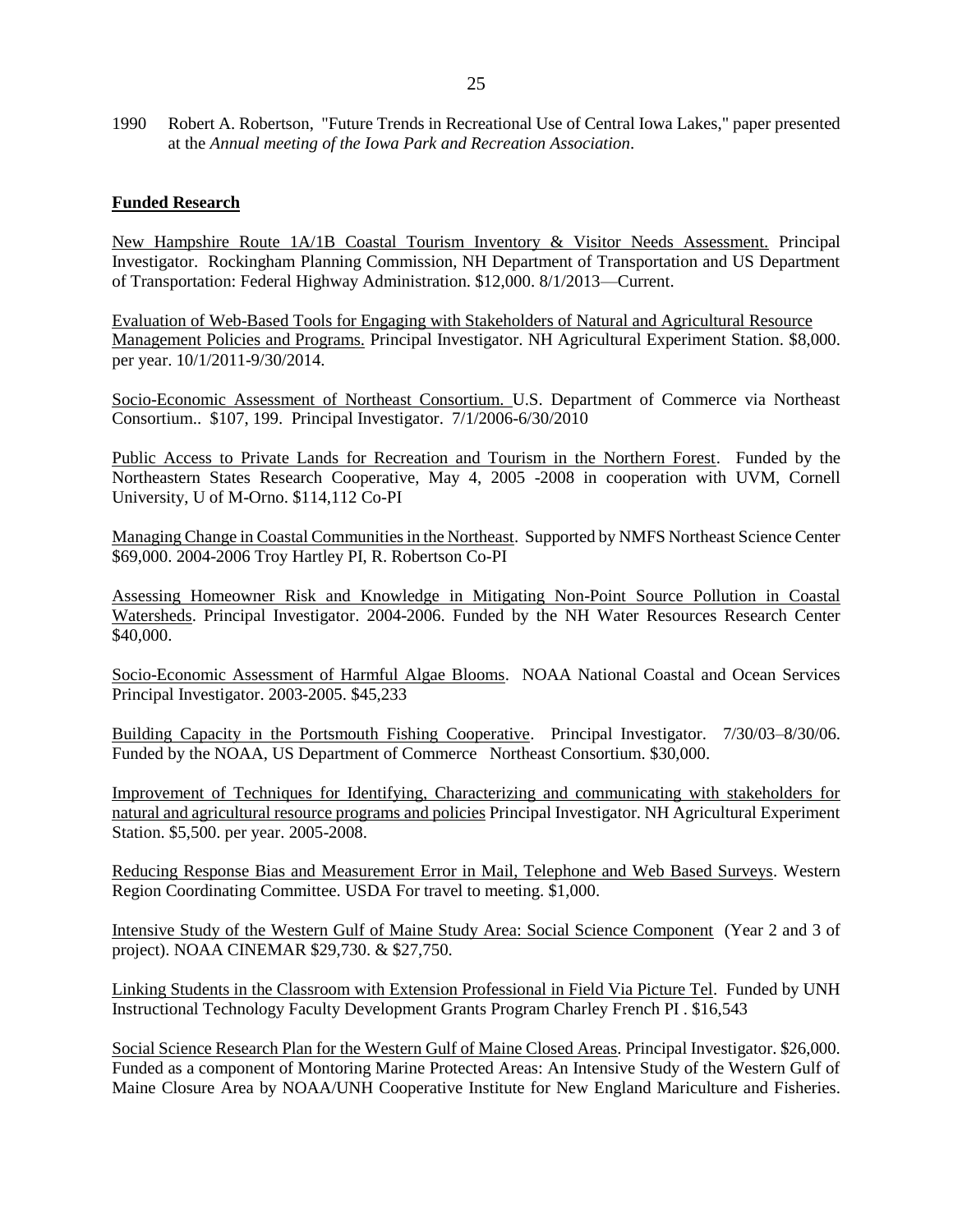June 2002 to June 2004.

Reducing Response Bias and Measurement Error in Mail, Telephone and Web Based Surveys. Western Region Coordinating Committee. USDA For travel to meeting. \$1,200.

New Hampshire Tourism Stakeholder Assessment. Principal Investigator.. Funded by UNH Vice-President for Research and Public Service. Plus in-kind contributions. \$6,000.

An Assessment of Outcomes of a Business/University Partnership: The Case of the Isles of Shoals Steamship Company and UNH's Tourism Planning and Development Program . Submitted as Final Project Proposal to the Outreach Scholars Program. \$1,000.

Outdoor Recreation Assessment associated with the Development of a Forest Management Plan for Washington Suburban Sanitary Commissions Municipal Water Supply Reservoirs. Personal Services Contract \$9,850.00

Social Science Research Planning Activities in Support of Marine Fishery Management in the Northeast. Submitted to National Sea Grant. \$130,000. A third of the money for the project has been allocated.

New Hampshire SCORP Stakeholder Assessment. Principal Investigator. \$15,000. Funded by the NH Office of State Planning (funds originating with the National Park Service. 5/16/02–6/30/03.

Socio-Economic Assessment of the Northeast Consortium. Principal Investigator. \$179,000. Funded by the U.S. Department of Commerce and was funded as a component of the NEC Core Proposal. March 31, 2004.

Assessment of Coastal Residents Attitudes Towards Marine aquaculture and an Evaluation of the Effects of Using Two Communication Channels". Principal Investigator. Funded by Maine/New Hampshire Sea Grant. The Project Budget for the project was \$82,950.

Open Ocean Aquaculture: Social Science Components. Principal Investigator. The project was funded by the U.S. Department of Commerce at \$88,000. The project recently concluded and consisted of five relatively autonomous components.

Outdoor Recreation User Study at Loch Raven, Prettyboy and Liberty Reservoirs in Baltimore Country, USA. . Principal Investigator. \$14,000. This project was associated with the Greater Baltimore Ecosystem Study Project (which is a Long Term Ecological Research Site).

Open Ocean Aquaculture Demonstration Project. Co-Investigator (Director of Socio-economic Component). University of New Hampshire and NOAA via Special Appropriation. February, 1998-June 2000. (\$1.5 million, overall socioeconomic component \$118,000).

Outreach for Social Assessment of Potential Social Impacts of Open Aquaculture Project. UM/UNH Sea Grant. \$3,800. Principal Investigator.

Outdoor Recreation in New Hampshire: Household Participation Survey. Principal Investigator. (8/1/97- 6/30/98)\$10,000. NH Office of State Planning and USDA Forest Service.

Improvement of Rural and Agricultural Sample Survey Methods (W-183). Co-Principal Investigator. (7/1/98-6/30/01) \$15,000. USDA Agricultural Experiment Station. Project begins July 1, 1998.

Soucook River Watershed Project: Resident Needs Assessment Principal Investigator. (6/97-10/98).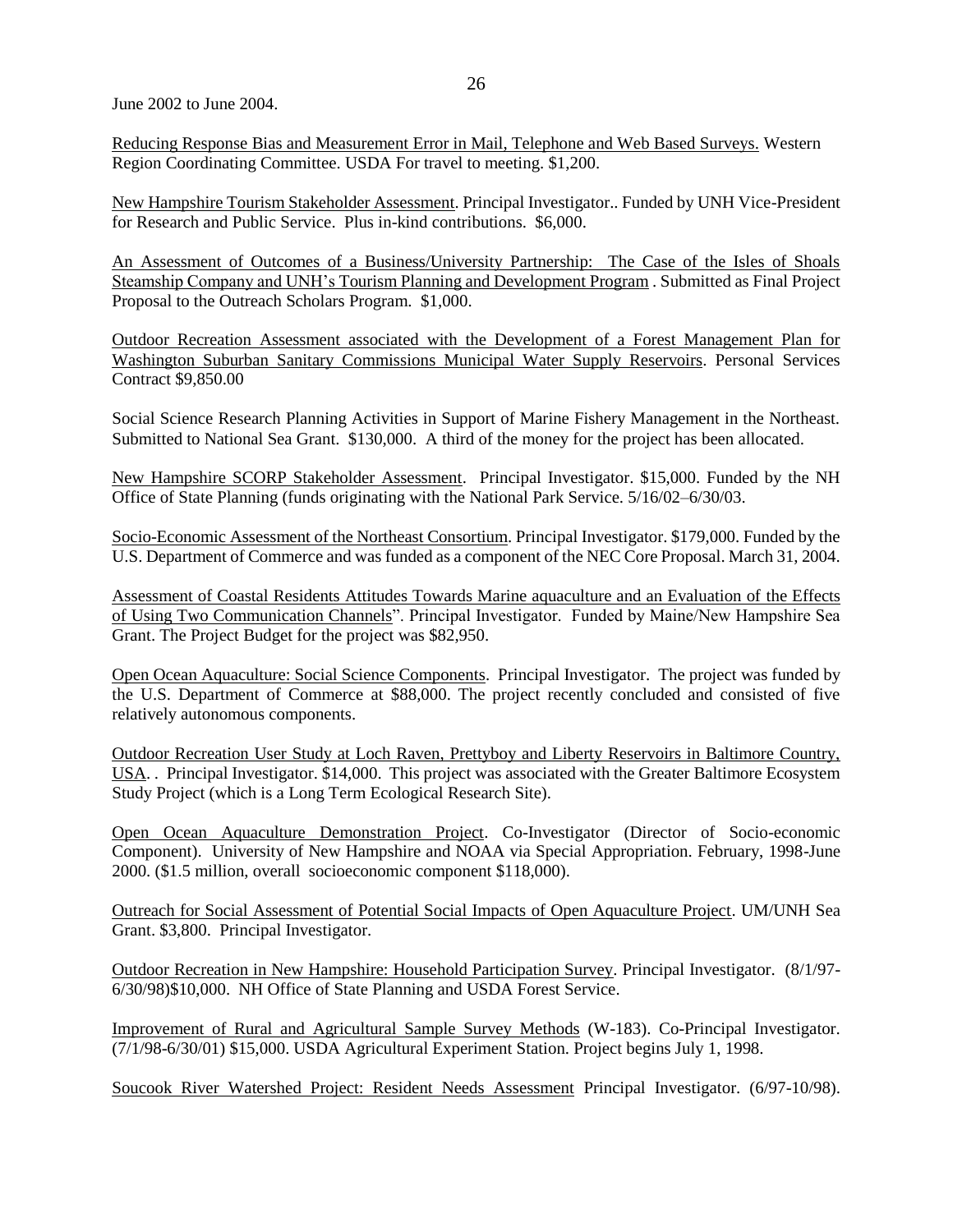27

\$8,000. NH Department of Environmental Services and the Soucook Watershed Association.

Outreach and Communication Program for the NH Public Access Needs Assessment. Principal Investigator. NH Department of Fish and Game. 4/98-8/98. \$5,300.

Environmental Education Needs Assessment and Market Analysis. Principal Investigator. 5/97-6/98. \$10,000. Sustainable Living Education Endowment and UNH Department of Continuing Education. Completed an assessment of current activities, education, and training interests of in-service teachers.

Coastal Ecology in Croatia. Co-Investigator. National Science Foundation's Young Investigator Program. May 1. 1997 --October 31, 1997. Traveled to Croatia with a team of young scientists to develop a research plan.

Scenic Byways Tourism Development and the Route 1A/1B Scenic Byway Corridor: Characterizing Supply and Demand Issues. Principal Investigator. Rockingham Regional Planning Commission, New Hampshire Office of State Planning, and the Federal Highway Administration, May 28-October 30, 1996 (\$6,000).

Economic Impact of New Hampshire's Commercial Fishing Industry. Co-PI. The project was funded by the NH Fishing Cooperatives and NH Port Authority, 5/96-9/96 (\$2,500

Tourism Development and Route 1A/1B Scenic Byway Corridor: An Integrated, Multi-Disciplinary Approach to Tourism Education, Research and Outreach. Principal investigator.(\$5,000).

Public Access to Lakes and Great Ponds in New Hampshire: A Statewide Needs Assessment. Principal investigator. Funded by the New Hampshire Fish and Game Department, June 1, 1996-May 15, 1997 (\$5,400).

Economic Impacts of Snowmobiling in New Hampshire. Principal Investigator. Funded by the New Hampshire Snowmobile Association, October 10, 1995 to April 15, 1996 (\$8,800.)

Study of Public Knowledge, Perceptions, Behaviors and Preferences for Specific Nonpoint Management Practices within the Oyster River Watershed. Principal Investigator. Funded by the NH Office of State Planning Coastal Program, November 1, 1995 to May 1, 1996 (\$18,500

An Assessment of the Social Science Research and Education Needs of Public Planning, Conservation and Development Organizations within New Hampshire's Coastal Zone. Principal Investigator. Funded by UM and UNH Sea Grant College Program April 1, 1994 to September 30, 1994 (\$5000.). This study collected information on the social science research needs.

Local and Regional Tourism Development Planning: The Role of Education and Training Programs. Principal Investigator. Funded by the UNH OSR, April 23, 1994 to June 30, 1995 (\$7,500).

Developmental Potential of New Hampshire Lake and Shorelines: Supply and Demand Issues. Principal Investigator. Funded by the New Hampshire Agriculture Experiment Station (Hatch Project). July 1, 1994 to July 1, 1997 (\$40,000).

Perceptions of the Social Impacts of Marine Finfish Aquaculture: A Study of Northern New England Fishermen. Principal Investigator. Funded by the National Sea Grant College Program (\$80,000).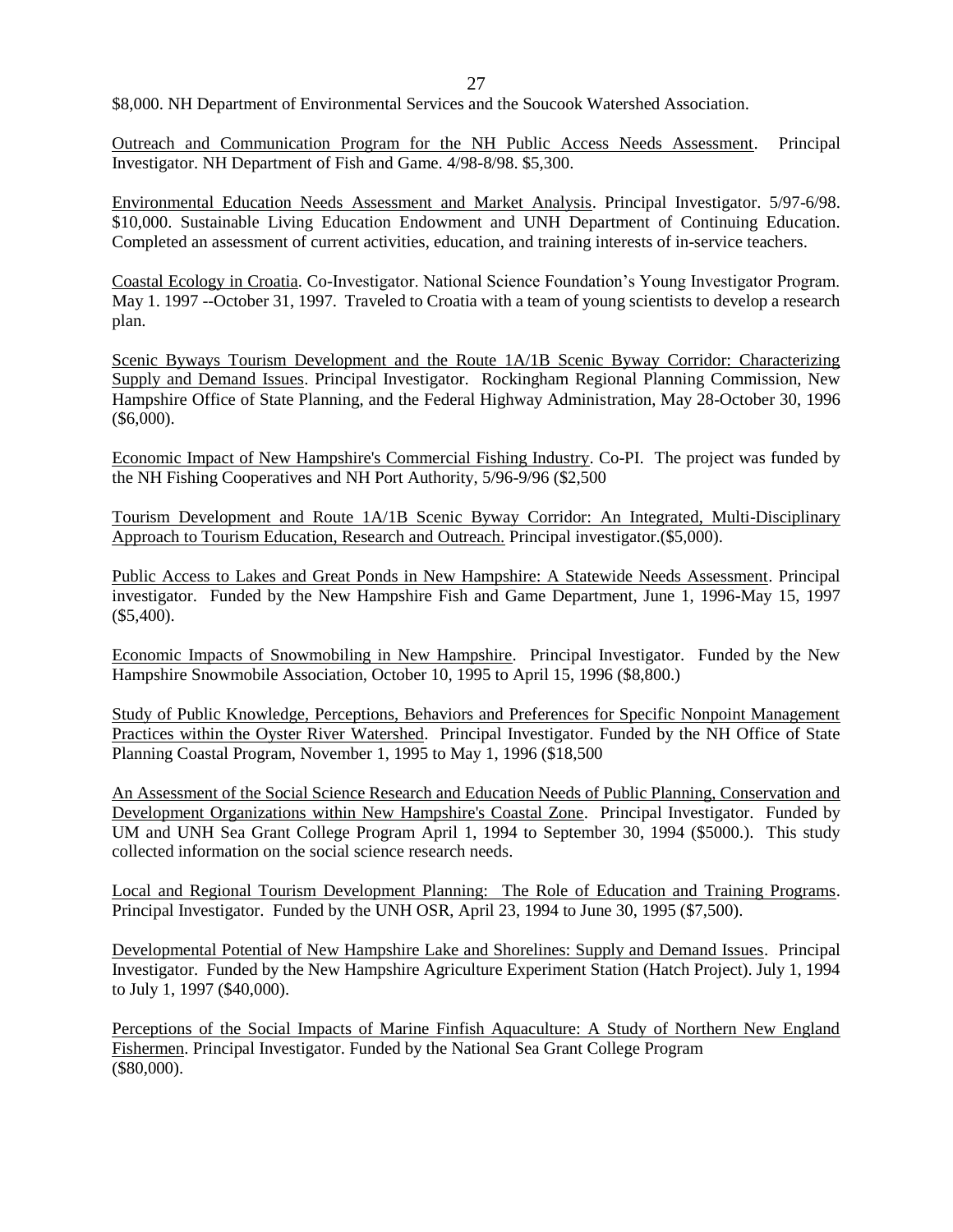28

Landscape Management for Environmental Enhancement of Agricultural Watersheds: A Study of Bear Creek and Storm Lake Watersheds, Iowa. Co-Investigator. A member of the Agroecology Issue Team of the Aldo Leopold Center for Sustainable Agriculture. Other members of the issue team include representatives from the Departments Forestry, Agricultural Economics, Animal Ecology, Botany, Agronomy, and the Center for Agriculture and Rural Development (CARD). Funded by the Aldo Leopold Center for Sustainable Agriculture, April 1990 - December 1995 (\$50,000/year).

Recycling and Solid Waste Management Programs within Iowa Park and Recreation Areas: Park Manager Study. Principal Investigator. Funded by the Iowa Academy of Sciences, April 1 to August 1, 1991 (\$4853).

Water Resource Values and Rural Development Programs: A Four State Study of Mississippi River Communities. Principal Investigator. A seed money grant. Dean Donald R. Field, University of Wisconsin-Madison, Professor Rabel J. Burdge, University of Illinois at U/C, and Professor William A. Fleischman, University of Minnesota-Duluth are cooperators with the project. Funded by the North Central Regional Center for Rural Development, January 1 - June 30, 1991. (\$5770).

Raccoon River Valley Green Belt Trail: Economic Impact Study. Consultant. Contracted by the Dallas County Conservation Board and the Greenbelt Foundation. (Fee \$3,500)

Scenic Byways Study: A Case Study of Wisconsin's Rustic Road Program. Principal Investigator. Prepared for the Congressionally Authorized Scenic By-ways Study for the U.S. Federal Highway Administration, May 15 - August 15, 1990. (\$9988).

Five Year Park Management and Development Plan, Clive Iowa. Sub-Consultant. Funded by the City of Clive. Project completed for the Clive Park and Recreation Committee. May 21 - August 8, 1990. In cooperation with George Butler and Associates, INC, PC Engineers/Architects/Landscape Architects/Planners (Total Project Fee \$9000).

Study of Iowa's Artificial and Natural Lakes. Sub-Consultant. Funded by the Iowa State Legislature. Oct. 29 - Dec. 5, 1989. In cooperation with George Butler and Associates, INC, PC Engineers/Landscape Architects/Planners (Total project fee \$22,000).

Lake Red Rock Displaced Recreationist Study. Co-Investigator. Funded by the U.S. Soil Conservation Service and the U.S. Army Corps of Engineers, Sept. 1989 - Feb. 1990. (\$6,000). This study was an add on project to the larger Lake Red Rock Recreation Assessment, 1988 - 1990. (\$28,000).

A Comparison of Commercial/Industrial and Recreational Use of the Upper Illinois Waterway. Co-Investigator. Funded by the Illinois & Michigan Canal National Heritage Corridor and the Illinois Department of Commerce and Community Affairs, 1987-1988. (\$35,000).

A Natural History of Public Works Development. Principal Investigator. Funded in part by Oregon State Museum (Horner Museum), and the Oregon State University Department of Anthropology (Professor Thomas Hogg), 1982-1984. (Misc. expenses).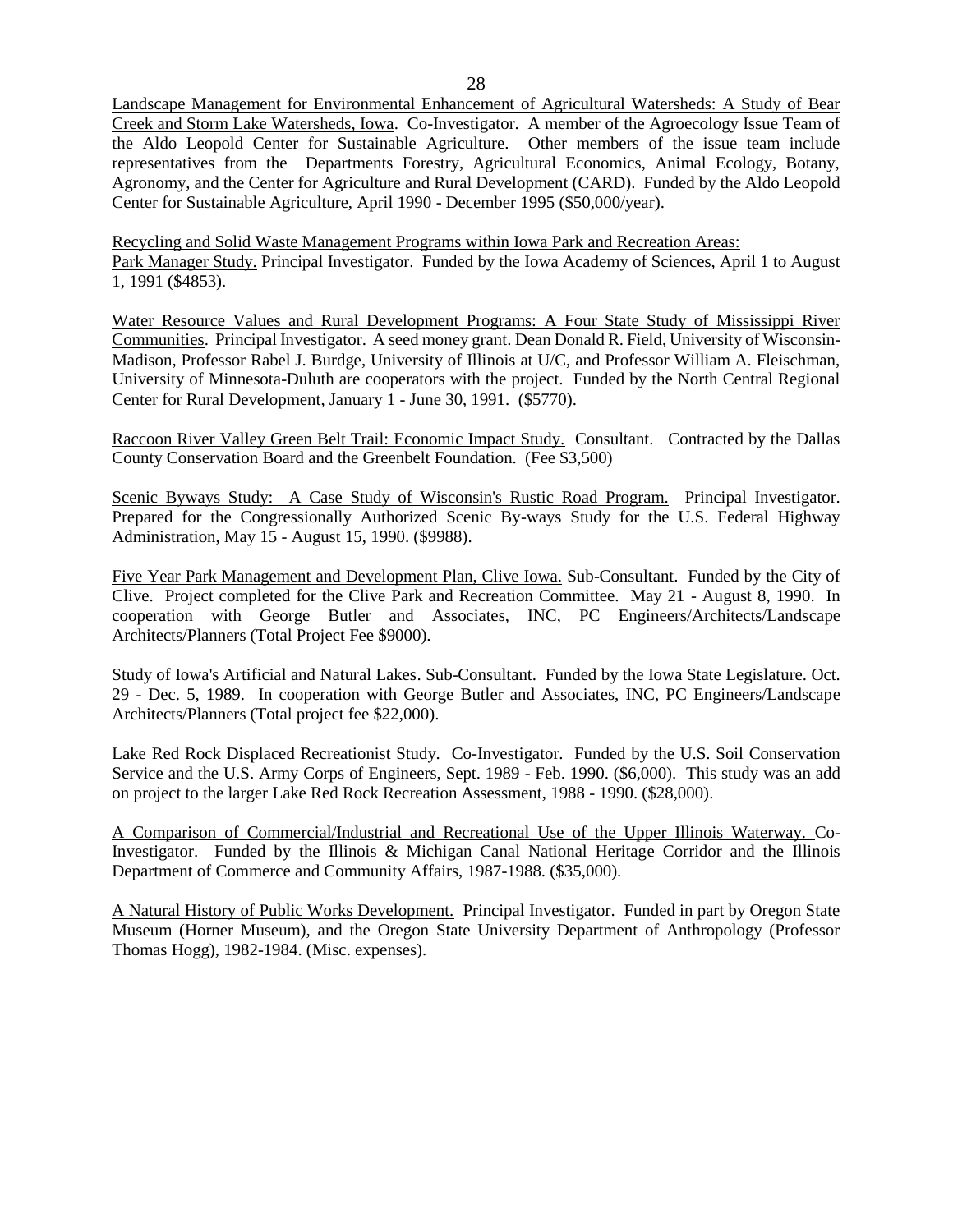### **Social Media Contributions**

- Manage Seacoast Study Facebook Page (356 followers) o <https://www.facebook.com/nhseacoast.study/>
- Created and manage: Tourism in the News Lecture (Public Group) o <https://www.facebook.com/groups/1788934008098480/>
- Created and Manage: USVI and UNH (Public Group) o <https://www.facebook.com/groups/385863438279840/>
- Created and Manage: UNH Zen Travelers (Public Group);
- <https://www.facebook.com/groups/742989952490910/>
- Created and Manage: UNH Friends and Alumni (Public Group)
	- o <https://www.facebook.com/groups/1562396120639873/>
- Created and Manage: Social Impact Assessment
	- o https://www.facebook.com/groups/122242255171443/

# **Graduate Students**

Master of Science—Thesis Committee Chair

- Lia Tosiello, Masters of Science in Environmental Conservation (Current)
- Rachel Mack, Masters of Science in Environmental Conservation 2008
- Erika Carlsen, Masters of Science (M.S.) Resource Administration and Management . 2005
- Joshua Wiersma, M.S. Resource Economics. 2005.
- Jeniffer Hafner, M.S. Resource Adminstration and Management. 2004
- Kim Pawlawski, M.S. Resource Administration and Management 2004
- Windy Garpo, M.S. Resource Administration and Management. 2002
- Laura Pfister, M.S. Resource Administration and Management. 1997
- Elizabeth Hanratty, M.S. Resource Administration and Management. 1995

Master of Science—Directed Research Chair

- Jodi Michaud. M.S. Resource Administration and Management 2004
- Richard Nichols. M.S. Resource Administration and Management. 2003
- Michael Izzard. M.S. Resource Administration and Management. 2002
- Michael Provost. M.S. Resource Administration and Management. 2001

Master of Science—Committee Member (partial list)

- Kerry L Flynn, MS Resource Administration and Management (Directed Research) 2014
- Maria L Lonardo-Roy, MS Resource Administration and Management (Thesis) 2014
- Allison Keating, MS Natural Resources—Wildlife Ecology (Directed Research) 2012
- Jaclyn Comeau, MS Natural Resources—Wildlife Ecology (Thesis) 2012
- Minda Henderson, M.S. Resource Administration and Management. 2005
- Cindy Dabrowski, M.S. Resource Administration and Management 2000
- Lori Chase, M.S. Resource Administration and Management. 1997
- Andy Seth, M.S. in Resource Administration and Management. 1996.
- Richard Cooksey, M.S. in Forestry, completed in 1995.
- Mary Elen-Belhower, M.S. Environmental Conservation. 1994
- Laura Gilbert, M.S. in Resource Administration and Management. 1994
- Joanna Whitcomb, M.S. in Resource Administration and Management. 1993

Ph.D. Committee Chair: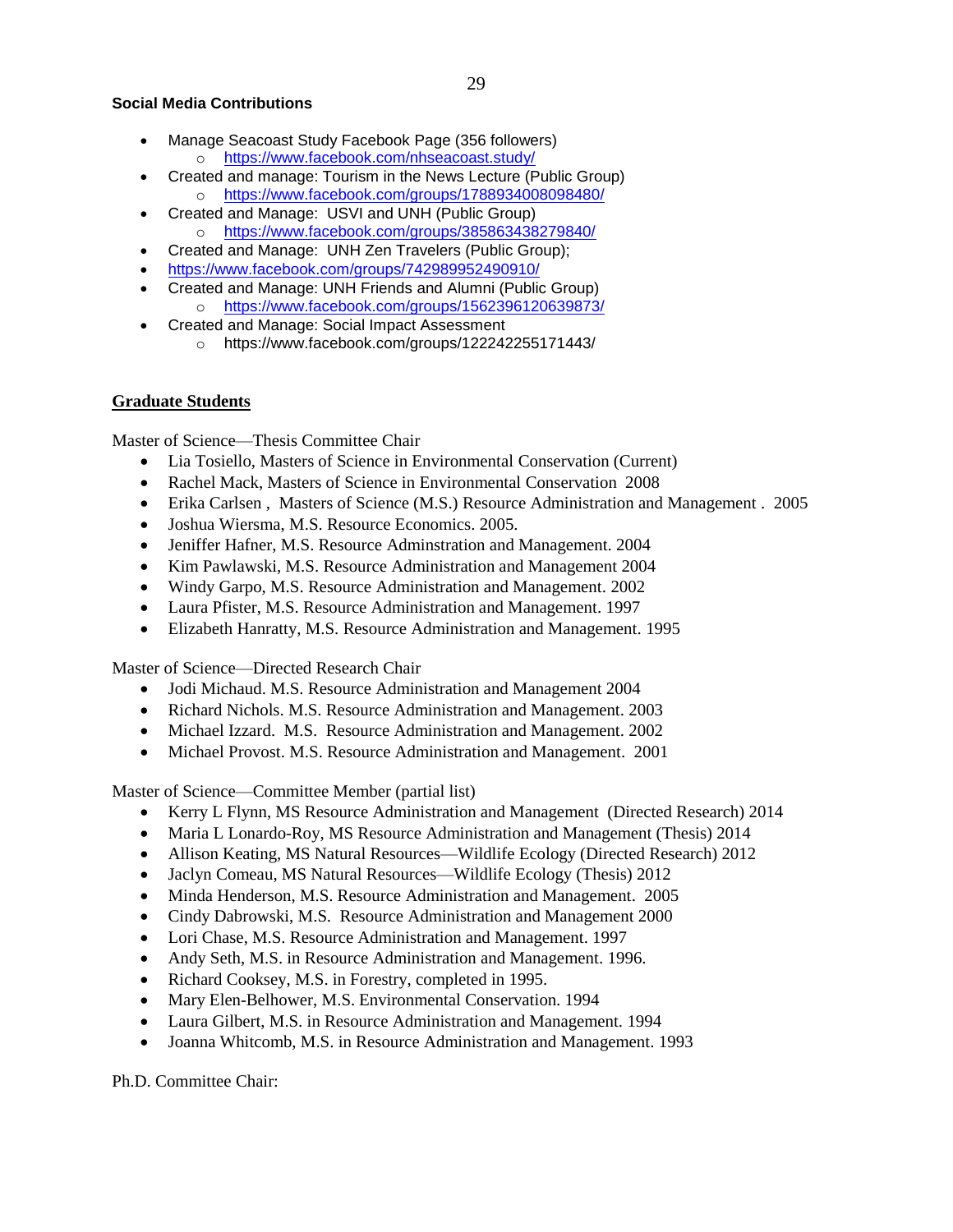Fabienne Lord-Fonseca. Ph.D. Student Natural Resources and Earth System Science (Co-Chair).

Ph.D. Committee Member (partial list)

- Mary Robertson Ph.D.—Natural Resources and Earth System Science.
- Verna DeLauer. Ph.D. Natural Resources and Earth System Science.
- Barb Snowadzky, Ph.D. Sociology. 2006.
- Lynda Brushett, Ph.D. Natural Resources. 2004.
- Judy Silverberg, Ph.D. Natural Resources. 2003.

## **Service Activities**

- Memorial Union Board of Governors—Faculty Senate Representitive (2015-)
- Science and Statistics Committee---New England Fishery Management Council (2008-2011)
- New England Fishery Management Council—Socioeconomic Committee (1997-2007)
- Atlantic State Marine Fisheries Commission—Committee on Social and Economic Sciences
- Atlantic States Marine Fishery Committee–Lobster Committee
- University of New Hampshire Faculty Senate
- Student Affairs Committee of UNH Faculty Senate
- Northeast Recreation Research Conference-Executive Committee
- University Liaison--Northern New England Chapter of American Planning Association
- Advisory Committee Member--Statewide Comprehensive Outdoor Recreation Plan
- Stallwagen Bank National Marine Sanctuary Advisory Committee (at large seat alternate)
- NH Sea Grant Technical and Policy Advisory Committee (1998-2004)
- Interstate 93 Expansion Socio-Economic Expert Panel Member (2003)
- UNH Parking and Transportation Committee (1995-2003)
- Chaired faculty search committees and served on COLSA Dean Search Committee (2002)
- Northeast Region Aquaculture Center-Technical Advisory Committee (1998-2004)
- Bearbrook 4 H Camp Strategic Planning Committee--Office of the President (1999)
- Associate Editor *Society and Natural Resources: An International Journal* (1994-2000)

**Organizations** (memberships)

- Rural Sociological Society
- International Association for Impact Assessment
- International Association for Society and Natural Resource Management
- Association for Applied Anthropology
- New Hampshire Travel Council
- World Tourism Organization

## **Innovative Partnerships**:

 Cooperative Marketing Program between US Virgin Islands and the State of New Hampshire. Preparing a preliminary Feasibility Study of a potential partnership between the Diageo International, US Virgin Islands Division of Tourism, USVI Port Authority, New Hampshire Liquor Commission, and NH Department of Tourism Planning and Development. This partnership would market USVI to customers of New Hampshire State Liquor Stores via a former marketing initiative sponsored by Diageo International and would market New Hampshire Tourism to the 2.2 million passengers visiting the USVI on cruise ships via a signing program at USVI Port Authority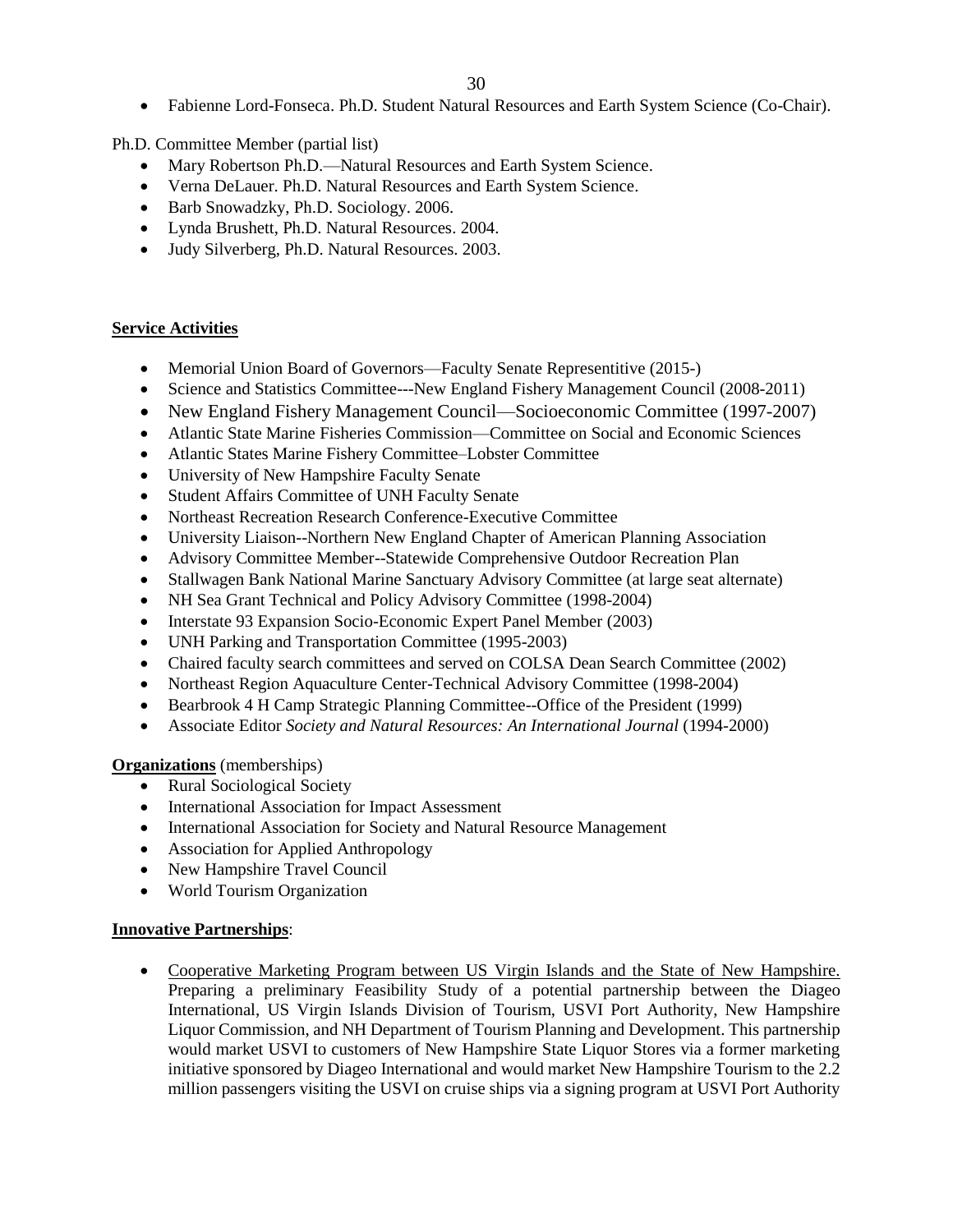cruise ship terminals.

- Rockingham Planning Commission. A primary partner is the Rockingham Planning Commission (RPC). The RPC operates as a non-profit local government organization; the Commission serves in an advisory role to local governments in order to promote coordinated planning, orderly growth, efficient land use, transportation access, and environmental protection. There are 47 Commissioners and a professional planning staff of eleven. The RPC provides a broad array of planning assistance to 26 active member communities representing slightly over two hundred thousand people. Other audiences engaged during this reporting period were the 18 members of the New Hampshire Route 1A/1B Corridor Project Advisory Committee. This Advisory Committee includes 2 New Hampshire State Senators, 5 elected members of seacoast community's board of selectman or town councils, representatives of NH State Parks, local town beach commissioners and community planning board members, the executives of the 2 Seacoast Chamber of Commerce's, and representatives from a collection of non-profit organizations focused on environmental education and environmental conservation. There were 10 Official Meetings of the Advisory Committee during this reporting period. Each of these included a formal PowerPoint presentation updating the committee on the efforts associated with the Tourism Assessment. The advisory Committee is engaged to represent diverse communities of interest within New Hampshire's Seacoast region. Other target audiences include the 56,000 residents of the corridor communities and the 7.65 million visitors to NH Seacoast's major tourist destinations.
- American Planning Association. Created faculty liaison position with New England Chapter to actively engage UNH with planning professionals throughout the region. Mary Friedman is now serving in this position.
- Portsmouth Fishing Cooperative. Actively engaged with member of the Fishing Cooperative to improve public understanding of the importance of commercial fishing industry and represent commercial fishing on management advisory and technical committees.
- Isles of Shoals Steamship Company. Created learning partnership with an area tourism business. The owner provides students with free passes any public cruise and students prepare a focused seven page paper on experience. The owner reads highlighted papers and comes into the class room to validate student learning outcomes. The Owner (who also served as the Chair of Portsmouth Chamber of Commerce and her business was named Business of year) is the official corporate sponsor of the Traveling Wildcats (a UNH recognized Student Organization).
- New Hampshire Travel Council. Tourism Planning and Development students assist with the planning and management of the Annual Governor's Tourism Conference.
- Portsmouth Chamber of Commerce. Tourism Planning and Development students assist in the planning of the Annual Seacoast Tourism Summit and assist in planning and implementation of the Portsmouth Children's Day Festival.
- National Marine Fishery Service Diversity Initiative. Attended multiple meetings with representatives from seven HBCUs located in proximately to coastal areas. Stressed the importance of expanding the focus of the initiatives from the marine sciences to include the applied sciences. Continuing dialogue with faculty from Savannah State University.
- New England Tourism Industry. Coordinated the design of an innovative program in Tourism Planning and Development that requires a professional internship (13-15 weeks/40 hours per week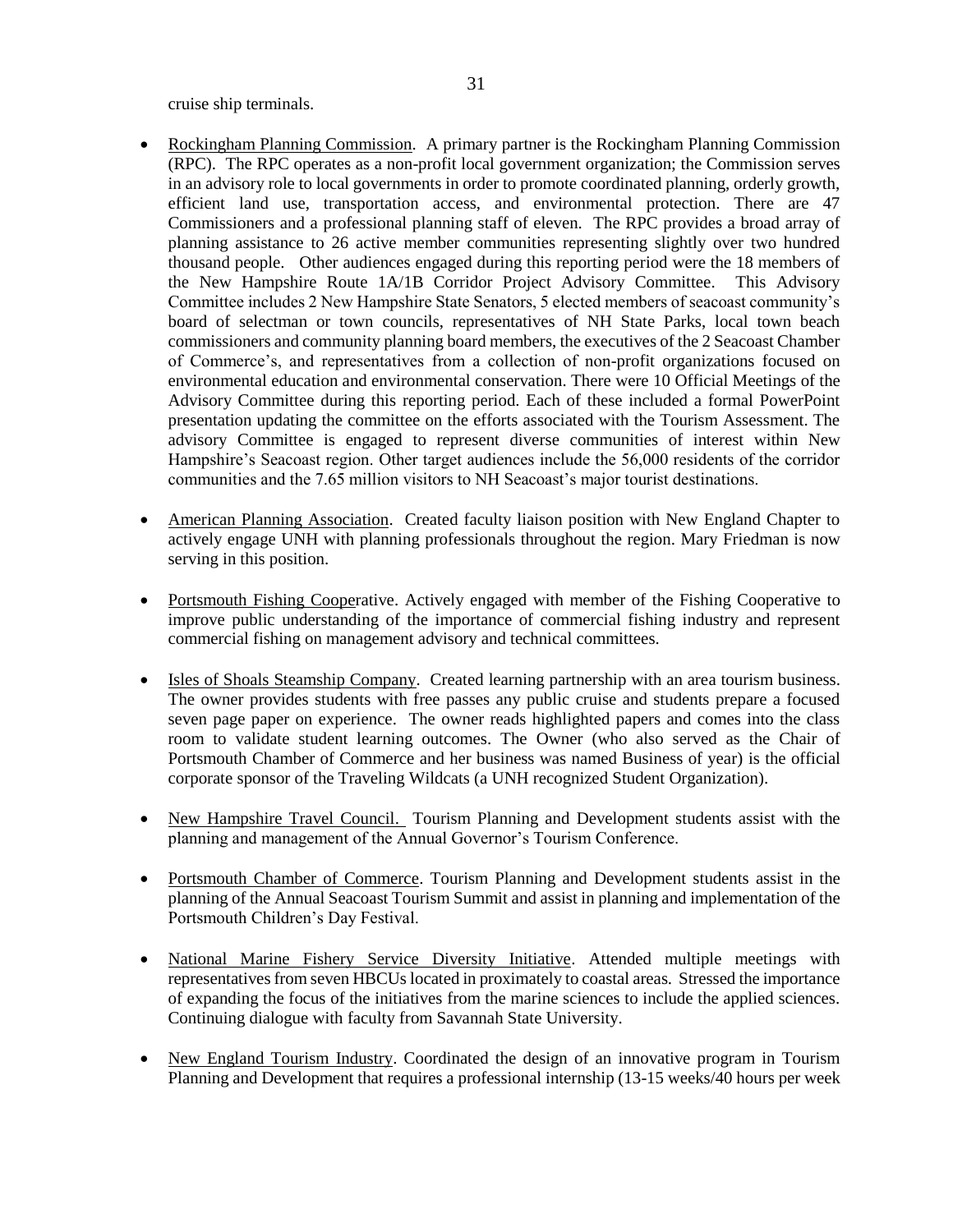and students are not allowed to take other courses) and an independent study project that requires both an internal and external (to UNH) sponsor for project. These activities provide the foundation of a "learning partnership" that is a recognized success and provides direct benefits to the tourism industry, UNH students, faculty and the residents of New Hampshire.

 Portsmouth Black Heritage Trail. Tourism Planning and Development students (of color) have worked in close cooperation with the non=profit organization responsible for the trail. The trail has served as a focus for professional internships and independent study projects.

# **Interdisciplinary Experience**

- Caribbean Green Technology Center (CGTC). Sabbatical activities (12-25-2011/6-25-2011) included collaborative and synergistic activities with the CGTC, the Marine and Environmental Science Program and the College of Business at University of the Virgin Islands (St. Thomas). These activities were closely aligned with the strategic plans of both institutions and served to enhance the capacity for both institutions to provide a culturally diverse and economically sound, technologically relevant, environmentally sustainable future. 9
- Natural Resource and Earth System Science. A member of faculty of this multi-college interdisciplinary Ph.D. Program. Serve as advisor and committee member of students seeking degrees from this program. I also routinely attend faculty meetings for this program and communicate with program leadership.
- Western Region Research Coordinating Committee. The focus of the committee is the Reduction of Error in Rural and Agricultural Surveys. This committee meets once a year and share the results from research activities and coordinates experiments focused and identifying measurement error and response bias in sample surveys. The groups members includes a diverse array of disciplines from statisticians, methodologists, ecologists, sociologists and representatives from a variety of federal agencies with an interest in this topic.
- Jeffries Ledge Project. Co-Investigator on a multi-disciplinary, integrated research project focused on evaluating and monitoring the environmental and social impacts associated with the United States First and largest area closure.
- State and Federal Advisory Committees. Serve and have served on a wide range of State and Federal Advisory Committees representing the non-economic social sciences technical and scientific committees. These committee appointments include, but not limited to the Mississippi Parkway Commission, the Iowa State Lake Program Advisory Committee, the Federal Transportation Agencies Scenic Byway Committee, and NH Lakes Association Advisory (also see listing of service activities).
- Farms, Forests, Fish and Fun. Coordinated the development of a comprehensive proposal to develop a non-lab based science course focused on integrating the natural and social sciences in order to produce society ready graduates.
- White Mountain National Forest Planning Process. Assisted in the design of the Forest Management Plan for the White Mountain National Forest. I work as a part of multi-disciplinary team that provided the foundation for the plan development process. I was responsible for preplanning the socio-economic assessment and assisted with the forest recreation planning process (as a consultant to Penn State University). The resultant White Mountain National Forest Management Plan was the first not to be challenged in Federal Court.
- Young Investigator Program in Coastal Ecology in Croatia. Selected by the U.S. National Research Council to participate in the Young Investigator Program (YIP) to address issues associated with sustainable development in Croatia. Worked in association with a variety of agencies and organizations in with an interest in the management and protection of coastal resources. The YIP team an environmental engineer, a environmental lawyer, an environmental toxicologist, a political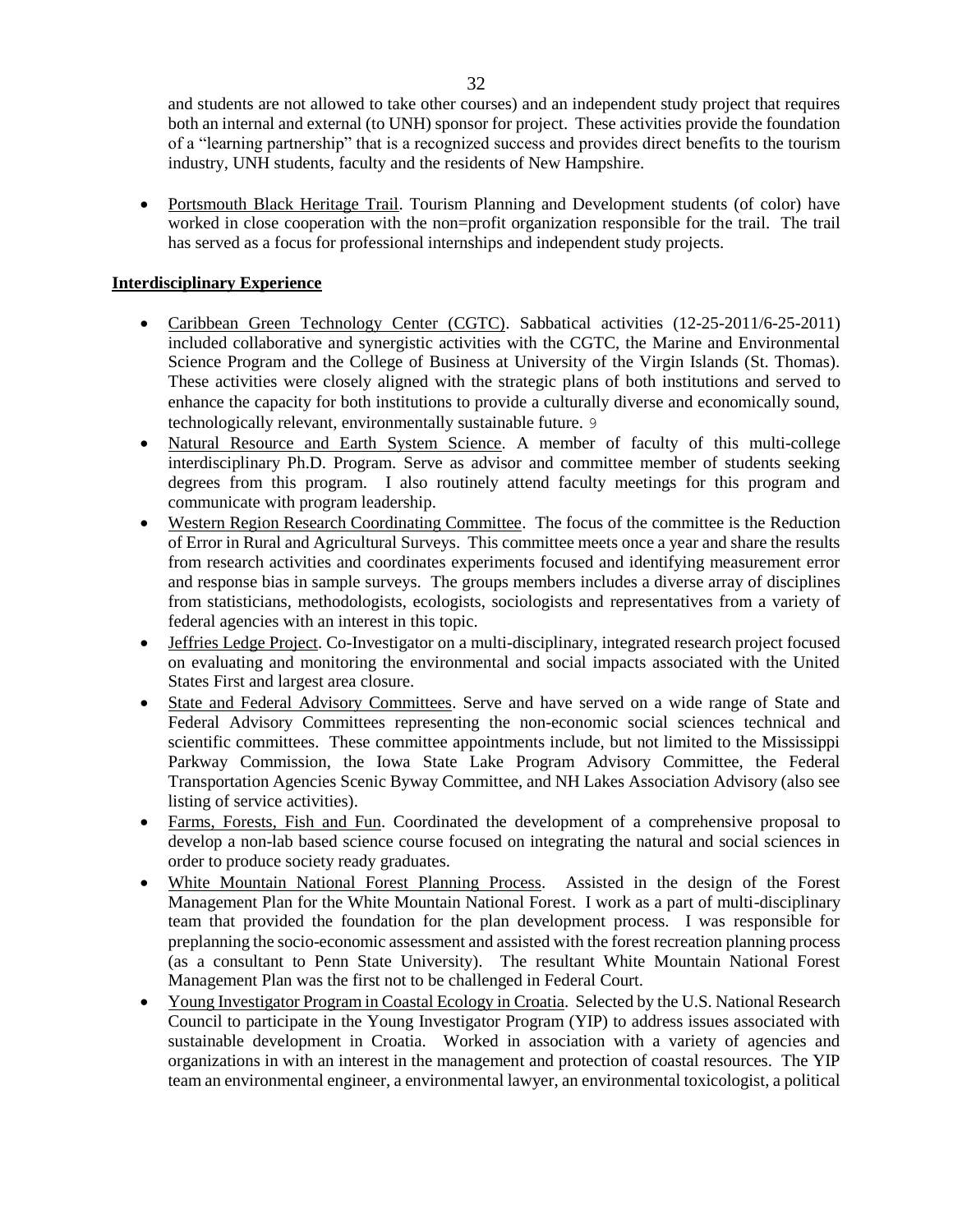scientists, a watershed hydrologist and myself.

- Greater Baltimore Ecosystem Study Project. The first "Long Term Ecological Research" (LTER) focused on an Urban Ecosystem. I took part in the planning and implantation of two major data collection and analysis projects in Cooperation with the US Forest System Ecosystem Study Unit, Yale School of Forestry, John Hopkins University, Mary Department of Natural Resources and the City of Baltimore. I completed a study of the stakeholder perspectives of the management of the cities water supply reservoirs. I am currently involved with a second applied project focused on the Washington Suburban Sanitary Commission (as a consultant).
- Socio-Economic Assessment of the Northeast Consortium. Principal Investigator on three projects focused on assessing the social and economic outcomes associated with an innovative program intended to support and encourage cooperative research initiative between commercial fishermen and university/agency scientists. The assessment included detailed quantitative and qualitative components with commercial fishermen and scientists representing a variety of disciplines in the natural, biological and bio-physical sciences.
- Open Ocean Aquaculture Demonstration Project. Represented the social sciences in a multimillion dollar (one of three in the nation) project focused on making the open ocean aquaculture a reality. My component of the project included working in close association with scientists, stakeholders and policy makers.
- Iowa State University. While a tenure-track faculty member at Iowa State University, I was an active member in ISU's inter-college Environmental Studies Program. I also was a member of Agri-ecology Issue Team of Iowa's Aldo Leopold Center for Sustainable Agriculture. I also designed an multi-department second major degree program focused on the human dimensions of natural resource use and development.
- Illinois Michigan Canal National Heritage Corridor. My dissertation research at the University of Illinois at U/C was funded cooperatively by the National Park Service and the Illinois Department of Commerce's Corridors' of Opportunity Program. The project required the stakeholder designed assessment of the social and environmental consequences of the U.S. first National Heritage Corridor.
- Institute for Environmental Studies. I completed my Ph.D. at the University of Illinois Institute for Environmental Studies. It was a standalone research institute focused on designing and applying an interdisciplinary approach to complex environmental problems. Institute consisted of tenured and tenure track faculty representing 13 disciplines, the Institute did not confer any degree but did support graduate students and was focused on externally supported research initiatives.
- Masters of Arts in Interdisciplinary Studies. Completed a self-designed master's degree program in interdisciplinary studies. My graduate committee was chaired by a cultural anthropologist, and included a sociologist and forest scientist, a historian and an ecologist. My master' thesis focused on the development of low-head hydroelectric dam in central Oregon.
- Self-design Undergraduate Degree program. Designed an undergraduate degree that included a mix of the natural and social sciences. It required an advisory committee and an oral and written defense both the focus of the degree and the specific course required. I was a veteran and a nontraditional student interested in the human dimensions of natural resource use and development, well before the term "human dimensions" was coined.

# **Recognition:**

 I was named outstanding faculty member of the year 2006 by the Fraternities and Sororities on Campus. I was also listed in a peer reviewed article published in the Journal of Human Organization as a "Key Academic Social Scientist" in Fishery Research 1970-2005.